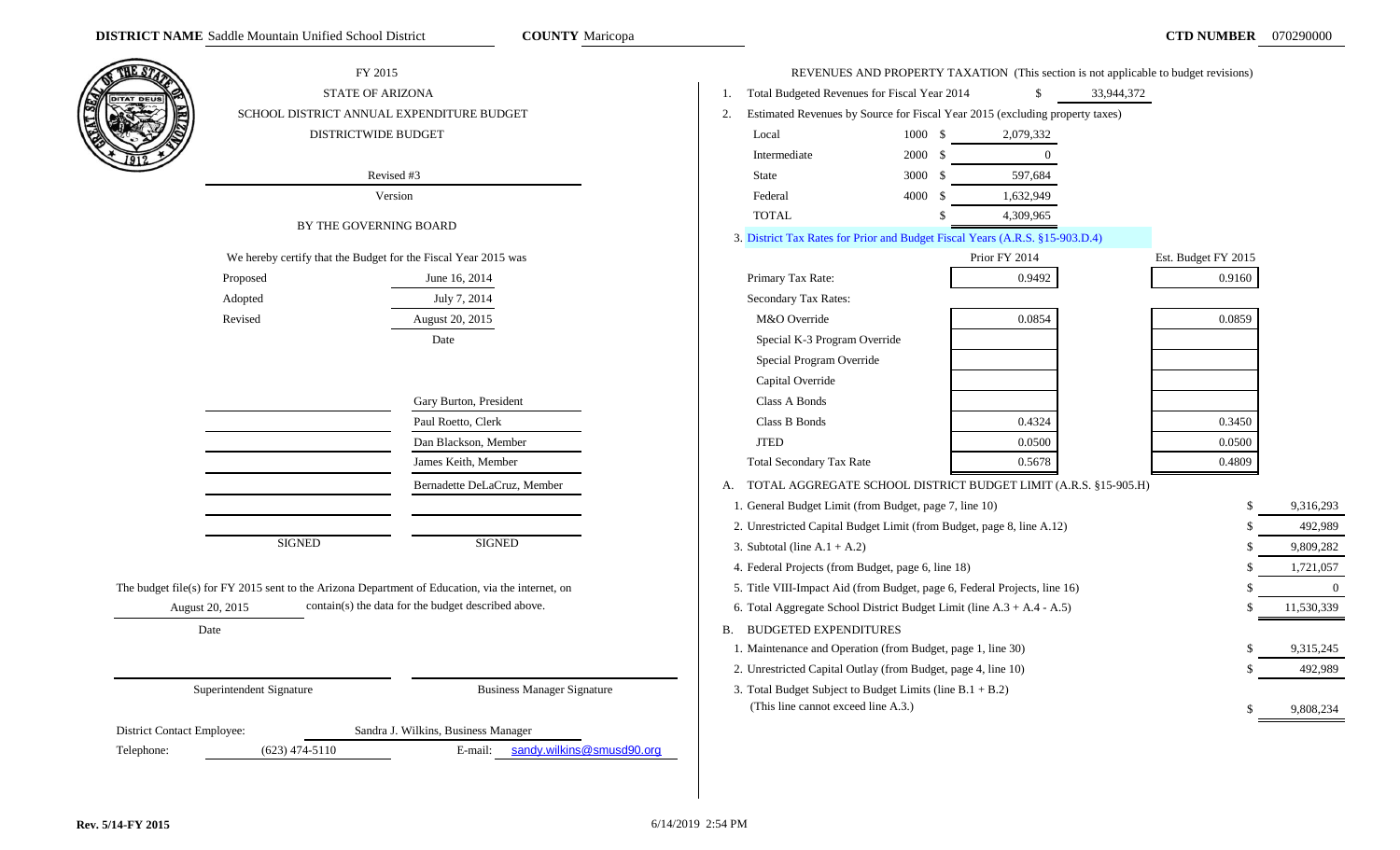**DISTRICT NAME** Saddle Mountain Unified School District **COUNTY** Maricopa **CTD NUMBER** 070290000 **VERSION** 

VERSION Revised #3

| <b>FUND 001 (M&amp;O)</b>                               |     | MAINTENANCE AND OPERATION (M&O) FUND |           |           |           |             |           |        |           |               |               |
|---------------------------------------------------------|-----|--------------------------------------|-----------|-----------|-----------|-------------|-----------|--------|-----------|---------------|---------------|
|                                                         |     |                                      |           |           | Employee  | Purchased   |           |        | Totals    |               |               |
|                                                         |     | <b>FTE</b>                           |           | Salaries  | Benefits  | Services    | Supplies  | Other  | Prior     | <b>Budget</b> | $\%$          |
| <b>Expenditures</b>                                     |     | Prior                                | Budget    |           |           | 6300, 6400, |           |        | <b>FY</b> | <b>FY</b>     | Increase/     |
|                                                         |     | <b>FY</b>                            | <b>FY</b> | 6100      | 6200      | 6500        | 6600      | 6800   | 2014      | 2015          | Decrease      |
| 100 Regular Education                                   |     |                                      |           |           |           |             |           |        |           |               |               |
| 1000 Instruction                                        |     | 48.46                                | 53.88     | 2,172,611 | 947,446   | 84,000      | 145,000   | 20,000 | 3.080.664 | 3,369,057     | $9.4\%$ 1.    |
| 2000 Support Services                                   |     |                                      |           |           |           |             |           |        |           |               |               |
| 2100 Students                                           |     | 4.00                                 | 4.25      | 135,800   | 50,000    | 7,300       | 1,700     | 1,100  | 173,463   | 195,900       | 12.9% 2.      |
| 2200 Instructional Staff                                |     | 0.97                                 | 1.30      | 121,145   | 20,885    | 10,000      | 2,500     | 1,400  | 113,065   | 155,930       | 37.9%         |
| 2300 General Administration                             |     | 2.00                                 | 2.50      | 163,407   | 33,500    | 40,000      | 100       | 17,100 | 276,260   | 254,107       | $-8.0\%$      |
| 2400 School Administration                              |     | 7.83                                 | 6.83      | 406,82    | 115,000   |             | 3,300     | 2,150  | 503,10    | 527,277       | 4.8%          |
| 2500 Central Services                                   |     | 4.00                                 | 4.50      | 164,894   | 62,000    | 140,000     | 25,000    | 2,500  | 589,251   | 394,394       | $-33.1\%$ 6.  |
| 2600 Operation & Maintenance of Plant                   |     | 11.00                                | 11.00     | 317,949   | 148,000   | 503,000     | 823,149   | 8,800  | 1,783,291 | 1,800,898     | 1.0%          |
| 2900 Other                                              |     | 0.00                                 |           |           |           |             |           |        |           |               | $0.0\%$       |
| 3000 Operation of Noninstructional Services             |     | 0.00                                 |           |           |           | 1,500       | 4,000     | 1,800  | 7,305     | 7,300         | $-0.1\%$ 9.   |
| 610 School-Sponsored Cocurricular Activities            | 10  | 0.00                                 |           | 3,600     | 900       |             |           |        | 6,248     | 4,500         | $-28.0\%$ 10. |
| 620 School-Sponsored Athletics                          |     | 0.00                                 |           | 85,000    | 21,250    | 13,500      | 4,000     | 6,900  | 125,162   | 130,650       | $4.4\%$ 11    |
| 630, 700, 800, 900 Other Programs                       | 12  | 0.00                                 |           |           |           |             |           |        |           |               | $0.0\%$ 12.   |
| Regular Education Subsection Subtotal (lines 1-12)      | 13. | 78.26                                | 84.26     | 3,571,233 | 1,398,981 | 799,300     | 1,008,749 | 61,750 | 6,657,816 | 6,840,013     | 2.7% 13.      |
| 200 Special Education                                   |     |                                      |           |           |           |             |           |        |           |               |               |
| 1000 Instruction                                        | 14. | 24.47                                | 26.19     | 629,172   | 252,000   | 244,800     | 100       |        | 1,074,881 | 1,126,072     | 4.8% 14.      |
| 2000 Support Services                                   |     |                                      |           |           |           |             |           |        |           |               |               |
| 2100 Students                                           | 15. | 3.00                                 | 3.00      | 190,000   | 50,000    | 110,000     | 300       | 500    | 363,419   | 350,800       | $-3.5\%$ 15.  |
| 2200 Instructional Staff                                | 16. | 1.50                                 | 1.50      | 90,412    | 26,000    | 2,300       | 200       | 135    | 107,162   | 119,047       | 11.1% 16.     |
| 2300 General Administration                             | 17  | 0.00                                 |           |           |           |             |           |        |           |               | $0.0\%$ 17.   |
| 2400 School Administration                              | 18  | 0.00                                 |           |           |           |             |           |        |           |               | $0.0\%$ 18.   |
| 2500 Central Services                                   | 19  | 0.00                                 |           |           |           |             |           |        |           |               | $0.0\%$ 19.   |
| 2600 Operation & Maintenance of Plant                   | 20  | 0.00                                 |           |           |           |             |           |        |           |               | $0.0\%$ 20.   |
| 2900 Other                                              | 21  | 0.00                                 |           |           |           |             |           |        |           |               | $0.0\%$ 21    |
| 3000 Operation of Noninstructional Services             | 22  | 0.00                                 |           |           |           |             |           |        |           |               | 0.0% 22.      |
| Subtotal (lines 14-22)                                  | 23  | 28.97                                | 30.69     | 909,584   | 328,000   | 357,100     | 600       | 635    | 1,545,462 | 1,595,919     | 3.3% 23.      |
| 400 Pupil Transportation                                | 24. | 19.00                                | 19.00     | 361,253   | 188,500   | 67,500      | 203,000   | 5,000  | 645,715   | 825,253       | 27.8% 24.     |
| 510 Desegregation (from Districtwide Desegregation      |     |                                      |           |           |           |             |           |        |           |               |               |
| Budget, page 2, line 44)                                | 25. | 0.00                                 | 0.00      |           |           |             |           |        |           |               | 0.0% 25.      |
| 520 Special K-3 Program Override                        |     |                                      |           |           |           |             |           |        |           |               |               |
| (from Supplement, page 1, line 10)                      | 26. | 0.00                                 | 0.00      |           |           |             |           |        |           |               | $0.0\%$ 26.   |
| 530 Dropout Prevention Programs                         | 27. | 0.00                                 |           |           |           |             |           |        |           |               | $0.0\%$ 27.   |
| 540 Joint Career and Technical Education and Vocational |     |                                      |           |           |           |             |           |        |           |               |               |
| Education Center (from Supplement, page 1, line 20)     | 28. | 0.00                                 | 0.00      |           |           |             |           |        |           |               | $0.0\%$ 28.   |
| 550 K-3 Reading Program                                 | 29. | 1.00                                 | 1.00      | 43,248    | 10,812    |             |           |        | 52,997    | 54,060        | 2.0% 29.      |
| Total Expenditures (lines 13, and 23-29)                |     |                                      |           |           |           |             |           |        |           |               |               |
| (Cannot exceed page 7, line 10)                         | 30. | 127.23                               | 134.95    | 4,885,318 | 1,926,293 | 1,223,900   | 1,212,349 | 67,385 | 8,901,990 | 9,315,245     | 4.6% 30.      |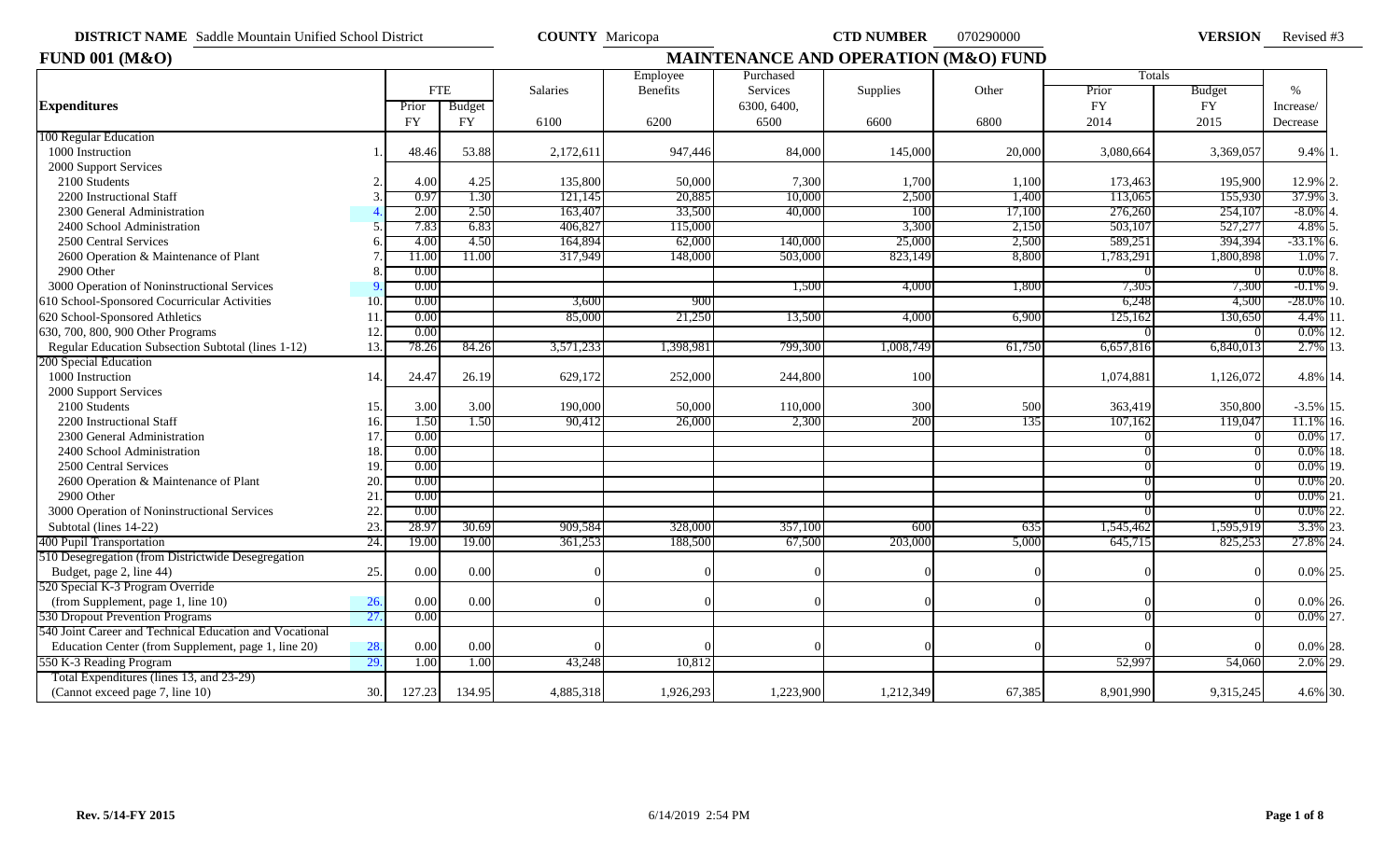### **SPECIAL EDUCATION PROGRAMS BY TYPE (M&O Fund Program 200)**

| $(A.R.S. \$ § 15-761 and 15-903)                        | <b>Prior FY</b> | <b>Budget FY</b> |                                                               |      |  |
|---------------------------------------------------------|-----------------|------------------|---------------------------------------------------------------|------|--|
| 1. Autism                                               | 351,946         | 355,465          |                                                               |      |  |
| 2. Emotional Disability                                 | 103,343         | 104,376          |                                                               |      |  |
| 3. Hearing Impairment                                   | 22,179          | 22,401           |                                                               |      |  |
| 4. Other Health Impairments                             | 60,994          | $61,604$ 4.      |                                                               |      |  |
| 5. Specific Learning Disability                         | 263,977         | 269,257 5.       |                                                               |      |  |
| 6. Mild, Moderate or Severe Intellectual Disability     | 110,868         | $111,977$ 6.     |                                                               |      |  |
| 7. Multiple Disabilities                                | 194,073         | 196,014          |                                                               |      |  |
| 8. Multiple Disabilities with Severe Sensory Impairment | 38,814          | $39,202$ 8.      |                                                               |      |  |
| 9. Orthopedic Impairment                                | $\Omega$        | 15,957           |                                                               |      |  |
| 10. Developmental Delay                                 | 33,270          | 33,935 10.       |                                                               |      |  |
| 11. Preschool Severe Delay                              | 38,814          | 64,867           |                                                               |      |  |
| 12. Speech/Language Impairment                          | 149,714         | 112,817          |                                                               |      |  |
| 13. Traumatic Brain Injury                              | $\theta$        |                  | <b>Expenditures Budgeted for Audit Services</b>               |      |  |
| 14. Visual Impairment                                   | $\Omega$        | 27,999           | M&O Fund - Nonfederal                                         | 6350 |  |
| 15. Subtotal (lines 1 through 14)                       | 1,367,992       | 1,415,871        | All Funds - Federal                                           | 6330 |  |
| 16. Gifted Education                                    | 2,048           | 2,048 16.        |                                                               |      |  |
| 17. Remedial Education                                  |                 | $\Omega$         |                                                               |      |  |
| 18. ELL Incremental Costs                               | 7,917           | 8,000 18.        | FY 2015 Performance Pay (A.R.S. §15-920)                      |      |  |
| 19. ELL Compensatory Instruction                        | 0               | $\Omega$         | Amount Budgeted in M&O Fund for a Performance Pay Compone     |      |  |
| 20. Vocational and Technological Education              | 167,505         | 170,000 20.      | Do not report budgeted amounts for the Performance Pay Compor |      |  |
| 21. Career Education                                    | 0               | $\overline{0}$   |                                                               |      |  |
| 22. Total (lines 15 through 21. Must equal              |                 |                  | <b>Average Daily Membership</b>                               |      |  |
| total of line 23, page 1)                               | 1,545,462       | 1,595,919 22.    | A. FY 2014 Average Daily Membership:                          |      |  |

### **Proposed Ratios for Special Education**

 $(A.R.S. \S$ §15-903.E.1 and 15-764.A.5)

**Estimated FTE Certified Employees**

| 714    | 112,817 112. |             |
|--------|--------------|-------------|
| 0      |              | 13.         |
| 0      | 27,999       | 14.         |
| 992    | 1,415,871    | 15.         |
| 048    | 2,048        | 16.         |
| 0      | 0            | 17.         |
| 917    | 8,000        | 18.         |
| 0      | 0            | 19.         |
| 505    | 170,000      | 20.         |
| $\sim$ | $\Omega$     | $\bigcap$ 1 |

| Teacher-Pupil 1 to 21 |  |  |
|-----------------------|--|--|
| Staff-Pupil 1 to 8    |  |  |

| Prior FY | <b>Budget FY</b> |
|----------|------------------|
| 77 OO    | 77 OO            |

| <b>Expenditures Budgeted for Audit Services</b> |      |        |
|-------------------------------------------------|------|--------|
| M&O Fund - Nonfederal                           | 6350 | 30,000 |
| All Funds - Federal                             | 6330 |        |

## 18. ELL Incremental Costs 7,917 8,000 18. **FY 2015 Performance Pay (A.R.S. §15-920)**

Amount Budgeted in M&O Fund for a Performance Pay Component

Do not report budgeted amounts for the Performance Pay Component of the Classroom Site Fund on this line.

## **Average Daily Membership**

| total of line 23, page 1)            | 1,595,919 22.<br>1,545,462 | A. FY 2014 Average Daily Membership:                              | Resident                                                          | 1.409.383 | Attending $1,358.804$ |           |       |
|--------------------------------------|----------------------------|-------------------------------------------------------------------|-------------------------------------------------------------------|-----------|-----------------------|-----------|-------|
|                                      |                            | B. FY 2013 Average Daily Membership:                              | Resident                                                          | 1,316.110 | Attending             | 1,309.831 |       |
| sed Ratios for Special Education     |                            | <b>Expenditures Budgeted in the M&amp;O Fund for Food Service</b> |                                                                   |           |                       |           |       |
| S. $\S$ \$15-903.E.1 and 15-764.A.5) | Teacher-Pupil 1 to 21      |                                                                   | Amount budgeted in M&O for Food Service (Fund 001, Function 3100) |           |                       |           | 7,305 |
|                                      |                            |                                                                   |                                                                   |           |                       |           |       |

(This amount will be used to determine district compliance with state matching requirements pursuant to Code of Federal Regulations (CFR) Title 7, §210.17(a)]

## (A.R.S. §15-903.E.2) Prior FY Budget FY **Estimated Transportation Revenues for FY 2015**

Estimated transportation revenues (object code 1400) to be received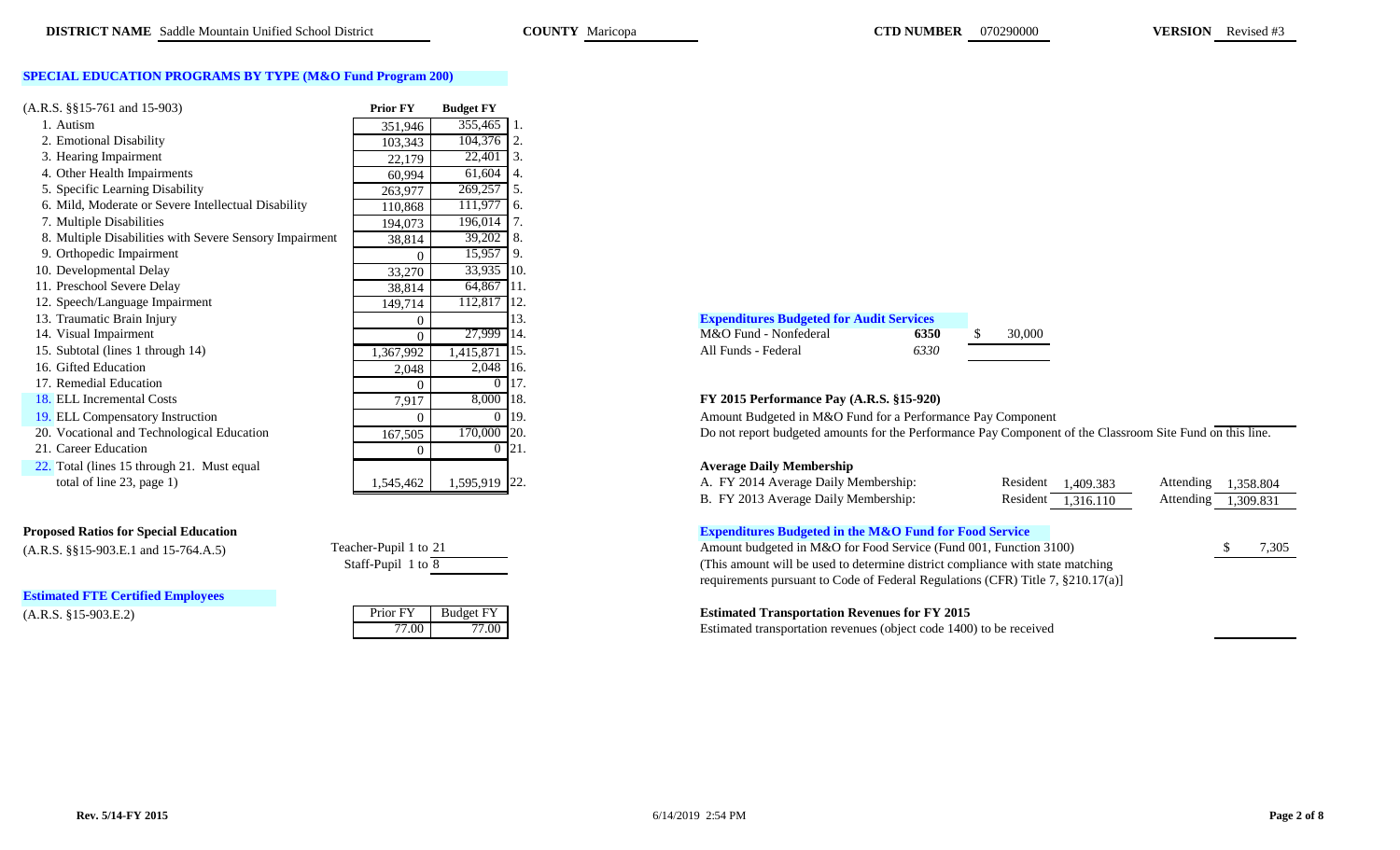**DISTRICT NAME** Saddle Mountain Unified School District **COUNTY** Maricopa **CTD NUMBER** 070290000 **VERSION** Revised #3

**VERSION** Revised #3

|                                                         |     |          |                          | <b>Purchased Services</b> |                | Interest on     |                | Totals           | $\%$           |                                                                                   |
|---------------------------------------------------------|-----|----------|--------------------------|---------------------------|----------------|-----------------|----------------|------------------|----------------|-----------------------------------------------------------------------------------|
| <b>Expenditures</b>                                     |     | Salaries | <b>Employee Benefits</b> | 6300, 6400,               | Supplies       | Short-Term Debt | Prior FY       | <b>Budget FY</b> | Increase/      |                                                                                   |
|                                                         |     | 6100     | 6200                     | 6500(1)                   | 6600           | 6850            | 2014           | 2015             | Decrease       |                                                                                   |
| Classroom Site Fund 011 - Base Salary                   |     |          |                          |                           |                |                 |                |                  |                |                                                                                   |
| 100 Regular Education                                   |     |          |                          |                           |                |                 |                |                  |                |                                                                                   |
| 1000 Instruction                                        |     | 134,000  | 35,707                   |                           |                |                 | 140,107        | 169,707          | 21.1% 1.       |                                                                                   |
| 2100 Support Services - Students                        |     | 3,000    | 750                      |                           |                |                 | $\Omega$       | 3,750            |                | $\overline{2}$<br>$(1)$ For FY 2015, the district has budgeted \$<br>in Fund 010. |
| 2200 Support Services - Instructional Staff             |     | 3,000    | 750                      |                           |                |                 | 2,437          | 3,750            | 53.9% 3.       | object code 6590 for Classroom Site Fund pass-through payments to district-       |
| Program 100 Subtotal (lines 1-3)                        |     | 140,000  | 37,207                   |                           |                |                 | 142,544        | 177,207          | 24.3% 4.       | sponsored charter schools. This amount is not included in the amounts repor       |
| 200 Special Education                                   |     |          |                          |                           |                |                 |                |                  |                | for Fund 013.                                                                     |
| 1000 Instruction                                        |     | 11,000   | 2,750                    |                           |                |                 | 10,375         | 13,750           | 32.5% 5.       |                                                                                   |
| 2100 Support Services - Students                        |     |          |                          |                           |                |                 | $\Omega$       | $\theta$         | $0.0\%$ 6.     |                                                                                   |
| 2200 Support Services - Instructional Staff             |     |          |                          |                           |                |                 | 1,250          | $\Omega$         | $-100.0\%$ 7.  |                                                                                   |
| Program 200 Subtotal (lines 5-7)                        |     | 11,000   | 2,750                    |                           |                |                 | 11,625         | 13,750           | 18.3% 8.       |                                                                                   |
| Other Programs (Specify)                                |     |          |                          |                           |                |                 |                |                  |                |                                                                                   |
| 1000 Instruction                                        |     |          |                          |                           |                |                 | $\Omega$       | $\overline{0}$   | 0.0% 9.        |                                                                                   |
| 2100 Support Services - Students                        | 10  |          |                          |                           |                |                 | $\mathbf{0}$   | $\overline{0}$   | $0.0\%$ 10.    |                                                                                   |
| 2200 Support Services - Instructional Staff             | 11. |          |                          |                           |                |                 | $\overline{0}$ | $\Omega$         | $0.0\%$ 11.    |                                                                                   |
| Other Programs Subtotal (lines 9-11)                    | 12. | $\Omega$ | $\Omega$                 |                           |                |                 | $\Omega$       | $\Omega$         | 0.0% 12.       |                                                                                   |
| fotal Expenditures (lines 4, 8, and 12)                 | 13. | 151,000  | 39,957                   |                           |                |                 | 154,169        | 190,957          | 23.9% 13.      |                                                                                   |
| Classroom Site Fund 012 - Performance Pay               |     |          |                          |                           |                |                 |                |                  |                |                                                                                   |
| 100 Regular Education                                   |     |          |                          |                           |                |                 |                |                  |                |                                                                                   |
| 1000 Instruction                                        | 14. | 225,000  | 61,831                   |                           |                |                 | 312,126        | 286,831          | $-8.1\%$ 14.   |                                                                                   |
| 2100 Support Services - Students                        | 15. | 6.000    | 1,500                    |                           |                |                 | $\Omega$       | 7,500            |                | --115.                                                                            |
| 2200 Support Services - Instructional Staff             | 16. | 6,000    | 1,500                    |                           |                |                 | 2,500          | 7,500            | 200.0% 16.     |                                                                                   |
| Program 100 Subtotal (lines 14-16)                      | 17. | 237,000  | 64,831                   |                           |                |                 | 314,626        | 301,831          | $-4.1\%$ 17.   |                                                                                   |
| 200 Special Education                                   |     |          |                          |                           |                |                 |                |                  |                |                                                                                   |
| 1000 Instruction                                        | 18. | 22,000   | 5,500                    |                           |                |                 | 32,250         | 27,500           | $-14.7\%$ 18.  |                                                                                   |
| 2100 Support Services - Students                        | 19. |          |                          |                           |                |                 | $\overline{0}$ | $\overline{0}$   | 0.0% 19.       |                                                                                   |
| 2200 Support Services - Instructional Staff             | 20. |          |                          |                           |                |                 | 2,625          | $\overline{0}$   | $-100.0\%$ 20. |                                                                                   |
| Program 200 Subtotal (lines 18-20)                      | 21. | 22,000   | 5,500                    |                           |                |                 | 34,875         | 27,500           | $-21.1\%$ 21.  |                                                                                   |
| Other Programs (Specify)                                |     |          |                          |                           |                |                 |                |                  |                |                                                                                   |
| 1000 Instruction                                        | 22. |          |                          |                           |                |                 | $\Omega$       | $\Omega$         | $0.0\%$ 22.    |                                                                                   |
| 2100 Support Services - Students                        | 23. |          |                          |                           |                |                 | $\mathbf{0}$   | $\overline{0}$   | 0.0% 23.       |                                                                                   |
| 2200 Support Services - Instructional Staff             | 24. |          |                          |                           |                |                 | $\mathbf{0}$   | $\mathbf{0}$     | $0.0\%$ 24.    |                                                                                   |
| Other Programs Subtotal (lines 22-24)                   | 25. | $\Omega$ | $\Omega$                 |                           |                |                 | $\overline{0}$ | $\overline{0}$   | $0.0\%$ 25.    |                                                                                   |
| Total Expenditures (lines 17, 21, and 25)               | 26  | 259,000  | 70,331                   |                           |                |                 | 349,501        | 329,331          | $-5.8\%$ 26.   |                                                                                   |
| Classroom Site Fund 013 - Other                         |     |          |                          |                           |                |                 |                |                  |                |                                                                                   |
| 100 Regular Education                                   |     |          |                          |                           |                |                 |                |                  |                |                                                                                   |
| 1000 Instruction                                        | 27. | 275,000  | 70,841                   | 9,023                     |                |                 | 341,846        | 354,864          | 3.8% 27.       |                                                                                   |
| 2100 Support Services - Students                        | 28. | 12,000   | 3,000                    |                           |                |                 | $\overline{0}$ | 15,000           |                | $-28.$                                                                            |
| 2200 Support Services - Instructional Staff             | 29. | 12,000   | 3,000                    |                           |                |                 | 1,250          | 15,000           | 1100.0% 29.    |                                                                                   |
| Program 100 Subtotal (lines 27-29)                      | 30. | 299,000  | 76,841                   | 9,023                     | $\mathbf{0}$   |                 | 343,096        | 384,864          | 12.2% 30.      |                                                                                   |
| 200 Special Education                                   |     |          |                          |                           |                |                 |                |                  |                |                                                                                   |
| 1000 Instruction                                        | 31. | 22,000   | 5,500                    |                           |                |                 | 3,125          | 27,500           | 780.0% 31.     |                                                                                   |
| 2100 Support Services - Students                        | 32. | $\Omega$ | $\overline{0}$           |                           |                |                 | $\overline{0}$ | $\overline{0}$   | $0.0\%$ 32.    |                                                                                   |
| 2200 Support Services - Instructional Staff             | 33. | 2,500    | 625                      |                           |                |                 | 2,750          | 3,125            | 13.6% 33.      |                                                                                   |
| Program 200 Subtotal (lines 31-33)                      | 34. | 24,500   | 6,125                    | $\Omega$                  | $\Omega$       |                 | 5,875          | 30,625           | 421.3% 34.     |                                                                                   |
| 530 Dropout Prevention Programs                         |     |          |                          |                           |                |                 |                |                  |                |                                                                                   |
| 1000 Instruction                                        | 35. |          |                          |                           |                |                 | $\Omega$       |                  | 0.0% 35.       |                                                                                   |
| Other Programs (Specify)                                |     |          |                          |                           |                |                 |                |                  |                |                                                                                   |
| 1000 Instruction                                        | 36. |          |                          |                           |                |                 | $\Omega$       | $\overline{0}$   | 0.0% 36.       |                                                                                   |
| 2100, 2200 Support Serv. Students & Instructional Staff | 37. |          |                          |                           |                |                 | $\mathbf{0}$   | $\mathbf{0}$     | $0.0\%$ 37.    |                                                                                   |
| Other Programs Subtotal (lines 36-37)                   | 38. |          | $\Omega$                 | $\Omega$                  | $\overline{0}$ |                 | $\overline{0}$ | $\mathbf{0}$     | 0.0% 38.       |                                                                                   |
| Fotal Expenditures (lines 30, 34, 35, and 38)           | 39  | 323,500  | 82,966                   | 9,023                     | $\overline{0}$ |                 | 348,971        | 415,489          | 19.1% 39.      |                                                                                   |
| Total Classroom Site Funds (lines 13, 26, and 39)       | 40. | 733,500  | 193,254                  | 9,023                     | $\overline{0}$ | $\Omega$        | 852,641        | 935,777          | 9.8% 40.       |                                                                                   |
|                                                         |     |          |                          |                           |                |                 |                |                  |                |                                                                                   |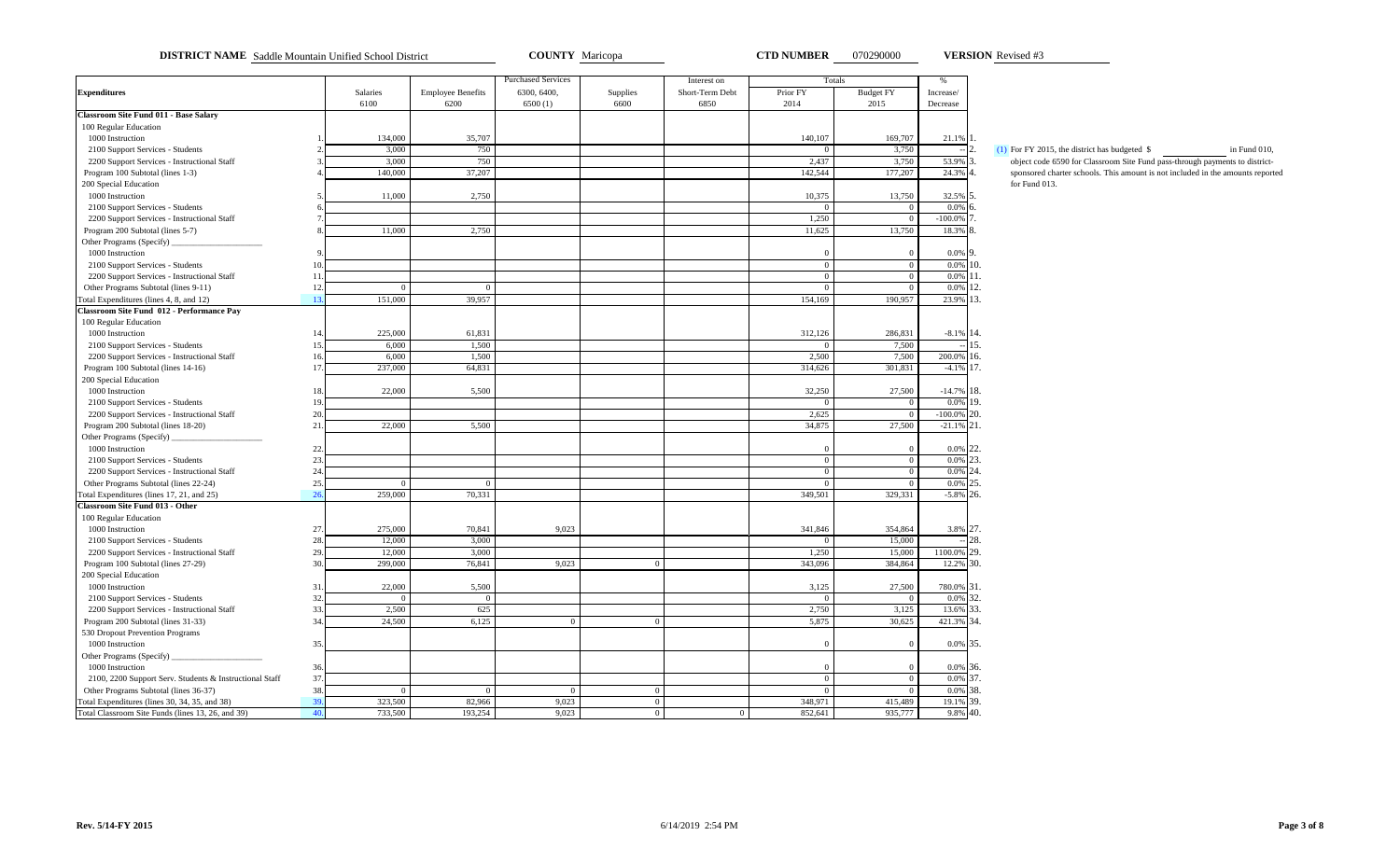| RSION | Revised #3 |
|-------|------------|
|       |            |

| <b>FUND 610</b>                                                                                                                                                                                                                                 |          |                              |                |                                         |                  | UNRESTRICTED CAPITAL OUTLAY (UCO) FUND                                                                                                                                                                                                                                        |                |               |                          |
|-------------------------------------------------------------------------------------------------------------------------------------------------------------------------------------------------------------------------------------------------|----------|------------------------------|----------------|-----------------------------------------|------------------|-------------------------------------------------------------------------------------------------------------------------------------------------------------------------------------------------------------------------------------------------------------------------------|----------------|---------------|--------------------------|
|                                                                                                                                                                                                                                                 |          | Library Books,<br>Textbooks, |                |                                         |                  |                                                                                                                                                                                                                                                                               | Totals         |               |                          |
|                                                                                                                                                                                                                                                 |          | & Instructional              |                | Redemption of                           |                  | All Other                                                                                                                                                                                                                                                                     | Prior          | <b>Budget</b> | %                        |
| <b>Expenditures</b>                                                                                                                                                                                                                             | Rentals  | Aids $(2)$                   | Property $(2)$ | Principal (3)                           | Interest $(4)$   | <b>Object Codes</b>                                                                                                                                                                                                                                                           | <b>FY</b>      | <b>FY</b>     | Increase/                |
|                                                                                                                                                                                                                                                 | 6440     | 6641-6643                    | 6700           | 6831, 6832                              | 6841, 6842, 6850 | (excluding 6900)                                                                                                                                                                                                                                                              | 2014           | 2015          | Decrease                 |
| <b>Unrestricted Capital Outlay Override (1)</b>                                                                                                                                                                                                 |          |                              |                |                                         |                  |                                                                                                                                                                                                                                                                               | $\overline{0}$ | $\Omega$      | $0.0\%$ 1                |
| Unrestricted Capital Outlay Fund 610 (6)                                                                                                                                                                                                        |          |                              |                |                                         |                  |                                                                                                                                                                                                                                                                               |                |               |                          |
| 1000 Instruction                                                                                                                                                                                                                                |          | 60,000                       | 50,948         |                                         |                  |                                                                                                                                                                                                                                                                               | 49,185         | 110,948       | 125.6% 2.                |
| 2000 Support Services                                                                                                                                                                                                                           |          |                              |                |                                         |                  |                                                                                                                                                                                                                                                                               |                |               |                          |
| 2100, 2200 Students and Instructional Staff                                                                                                                                                                                                     |          | 20,000                       | 13,275         |                                         |                  |                                                                                                                                                                                                                                                                               | 42,900         | 33,275        | $-22.4\%$ 3.             |
| 2300, 2400, 2500, 2900 Administration                                                                                                                                                                                                           |          |                              | 25,000         |                                         |                  |                                                                                                                                                                                                                                                                               | 112,376        | 25,000        | $-77.8\%$ 4              |
| 2600 Operation & Maintenance of Plant                                                                                                                                                                                                           |          |                              | 35,000         |                                         |                  |                                                                                                                                                                                                                                                                               | 43,780         | 35,000        | $-20.1\%$ 5              |
| 2700 Student Transportation                                                                                                                                                                                                                     |          |                              | 15,000         |                                         |                  | 263,766                                                                                                                                                                                                                                                                       | 50,000         | 278,766       | 457.5% 6                 |
| 3000 Operation of Noninstructional Services (5)                                                                                                                                                                                                 |          |                              | 10,000         |                                         |                  |                                                                                                                                                                                                                                                                               | $\Omega$       | 10,000        |                          |
| 4000 Facilities Acquisition and Construction                                                                                                                                                                                                    |          |                              |                |                                         |                  |                                                                                                                                                                                                                                                                               | 273.560        | $\Omega$      | $-100.0\%$ 8             |
| 5000 Debt Service                                                                                                                                                                                                                               |          |                              |                |                                         |                  |                                                                                                                                                                                                                                                                               | $\Omega$       | $\Omega$      | $0.0\%$ 9.               |
| Total Unrestricted Capital Outlay Fund (lines 2-9)                                                                                                                                                                                              | $\Omega$ | 80,000                       | 149,223        | $\Omega$                                | $\Omega$         | 263,766                                                                                                                                                                                                                                                                       | 571.801        | 492.989       | $-13.8\overline{\%}$ 10. |
| (1) Amounts in the Unrestricted Capital Outlay Override line 1 above must be<br>included in the appropriate individual line items for Fund 610 and in the Budget Year<br>Total Column.<br>(2) Detail by object code:                            |          |                              |                |                                         |                  | (5) Expenditures Budgeted in Unrestricted Capital Outlay (UCO) Fund for Food Service<br>Enter the amount budgeted in UCO for Food Service [Amount will be used to determine district<br>compliance with state matching requirements pursuant to CFR Title 7, $\S 210.17(a)$ ] |                | 10,000        |                          |
| Unrestricted<br>Capital Outlay<br>20,000<br>6641 Library Books<br>6642 Textbooks<br>40,000<br>6643 Instructional Aids<br>20,000<br>64,223<br>6731 Furniture and Equipment<br>6734 Vehicles<br>35,000<br>6737 Tech Hardware & Software<br>50,000 |          | W                            |                | Program as described in A.R.S. §15-211. |                  | (6) Expenditures, if any, budgeted in the Unrestricted Capital Outlay Fund on lines 2-9 for the K-3 Reading                                                                                                                                                                   |                |               |                          |

(3) Includes principal on Capital Equity Fund loans of  $\frac{\$}{\$}$ , principal on capital leases of  $\frac{\$}{\$}$ , and principal on bonds of  $\frac{\$}{\$}$  2,540,000.

(4) Includes interest on Capital Equity Fund loans of  $\overline{\text{S}}$ , interest on capital leases of  $\overline{\text{S}}$ , and interest on bonds of  $\overline{\text{S}}$  1,152,844.

- , principal on capital leases of<br>- , interest on capital leases of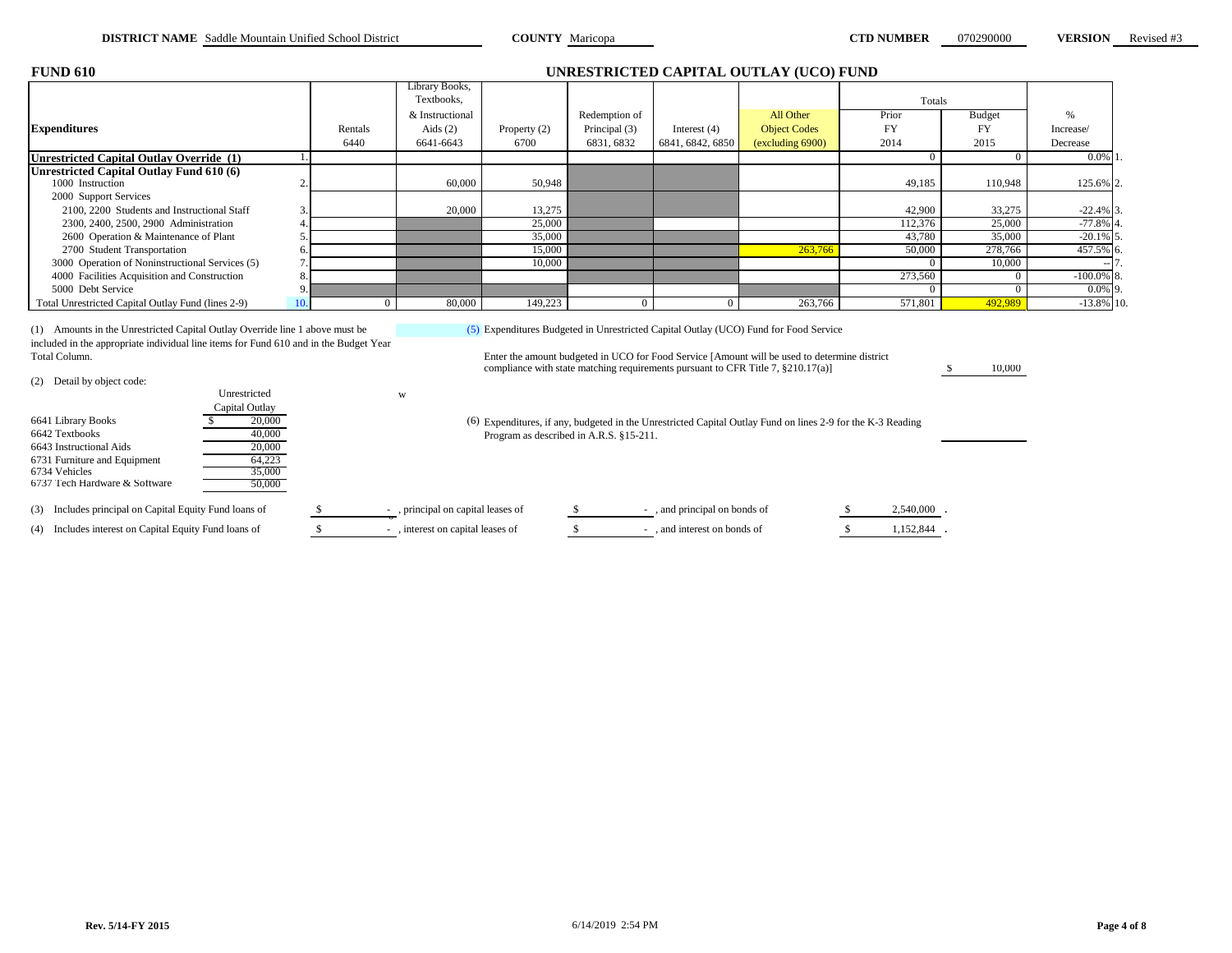#### **OTHER FUNDS—REQUIRED CAPITAL EXPENDITURE DETAIL [(A.R.S. §15-904.(B)]**

| <b>Expenditures</b>                             |                |                | UNRESTRICTED CAPITAL OUTLAY<br><b>Fund 610</b> | <b>BOND BUILDING</b><br><b>Fund 630</b> |                  | <b>NEW SCHOOL FACILITIES</b><br><b>Fund 695</b> |                   |  |
|-------------------------------------------------|----------------|----------------|------------------------------------------------|-----------------------------------------|------------------|-------------------------------------------------|-------------------|--|
|                                                 |                | Prior FY       | <b>Budget FY</b>                               | Prior FY                                | <b>Budget FY</b> | Prior FY                                        | <b>Budget FY</b>  |  |
| <b>Total Fund Expenditures</b>                  |                | 571,801        | 492,989                                        | 15,000,000                              | 12,820,369       | $\mathbf{0}$                                    | $0\;11.$          |  |
| <b>Select Object Codes Detail (1)</b>           |                |                |                                                |                                         |                  |                                                 |                   |  |
| 6150 Classified Salaries                        | $\overline{c}$ | $\mathbf{0}$   |                                                |                                         | 40,000           | $\mathbf{0}$                                    | $0\,$   2.        |  |
| 6200 Employee Benefits                          | 3              | $\mathbf{0}$   |                                                |                                         | 10,000           | $\mathbf{0}$                                    | $0\,$ 3.          |  |
| 6450 Construction Services                      |                | $\mathbf{0}$   |                                                |                                         | 2,500,000        | $\mathbf{0}$                                    | $0\vert 4.$       |  |
| 6710 Land and Improvements                      | 5              | $\overline{0}$ |                                                | 2,751,178                               | 2,321,869        | $\overline{0}$                                  | $0\,$ 5.          |  |
| 6720 Buildings and Improvements                 | 6.             | 10,497         | 63,526                                         | 5,148,500                               | 2,648,500        | $\overline{0}$                                  | $0\,$ 6.          |  |
| 6731 Furniture and Equipment                    |                | 18,875         | 168,275                                        | 2,494,000                               | 1,000,000        | $\mathbf{0}$                                    | 0 7.              |  |
| 6734 Vehicles                                   | 8.             | 50,000         | 35,000                                         | 2,500,000                               | 2,500,000        | $\overline{0}$                                  | 0 <sub>8</sub>    |  |
| 6737 Technology Hardware & Software             | 9              | 133,436        | 50,000                                         | 2,106,322                               | 1,800,000        | $\Omega$                                        | $0\overline{9}$ . |  |
| 6831, 6832 Redemption of Principal              | 10.            |                |                                                |                                         |                  |                                                 | 10.               |  |
| 6841, 6842, 6850 Interest                       | 11             |                |                                                |                                         |                  |                                                 | 11.               |  |
| Total amounts reported on lines 2-11 above for: |                |                |                                                |                                         |                  |                                                 |                   |  |
| Renovation                                      | 12             | $\mathbf{0}$   | $\overline{0}$                                 | 5,399,678                               | 5,399,678        |                                                 | 12.               |  |
| New Construction                                | 13.            | $\Omega$       | $\Omega$                                       | 2,500,000                               | 2,500,000        | $\mathbf{0}$                                    | $0$ 13.           |  |
| Other                                           | 14.            | 212,808        | 316,801                                        | 7,100,322                               | 4,920,691        | $\mathbf{0}$                                    | $0 \t14$          |  |
| Total (lines 12-14)                             | 15.            | 212,808        | 316,801                                        | 15,000,000                              | 12,820,369       | $\mathbf{0}$                                    | $0$ 15.           |  |

(1) Lines 2-11 may not include all budgeted expenditures of the fund. Total budgeted expenditures for each fund should be included on Line 1.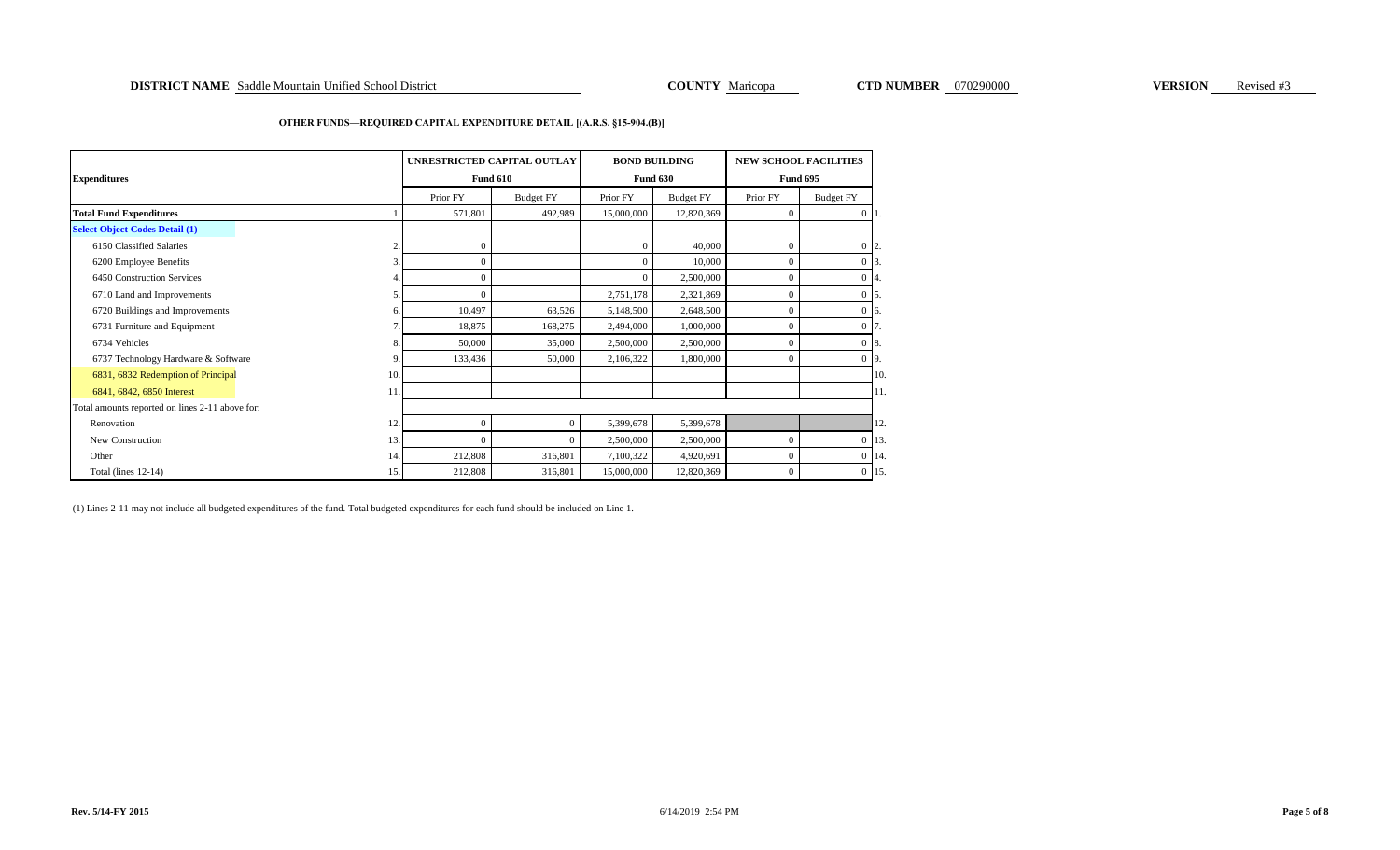- 1. 100-130 ESEA Title I Helping Disadvantaged Children
- 2. 140-150 ESEA Title II Prof. Dev. and Technology
- 3. 160 ESEA Title IV 21st Century Schools
- 4. 170-180 ESEA Title V Promote Informed Parent Choice
- 5. 190 ESEA Title III Limited Eng. & Immigrant Students
- 6. 200 ESEA Title VII Indian Education
- 7. 210 ESEA Title VI Flexibility and Accountability
- 
- 
- 10. 240 Workforce Investment Act
- 
- 12. 260-270 Vocational Education Basic Grants
- 13. 280 ESEA Title X Homeless Education
- 14. 290 Medicaid Reimbursement
- 
- 
- 17. 300-399 Other Federal Projects (Besides E-Rate & Impact Aid)
- 18. Total Federal Project Funds (lines 1-17)

- 
- 20. 410 Early Childhood Block Grant
- 21. 420 Ext. School Yr. Pupils with Disabilities
- 
- 23. 430 Chemical Abuse Prevention Programs
- 
- 
- 26. 460 Environmental Special Plate
- 27. 465-499 Other State Projects
- 28. Total State Project Funds (lines 19-27)
- 29. Total Special Projects (lines 18 and 28)

#### **INSTRUCTIONAL IMPROVEMENT FUND (020)**

- 
- 
- 3. Dropout Prevention Programs (M&O purposes)
- 4. Instructional Improvement Programs (M&O purposes)
- 5. Total Instructional Improvement Fund (lines 1-4)

|      |          | <b>FTE</b>       |                | <b>TOTAL ALL FUNCTIONS</b> |     |
|------|----------|------------------|----------------|----------------------------|-----|
|      | Prior FY | <b>Budget FY</b> | Prior FY       | <b>Budget FY</b>           |     |
| 6000 | 11.59    | 11.50            | 2,283,862      | 1,191,295                  | 1.  |
| 6000 | 0.00     | 0.00             | 40,910         | 39,899                     | 2.  |
| 6000 | 0.00     |                  | $\overline{0}$ |                            | 3.  |
| 6000 | 0.00     |                  | $\theta$       |                            | 4.  |
| 6000 | 0.00     | 0.00             | 38,342         | 36,495                     | 5.  |
| 6000 | 0.00     |                  | $\overline{0}$ |                            | 6.  |
| 6000 | 0.00     |                  | $\theta$       |                            | 7.  |
| 6000 | 2.50     | 2.50             | 196,876        | 183,690                    | 8.  |
| 6000 | 0.00     |                  | 0              |                            | 9.  |
| 6000 | 0.00     |                  | $\overline{0}$ |                            | 10. |
| 6000 | 0.00     |                  | $\theta$       |                            | 11. |
| 6000 | 0.00     | 0.00             | 27,045         | 19,678                     | 12. |
| 6000 | 0.00     |                  | 0              |                            | 13. |
| 6000 | 0.00     | 0.00             | 275,000        | 175,000                    | 14. |
| 6000 | 0.00     | 0.00             | 150,000        | 75,000                     | 15. |
| 6000 | 0.00     |                  | 0              |                            | 16. |
| 6000 | 0.00     |                  | 500            |                            | 17. |
|      | 14.09    | 14.00            | 3,012,535      | 1,721,057                  | 18. |
| 6000 | 0.00     | 0.00             | 11,877         | 16,448                     | 19. |
| 6000 | 0.00     |                  | $\overline{0}$ |                            | 20. |
| 6000 | 0.00     |                  | $\overline{0}$ |                            | 21. |
| 6000 | 0.00     |                  | $\overline{0}$ |                            | 22. |
| 6000 | 0.00     |                  | $\theta$       |                            | 23. |
| 6000 | 0.00     |                  | $\overline{0}$ |                            | 24. |
| 6000 | 0.00     |                  | $\overline{0}$ |                            | 25. |
| 6000 | 0.00     |                  | $\overline{0}$ |                            | 26. |
| 6000 | 0.00     |                  | $\overline{0}$ |                            | 27. |
|      | 0.00     | 0.00             | 11,877         | 16,448                     | 28. |
|      | 14.09    | 14.00            | 3.024.412      | 1.737.505                  | 29. |

**COUNTY** Maricopa

|      | <b>Prior FY</b> | <b>Budget FY</b> |                  |
|------|-----------------|------------------|------------------|
| 6000 | 50,000          | 50,000           |                  |
| 6000 | 50,000          | 50,000           | $\overline{c}$ . |
| 6000 | 25,000          | 25,000           | 3.               |
| 6000 | 50,000          | 50,000           | 4.               |
|      | 175,000         | 175,000          |                  |

|     | <b>DISTRICT NAME</b> Saddle Mountain Unified School District     |      | <b>COUNTY</b> Maricopa |                  |                  |                     |     |                  | 070290000<br><b>CTD NUMBER</b>                 |      | <b>VERSION</b> Revised #3 |                         |    |
|-----|------------------------------------------------------------------|------|------------------------|------------------|------------------|---------------------|-----|------------------|------------------------------------------------|------|---------------------------|-------------------------|----|
|     | <b>SPECIAL PROJECTS</b>                                          |      |                        |                  |                  |                     |     |                  | <b>OTHER FUNDS (DO NOT Add to Aggregate)</b>   |      | <b>Prior FY</b>           | <b>Budget FY</b>        |    |
|     |                                                                  |      |                        |                  |                  |                     |     |                  | 050 County, City, and Town Grants              | 6000 | $\bf{0}$                  |                         |    |
|     |                                                                  |      |                        | <b>FTE</b>       |                  | TOTAL ALL FUNCTIONS |     | 2.               | 071 Structured English Immersion (1)           | 6000 | 19,359                    | 20,000                  |    |
|     | <b>FEDERAL PROJECTS</b>                                          |      | Prior FY               | <b>Budget FY</b> | Prior FY         | <b>Budget FY</b>    |     | 3.               | 072 Compensatory Instruction (1)               | 6000 | $\theta$                  |                         |    |
|     | 1. 100-130 ESEA Title I - Helping Disadvantaged Children         | 6000 | 11.59                  | 11.50            | 2,283,862        | $1,191,295$ 1.      |     | 4.               | 080 Student Success                            | 6000 |                           | 27,474                  |    |
|     | 2. 140-150 ESEA Title II - Prof. Dev. and Technology             | 6000 | 0.00                   | 0.00             | 40,910           | 39,899              |     | 5.               | 500 School Plant (Lease over 1 year) (2)       | 6000 | 200                       | 200                     |    |
|     | 3. 160 ESEA Title IV - 21st Century Schools                      | 6000 | 0.00                   |                  | $\Omega$         |                     |     | 6.               | 505 School Plant (Lease 1 year or less)        | 6000 | 205                       | 200                     |    |
|     | 4. 170-180 ESEA Title V - Promote Informed Parent Choice         | 6000 | 0.00                   |                  | $\Omega$         |                     |     | 7.               | 506 School Plant (Sale)                        | 6000 | 2,400                     | 2,400                   |    |
|     | 5. 190 ESEA Title III - Limited Eng. & Immigrant Students        | 6000 | 0.00                   | 0.00             | 38,342           | 36,495              | 15. | 8.               | 510 Food Service                               | 6000 | 800,000                   | 850,000                 |    |
|     | 6. 200 ESEA Title VII - Indian Education                         | 6000 | 0.00                   |                  | $\Omega$         |                     | 6.  | 9.               | 515 Civic Center                               | 6000 | 60,000                    | 60,000                  |    |
|     | 7. 210 ESEA Title VI - Flexibility and Accountability            | 6000 | 0.00                   |                  | $\Omega$         |                     |     | 10.              | 520 Community School                           | 6000 | 5,000                     | $5,000$ 10.             |    |
| 8.  | 220 IDEA Part B                                                  | 6000 | 2.50                   | 2.50             | 196,876          | 183,690             | 8.  | 11.              | 525 Auxiliary Operations                       | 6000 | 84,212                    | 100,000                 |    |
|     | 9. 230 Johnson-O'Malley                                          | 6000 | 0.00                   |                  | $\Omega$         |                     | 9.  | 12.              | 526 Extracurricular Activities Fees Tax Credit | 6000 | 41,000                    | 50,000                  |    |
|     | 10. 240 Workforce Investment Act                                 | 6000 | 0.00                   |                  | $\Omega$         |                     | 10. | 13.              | 530 Gifts and Donations                        | 6000 | 66,305                    | 575,000                 |    |
| 11. | 250 AEA - Adult Education                                        | 6000 | 0.00                   |                  | $\Omega$         |                     | 11. | 14.              | 535 Career & Tech. Ed. & Voc. Ed. Projects     | 6000 | 30,000                    | 50,000                  |    |
| 12. | 260-270 Vocational Education - Basic Grants                      | 6000 | 0.00                   | 0.00             | 27,045           | 19,678              | 12. | 15.              | 540 Fingerprint                                | 6000 | $\overline{0}$            |                         |    |
| 13. | 280 ESEA Title X - Homeless Education                            | 6000 | 0.00                   |                  | $\Omega$         |                     | 13. | 16.              | 545 School Opening                             | 6000 | $\overline{0}$            | $0 \; 16$               |    |
| 14. | 290 Medicaid Reimbursement                                       | 6000 | 0.00                   | 0.00             | 275,000          | 175,000             | 14. | 17.              | 550 Insurance Proceeds                         | 6000 | 13,200                    | 25,000 1                |    |
|     | 15. 374 E-Rate                                                   | 6000 | 0.00                   | 0.00             | 150,000          | 75,000              | 15. | 18.              | 555 Textbooks                                  | 6000 | 4,500                     | 4,500                   |    |
|     | 16. 378 Impact Aid                                               | 6000 | 0.00                   |                  | $\Omega$         |                     | 16. | 19.              | 565 Litigation Recovery                        | 6000 | 11,700                    | $11,700$ 19.            |    |
|     | 17. 300-399 Other Federal Projects (Besides E-Rate & Impact Aid) | 6000 | 0.00                   |                  | 500              |                     | 17. | 20.              | 570 Indirect Costs                             | 6000 | 125,000                   | 125,000                 |    |
|     | 18. Total Federal Project Funds (lines 1-17)                     |      | 14.09                  | 14.00            | 3,012,535        | 1,721,057 18.       |     | 21.              | 575 Unemployment Insurance                     | 6000 | $\overline{0}$            |                         |    |
|     | <b>STATE PROJECTS</b>                                            |      |                        |                  |                  |                     |     | 22.              | 580 Teacherage                                 | 6000 | $\Omega$                  | $\Omega$                |    |
|     | 19. 400 Vocational Education                                     | 6000 | 0.00                   | 0.00             | 11,877           | 16,448 19.          |     | 23.              | 585 Insurance Refund                           | 6000 | 21,500                    | 21,500                  |    |
|     | 20. 410 Early Childhood Block Grant                              | 6000 | 0.00                   |                  | $\Omega$         |                     | 20. | 24.              | 590 Grants and Gifts to Teachers               | 6000 | 35,000                    | 35,000                  |    |
|     | 21. 420 Ext. School Yr. - Pupils with Disabilities               | 6000 | 0.00                   |                  | $\Omega$         |                     | 21. | 25.              | 595 Advertisement                              | 6000 | $\overline{0}$            | $\Omega$                |    |
| 22. | 425 Adult Basic Education                                        | 6000 | 0.00                   |                  | $\Omega$         |                     | 22. | 26.              | 596 Joint Technical Education                  | 6000 | 120,000                   | $100,000$ <sub>26</sub> |    |
|     | 23. 430 Chemical Abuse Prevention Programs                       | 6000 | 0.00                   |                  | $\Omega$         |                     | 23. | 27.              | 620 Adjacent Ways                              | 6000 | $\Omega$                  |                         |    |
|     | 24. 435 Academic Contests                                        | 6000 | 0.00                   |                  | $\Omega$         |                     | 24. | 28.              | 639 Impact Aid Revenue Bond Building           | 6000 | $\overline{0}$            | 0 28.                   |    |
| 25. | 450 Gifted Education                                             | 6000 | 0.00                   |                  | $\Omega$         |                     | 25. | 29.              | 640 School Plant - Special Construction        | 6000 | $\overline{0}$            |                         | 29 |
|     | 26. 460 Environmental Special Plate                              | 6000 | 0.00                   |                  | $\Omega$         |                     | 26. | 30.              | 650 Gifts and Donations-Capital                | 6000 | 25                        | 0.30                    |    |
|     | 27. 465-499 Other State Projects                                 | 6000 | 0.00                   |                  | $\Omega$         |                     | 27. | 31.              | 660 Condemnation                               | 6000 | $\overline{0}$            | 0 <sup>131</sup>        |    |
| 28. | Total State Project Funds (lines 19-27)                          |      | 0.00                   | 0.00             | 11,877           | 16,448 28.          |     | 32.              | 665 Energy and Water Savings                   | 6000 | 32,000                    | 32,000                  |    |
|     | 29. Total Special Projects (lines 18 and 28)                     |      | 14.09                  | 14.00            | 3,024,412        | 1,737,505 29.       |     | 33.              | 686 Emergency Deficiencies Correction          | 6000 | $\Omega$                  |                         |    |
|     |                                                                  |      |                        |                  |                  |                     |     | 34.              | 691 Building Renewal Grant                     | 6000 | 128,357                   | 100,000                 |    |
|     | <b>INSTRUCTIONAL IMPROVEMENT FUND (020)</b>                      |      | <b>Prior FY</b>        |                  | <b>Budget FY</b> |                     |     | 35.              | 700 Debt Service                               | 6000 | 10,000,000                | 10,000,000              |    |
|     | 1. Teacher Compensation Increases                                | 6000 |                        | 50,000           | 50,000           |                     |     | 36.              | 720 Impact Aid Revenue Bond Debt Service       | 6000 | $\overline{0}$            |                         |    |
|     | 2. Class Size Reduction                                          | 6000 |                        | 50,000           | $50,000$ 2.      |                     |     | 37.              | Other_TANS_                                    | 6000 | 2,500,170                 | 2,500,000 37            |    |
| 3.  | Dropout Prevention Programs (M&O purposes)                       | 6000 |                        | 25,000           | 25,000           |                     |     |                  | <b>INTERNAL SERVICE FUNDS 950-989</b>          |      |                           |                         |    |
| 4.  | Instructional Improvement Programs (M&O purposes)                | 6000 |                        | 50,000           | 50,000           |                     |     | 1.               | 9 Self-Insurance                               | 6000 | $\overline{0}$            |                         |    |
|     | 5. Total Instructional Improvement Fund (lines 1-4)              |      |                        | 175,000          | 175,000 5.       |                     |     | 2.               | 955 Intergovernmental Agreements               | 6000 | 7,000                     | $10,000$ 2              |    |
|     |                                                                  |      |                        |                  |                  |                     |     | 3.               | 9 <sup>O</sup> OPEB                            | 6000 | $\Omega$                  | 0 <sup>3</sup>          |    |
|     |                                                                  |      |                        |                  |                  |                     |     | $\overline{4}$ . | $9^{\circ}$                                    | 6000 | 1,000                     | 0 <sup>14</sup>         |    |

(1) From Supplement, page 3, line 10 and line 20, respectively. (2) Indicate amount budgeted in Fund 500 for M&O purposes

| <b>Prior FY</b> | <b>Budget FY</b>        |     |
|-----------------|-------------------------|-----|
| 0               |                         | 1.  |
| 19,359          | 20,000                  | 2.  |
| 0               | 0                       | 3.  |
|                 | 27,474                  | 4.  |
| 200             | 200                     | 5.  |
| 205             | $\overline{2}00$        | 6.  |
| 2,400           | 2,400                   | 7.  |
| 800,000         | 850,000                 | 8.  |
| 60,000          | 60,000                  | 9.  |
| 5,000           | 5,000                   | 10. |
| 84,212          | 100,000                 | 11. |
| 41,000          | 50,000                  | 12. |
| 66,305          | 575,000                 | 13. |
| 30,000          | $\frac{50,000}{50,000}$ | 14. |
| 0               | $\overline{0}$          | 15. |
| $\overline{0}$  | $\overline{0}$          | 16. |
| 13,200          | 25,000                  | 17. |
| 4,500           | 4,500                   | 18. |
| 11,700          | 11,700                  | 19. |
| 125,000         | 125,000                 | 20. |
| $\theta$        | $\theta$                | 21. |
| $\overline{0}$  | $\overline{0}$          | 22. |
| 21,500          | 21,500                  | 23. |
| 35,000          | 35,000                  | 24. |
| 0               | $\theta$                | 25. |
| 120,000         | 100,000                 | 26. |
| $\overline{0}$  | 0                       | 27. |
| $\overline{0}$  | $\overline{0}$          | 28. |
| 0               |                         | 29. |
| 25              | $\overline{0}$          | 30. |
| $\theta$        | $\overline{0}$          | 31. |
| 32,000          | 32,000                  | 32. |
| $\theta$        | $\overline{0}$          | 33. |
| 128,357         | 100,000                 | 34. |
| 10,000,000      | 10,000,000              | 35. |
| 0               | 0                       | 36. |
| 2,500,170       | 2,500,000               | 37. |
|                 |                         |     |
|                 | $\overline{a}$ 1        |     |

| 5000 |       | 0           |     |
|------|-------|-------------|-----|
| 5000 | 7,000 | $10,000$ 2. |     |
| 5000 |       |             | 13. |
| 5000 | 1,000 | 0           | -4. |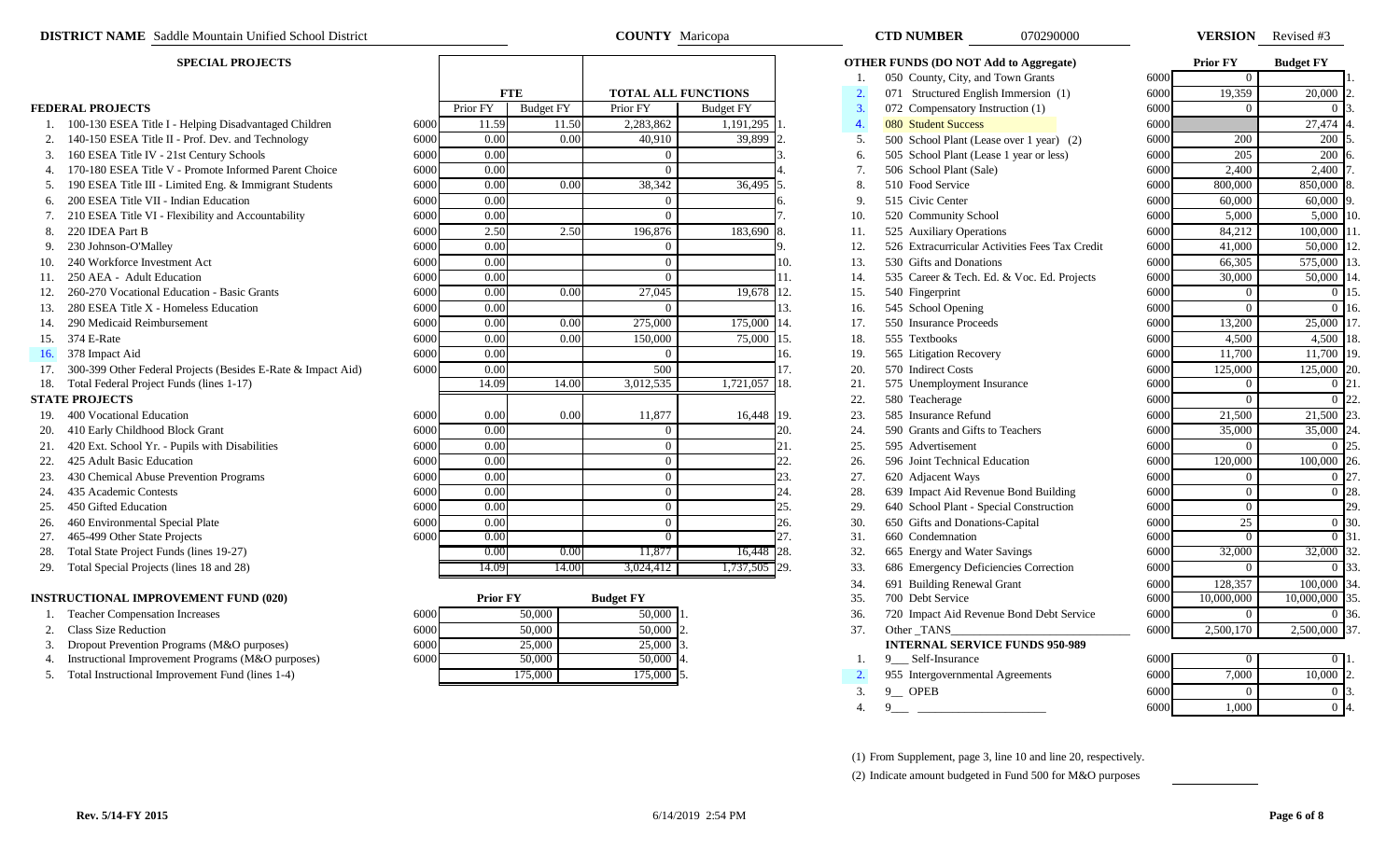### **(A.R.S. §15-947.C) CALCULATION OF FY 2015 GENERAL BUDGET LIMIT**

|              | CALCOLATION OF FT 2013 GENERAL BODGET LIMIT                                                                                       | $(A.R.S. §15-947.C)$ |                                    |                                             |
|--------------|-----------------------------------------------------------------------------------------------------------------------------------|----------------------|------------------------------------|---------------------------------------------|
|              |                                                                                                                                   |                      | А.<br>Maintenance<br>and Operation | В.<br>Unrestricted<br><b>Capital Outlay</b> |
|              | 1. (a) FY 2015 Revenue Control Limit (RCL)                                                                                        |                      |                                    |                                             |
|              | (from Work Sheet E, line VIII, or Work Sheet F, line III)                                                                         | \$<br>7,984,751      |                                    |                                             |
| $*(b)$       | Plus Adjustment for Growth (1)                                                                                                    | 7,835                |                                    |                                             |
| $*(c)$       | Increase or (Decrease) in 03 District High School Tuition<br>Payments (A.R.S. §15-905.J) (1)                                      |                      |                                    |                                             |
| (d)          | <b>Adjusted RCL</b>                                                                                                               | 7,992,586            | \$<br>7,992,586                    | 1,048                                       |
|              | 2. (a) FY 2015 District Additional Assistance (DAA) (from Work<br>Sheet H, lines VII.E.1 and VII.F.1)                             | \$<br>1,134,565      |                                    |                                             |
| $*(b)$       | DAA Reduction for State Budget Adjustments (from Work<br>Sheet H, lines VII.E.2 and VII.F.2)                                      | (266,093)            |                                    |                                             |
| (c)          | <b>Adjusted DAA</b>                                                                                                               | \$<br>868,472        | 615,354                            | 253,118                                     |
|              | 3. FY 2015 Override Authorization (A.R.S. §§15-481 and 15-482)                                                                    |                      |                                    |                                             |
| $*(a)$       | Maintenance and Operation<br>* (b) Unrestricted Capital Outlay                                                                    |                      | 796,012                            |                                             |
|              | * (c) Special Program                                                                                                             |                      |                                    |                                             |
|              | *4. Small School Adjustment for Districts with a Student Count of 125 or less in K-8 or 100 or                                    |                      |                                    |                                             |
|              | less in 9-12 (A.R.S. §15-949) (If phase-down applies, see Work Sheets K and K2)                                                   |                      |                                    |                                             |
| Local        | *5. Tuition Revenue (A.R.S. $\S$ §15-823 and 15-824)                                                                              |                      |                                    |                                             |
|              | (a) Individuals and Other Private Sources                                                                                         |                      |                                    |                                             |
| (b)          | <b>Other Arizona Districts</b>                                                                                                    |                      |                                    |                                             |
| (c)          | Out-of-State Districts and Other Governments                                                                                      |                      |                                    |                                             |
| <b>State</b> | (d) Certificates of Educational Convenience $(A.R.S. \$ § 15-825, 15-825.01, and 15-825.02)                                       |                      |                                    |                                             |
|              | *6. State Assistance (A.R.S. §15-976) and Special Ed. Voucher Payments Received (A.R.S. §15-1204)                                 |                      |                                    |                                             |
|              | *7. Increase Authorized by County School Superintendent for Accommodation Schools                                                 |                      |                                    |                                             |
|              | (not to exceed Work Sheet S, line II.B.5) (A.R.S. §15-974.B)                                                                      |                      |                                    |                                             |
|              | 8. Budget Increase for:                                                                                                           |                      |                                    |                                             |
| (a)          | Desegregation Expenditures (A.R.S. §15-910.G-K)                                                                                   |                      |                                    |                                             |
| $*$ (b)      | Tuition Out Debt Service (from Work Sheet O, line 7) (A.R.S. §15-910.L)                                                           |                      | $\overline{0}$                     |                                             |
| $*(c)$       | Budget Balance Carryforward (from Work Sheet M, line 12) (A.R.S. §15-943.01)                                                      |                      | 317,211                            |                                             |
| (d)          | Dropout Prevention Programs (Laws 1992, Ch. 305, §32 and Laws 2000, Ch. 398, §2)                                                  |                      |                                    |                                             |
| (e)          | Registered Warrant or Tax Anticipation Note Interest Expense Incurred in                                                          |                      |                                    |                                             |
|              | FY 2013 (A.R.S. §15-910.M)                                                                                                        |                      |                                    |                                             |
| $*(f)$       | Joint Career and Technical Education and Vocational Education Center (A.R.S. §15-910.01)                                          |                      |                                    |                                             |
|              | * (g) FY 2014 Career Ladder Unexpended Budget Carryforward (from Work<br>Sheet M, line 6.f) (A.R.S. §15-918.04.C)                 |                      | 0                                  |                                             |
|              | * (h) FY 2014 Optional Performance Incentive Program Unexpended Budget                                                            |                      |                                    |                                             |
|              | Carryforward (from Work Sheet M, line 6.g) (A.R.S. §15-919.04)                                                                    |                      | 0                                  |                                             |
|              | * (i) FY 2014 Performance Pay Unexpended Budget Carryforward (from Work                                                           |                      |                                    |                                             |
|              | Sheet M, line 6.h) (A.R.S. §15-920)<br>Excessive Property Tax Valuation Judgments (A.R.S. §§42-16213 and 42-16214)                |                      | 0                                  |                                             |
| (i)          | * (k) Transportation Revenues for Attendance of Nonresident Pupils (A.R.S. §§15-923 and 15-947)                                   |                      |                                    |                                             |
|              | *9. Adjustment to the General Budget Limit (A.R.S. $\S 15-272$ , 15-905.M, 15-910.02, and 15-                                     |                      |                                    |                                             |
|              | 915) (Do not use this line as a subtotal) (2)                                                                                     |                      | (404, 870)                         |                                             |
|              | 10. FY 2015 General Budget Limit (column A, lines 1 through 9)                                                                    |                      |                                    |                                             |
|              | (A.R.S. §15-905.F) (page 1, line 30 cannot exceed this amount)                                                                    |                      | 9,316,293                          |                                             |
|              | 11. Total Amount to be Used for Capital Expenditures (column B, lines 1 through 8)<br>$(A.R.S. §15-905.F)$ (to page 8, line A.11) |                      |                                    | \$                                          |
|              |                                                                                                                                   |                      |                                    | 254,166                                     |

**\*** Subject to adjustment prior to May 15 as allowed by A.R.S. Revisions are described in the instructions for these lines, as needed.

(1) For budget adoption, this line should be left blank.

(2) This line can be used to adjust the FY 2015 GBL for any of the following: (1) reductions for (a) exceeding the prior year(s) GBL, (b) exceeding the prior year(s) M&O section of the Budget, or (2) reductions or increases due to (a) ADM Audit Adjustment, (b) Noncompliance Adjustment, (c) transfers to/from the EWS Fund, (d) JTED Reduction, or (e) other adjustments as notified by ADE.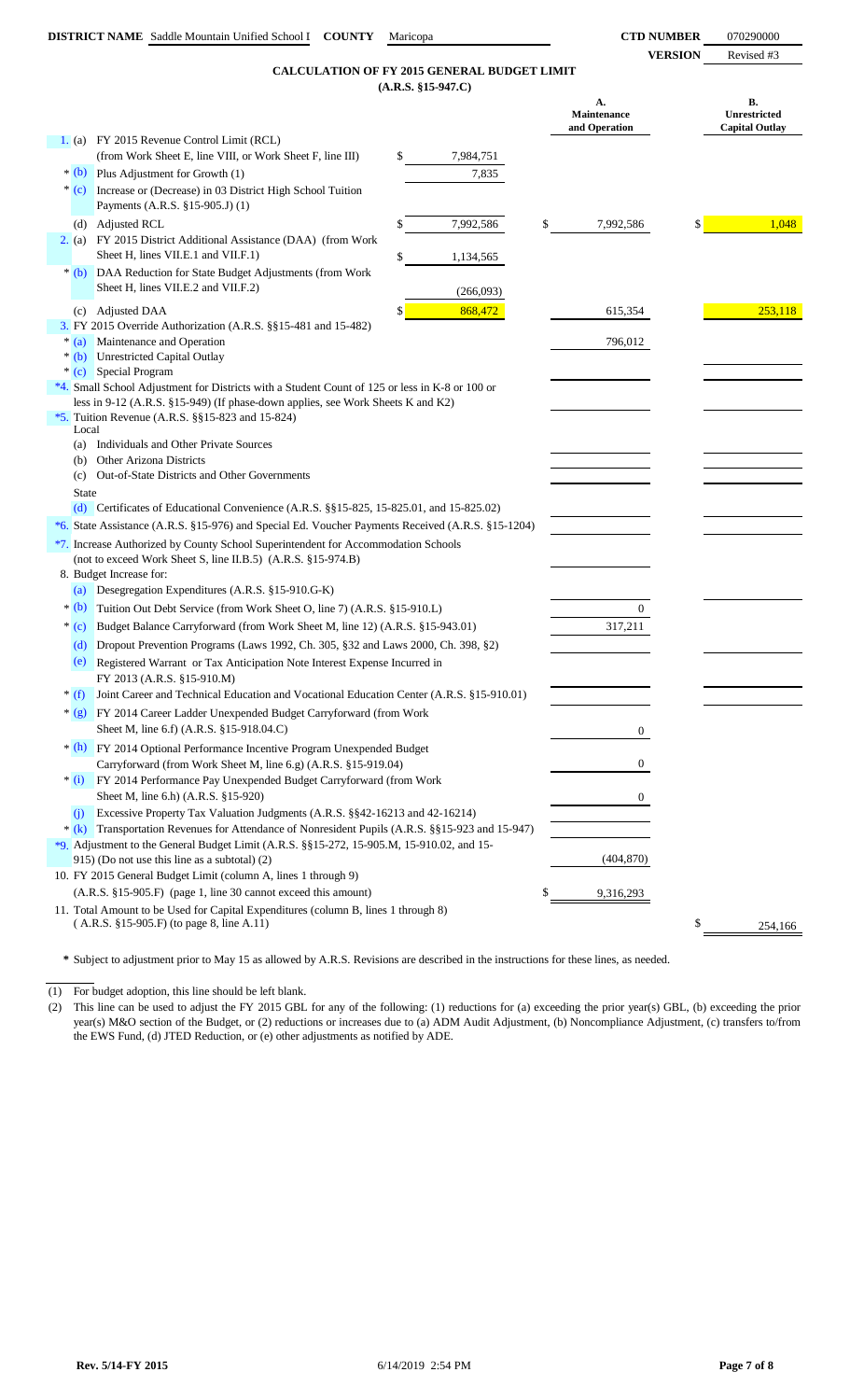|           | <b>DISTRICT NAME</b> Saddle Mountain Unified School Distr<br><b>COUNTY</b><br>Maricopa                           | <b>CTD NUMBER</b> | 070290000      |
|-----------|------------------------------------------------------------------------------------------------------------------|-------------------|----------------|
|           |                                                                                                                  | <b>VERSION</b>    | Revised #3     |
|           | UNRESTRICTED CAPITAL BUDGET LIMIT AND CLASSROOM SITE FUND BUDGET LIMIT (A.R.S. §15-947.D and                     |                   |                |
|           | A.R.S. §15-978)                                                                                                  |                   |                |
|           | <b>CALCULATION OF UNRESTRICTED CAPITAL BUDGET LIMIT</b>                                                          |                   |                |
|           | A. 1. FY 2014 Unrestricted Capital Budget Limit (UCBL)                                                           |                   |                |
|           | (from FY 2014 latest revised Budget, page 8, line A.12)                                                          | \$                | 571,801        |
|           | 2. Total UCBL Adjustment for prior years as notified by ADE on BUDG75 report (For budget<br>adoption, use zero.) | \$                |                |
|           | 3. Adjusted Amount Available for FY 2014 Capital Expenditures (line A.1 + A.2)                                   |                   | 571,801        |
|           | 4. Amount Budgeted in Fund 610 in FY 2014                                                                        |                   |                |
|           | (from FY 2014 latest revised Budget, page 4, line 10)                                                            | S                 | 571,801        |
|           | 5. Lesser of line A.3 or the sum of line A.4 and any positive adjustment on line A.2                             | S                 | 571,801        |
|           | 6. FY 2014 Fund 610 Actual Expenditures (For budget adoption use actual expenditures                             |                   |                |
|           | to date plus estimated expenditures through fiscal year-end.)                                                    | \$                | 337,431        |
|           | 7. Unexpended Budget Balance in Fund 610 (line A.5 minus A.6) If negative, use zero in                           |                   |                |
|           | calculation, but show negative amount here in parentheses.                                                       | \$                | 234,370        |
|           | 8. Interest Earned in Fund 610 in FY 2014                                                                        |                   | 4,453          |
|           | 9. Monies deposited in Fund 610 from School Facilities Board for donated land (A.R.S. §15-2041.F)                |                   | $\Omega$       |
|           | 10. Adjustment to UCBL for FY 2015 (A.R.S. §15-905.M) (1)                                                        | \$                | $\overline{0}$ |
|           | 11. Amount to be Used for Capital Expenditures (from page 7, line 11)                                            | \$                | 254,166        |
|           | 12. FY 2015 Unrestricted Capital Budget Limit (lines A.7 through A.11) (2)                                       |                   | 492.989        |
|           | <b>CALCULATION OF CLASSROOM SITE FUND BUDGET LIMIT</b>                                                           |                   |                |
| <b>B.</b> | 1. FY 2014 Classroom Site Fund Budget Limit (from FY 2014 latest revised Budget, page 8, line C.7)               | \$                | 852,642        |
|           | 2. FY 2014 Classroom Site Fund Actual Expenditures (For budget adoption use actual expenditures                  |                   |                |
|           | to date plus estimated expenditures through fiscal year-end.)                                                    | \$                | 429,170        |
|           | 3. Unexpended Budget Balance in Classroom Site Fund (line B.1 minus B.2)                                         | S                 | 423,472        |
|           | 4. Interest Earned in the Classroom Site Fund in FY 2014                                                         | \$                | 490            |

5. FY 2015 Classroom Site Fund Allocation (provided by ADE, based on \$295) (3)

6. \$ 0 Adjustments to FY 2015 Classroom Site Fund Budget Limit

7. FY 2015 Classroom Site Fund Budget Limit (Sum of lines B.3 through B.6) (4)

- (1) This line can be used to adjust the FY 2015 UCBL for any of the following: (1) reductions for (a) exceeding the prior year(s) UCBL or (b) exceeding the prior year(s) UCO section of the Budget, or (2) increases due to greater than anticipated growth from FY 2014, or (3) JTED reduction, or (4) reductions or increases due to other adjustments as notified by ADE.
- (2) The amount budgeted on page 4, line 10 cannot exceed this amount.
- (3) In accordance with A.R.S. §15-977(G)(1), the per pupil amount is calculated based on estimated available resources in the Classroom Site Fund for the budget year and adjusted for prior year revenue carryforwards or shortfalls. However, actual payments to districts may differ from the estimated per pupil Classroom Site Fund allocation.
- (4) The sum of the amounts budgeted on page 3, line 40 and footnote (1) on that page, cannot exceed this amount.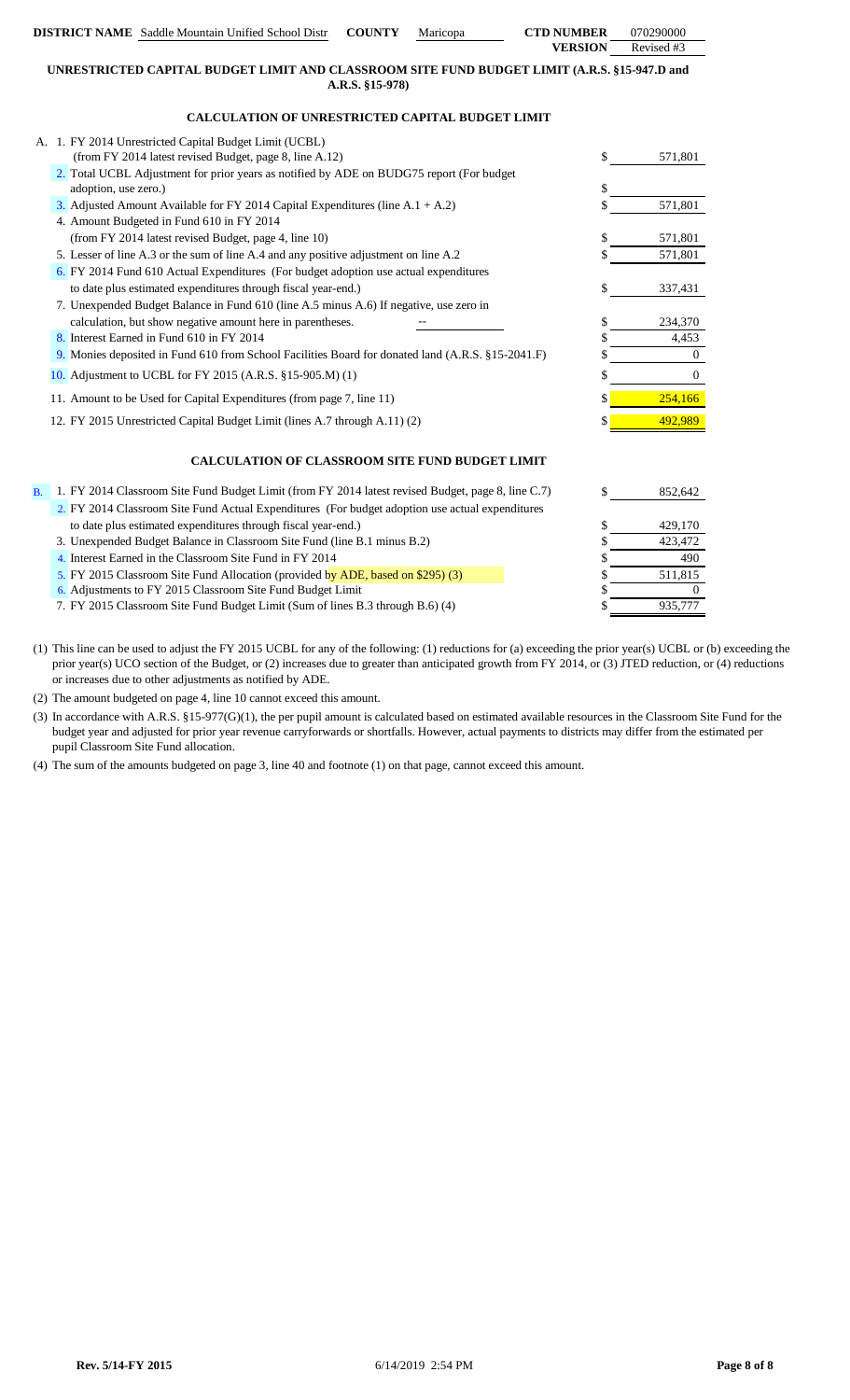Use the table below to calculate the amounts for Page 8, section B. These calculations need not be printed as an official part of the budget forms.

|                                                                                                                        |                 |                 |                 | <b>Payments</b> to     |                       |
|------------------------------------------------------------------------------------------------------------------------|-----------------|-----------------|-----------------|------------------------|-----------------------|
|                                                                                                                        | <b>Fund 011</b> | <b>Fund 012</b> | <b>Fund 013</b> | <b>Charter Schools</b> | <b>Total Fund 010</b> |
| 1. FY 2014 Classroom Site Fund Budget Limit (from FY                                                                   |                 |                 |                 |                        |                       |
| 2014 latest revised Budget, page 8, line 7 of the table)                                                               |                 |                 |                 |                        |                       |
|                                                                                                                        | 154,170         | 349,501         | 348,971         | 0                      | 852,642               |
| 2. FY 2014 Actual Expenditures (For budget adoption use                                                                |                 |                 |                 |                        |                       |
| actual expenditures to date plus estimated expenditures                                                                |                 |                 |                 |                        |                       |
| through fiscal year-end.)                                                                                              | 65,601          | 225,158         | 138,411         |                        | 429,170               |
| 3. Unexpended Budget Balance (line 1 minus 2)                                                                          |                 |                 |                 |                        |                       |
|                                                                                                                        | 88,569          | 124,343         | 210,560         | $\overline{0}$         | 423,472               |
| 4. Interest Earned in FY 2014                                                                                          | 25              | 262             | 203             |                        | 490                   |
| 5. FY 2015 Classroom Site Fund Allocation (provided by                                                                 |                 |                 |                 |                        |                       |
| ADE, based on \$295) Enter the total allocation in the                                                                 |                 |                 |                 |                        |                       |
| Total Fund 010 column. Funds 011, 012, and 013 will                                                                    |                 |                 |                 |                        |                       |
| automatically calculate.                                                                                               | 102,363         | 204,726         | 204,726         |                        | 511,815               |
| 6. Adjustments to FY 2015 Classroom Site Fund Budget                                                                   |                 |                 |                 |                        |                       |
| Limit *                                                                                                                |                 |                 |                 |                        | 0                     |
|                                                                                                                        |                 |                 |                 |                        |                       |
| 7. FY 2015 Classroom Site Fund Budget Limit (Sum of                                                                    |                 |                 |                 |                        |                       |
| lines 3 through 6) $**$                                                                                                | 190,957         | 329,331         | 415,489         | $\overline{0}$         | 935,777               |
| * This line may be used to recapture lost CSF budget capacity that resulted from underbudgeting in prior fiscal years. |                 |                 |                 |                        |                       |

\*\* The amounts budgeted on page 3, lines 13, 26, 39, and footnote (1) should not exceed the amounts on this line.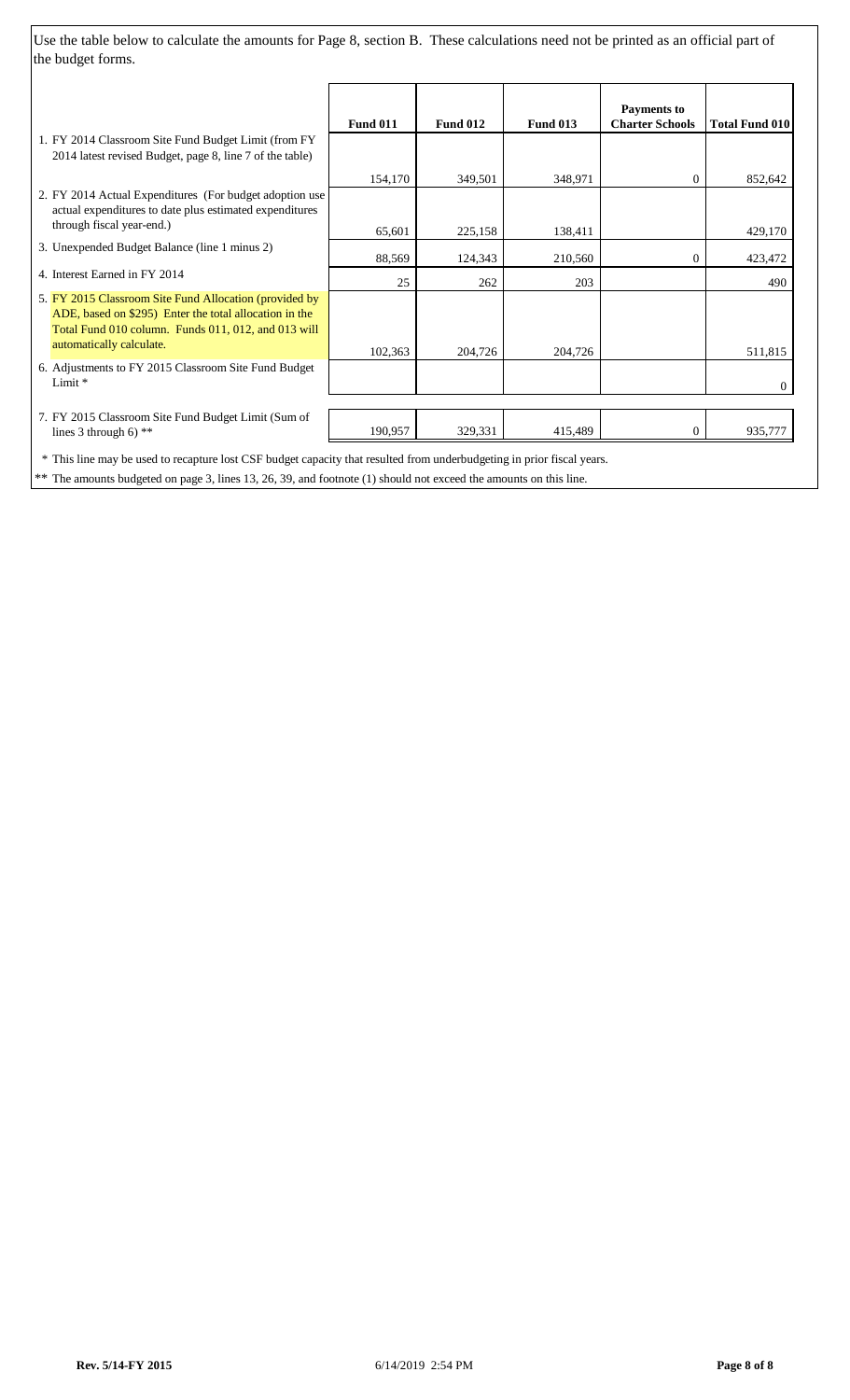FY 2015 STATE OF ARIZONA



# SUPPLEMENT TO SCHOOL DISTRICT ANNUAL EXPENDITURE BUDGET FOR DISTRICTS THAT BUDGET FOR:

## SPECIAL K-3 PROGRAM OVERRIDE (A.R.S. §15-903.D and Laws 2010, Ch. 179, §4)

## JOINT CAREER AND TECHNICAL EDUCATION AND VOCATIONAL EDUCATION CENTER (A.R.S. §15-910.01)

ENGLISH LANGUAGE LEARNERS (A.R.S. §§15-756.04 and 15-756.11)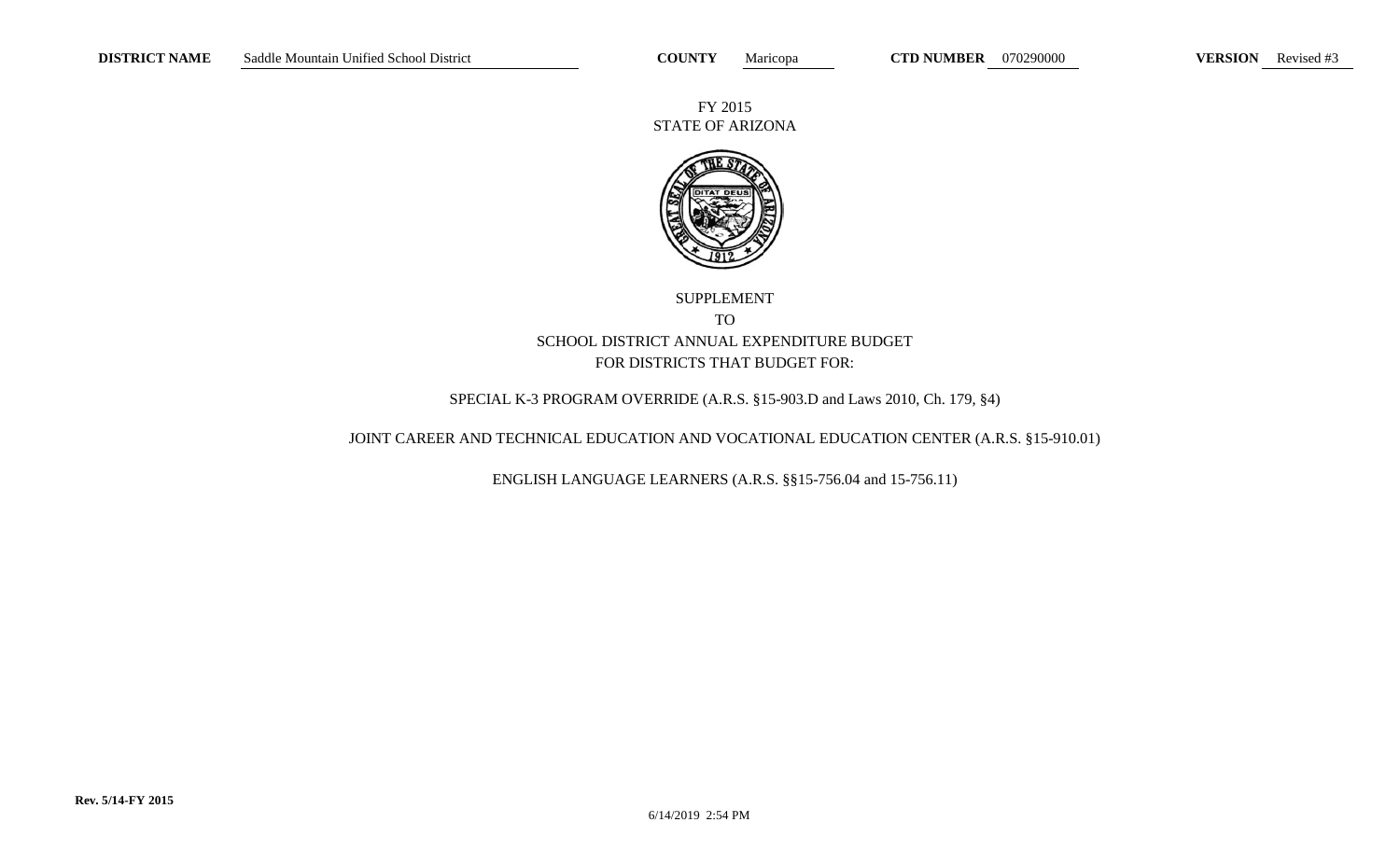**DISTRICT NAME** Saddle Mountain Unified School District **COUNTY Maricopa COUNTY Maricopa CTD NUMBER** 070290000 **VERSION** Revised #3

|                                                                        |           |           |               |          | Employee        | Purchased   |          |                |           | Totals        |             |  |
|------------------------------------------------------------------------|-----------|-----------|---------------|----------|-----------------|-------------|----------|----------------|-----------|---------------|-------------|--|
| <b>M&amp;O Fund Supplement</b>                                         |           |           | <b>FTE</b>    | Salaries | <b>Benefits</b> | Services    | Supplies | Other          | Prior     | <b>Budget</b> | $\%$        |  |
|                                                                        |           | Prior     | <b>Budget</b> |          |                 | 6300, 6400, |          |                | <b>FY</b> | <b>FY</b>     | Increase/   |  |
| <b>Expenditures</b>                                                    |           | <b>FY</b> | <b>FY</b>     | 6100     | 6200            | 6500        | 6600     | 6800           | 2014      | 2015          | Decrease    |  |
| 520 Special K-3 Program Override                                       |           |           |               |          |                 |             |          |                |           |               |             |  |
| 1000 Instruction                                                       |           | 0.00      |               |          |                 |             |          |                |           |               | $0.0\%$ 1.  |  |
| 2000 Support Services                                                  |           |           |               |          |                 |             |          |                |           |               |             |  |
| 2100 Students                                                          | $\bigcap$ | 0.00      |               |          |                 |             |          |                |           |               | $0.0\%$ 2.  |  |
| 2200 Instructional Staff                                               |           | 0.00      |               |          |                 |             |          |                |           |               | $0.0\%$ 3.  |  |
| 2300 General Administration                                            |           | 0.00      |               |          |                 |             |          |                |           |               | $0.0\%$ 4.  |  |
| 2400 School Administration                                             |           | 0.00      |               |          |                 |             |          |                |           |               | $0.0\%$ 5.  |  |
| 2500 Central Services                                                  |           | 0.00      |               |          |                 |             |          |                |           |               | $0.0\%$ 6.  |  |
| 2600 Operation & Maintenance of Plant                                  |           | 0.00      |               |          |                 |             |          |                |           |               | $0.0\%$ 7.  |  |
| 2900 Other                                                             |           | 0.00      |               |          |                 |             |          |                |           |               | $0.0\%$ 8.  |  |
| 3000 Operation of Noninstructional Services                            |           | 0.00      |               |          |                 |             |          |                |           |               | $0.0\%$ 9.  |  |
| Subtotal (lines 1-9) (to Budget, page 1, line 26)                      | 10.       | 0.00      | 0.00          |          |                 |             |          |                |           |               | 0.0% 10.    |  |
| 540 Joint Career and Technical Education & Vocational Education Center |           |           |               |          |                 |             |          |                |           |               |             |  |
| 1000 Instruction                                                       | 11.       | 0.00      |               |          |                 |             |          |                |           |               | $0.0\%$ 11. |  |
| 2000 Support Services                                                  |           |           |               |          |                 |             |          |                |           |               |             |  |
| 2100 Students                                                          | 12.       | 0.00      |               |          |                 |             |          |                |           |               | 0.0% 12.    |  |
| 2200 Instructional Staff                                               | 13.       | 0.00      |               |          |                 |             |          |                |           |               | 0.0% 13.    |  |
| 2300 General Administration                                            | 14.       | 0.00      |               |          |                 |             |          |                |           |               | 0.0% 14.    |  |
| 2400 School Administration                                             | 15.       | 0.00      |               |          |                 |             |          |                |           |               | 0.0% 15.    |  |
| 2500 Central Services                                                  | 16.       | 0.00      |               |          |                 |             |          |                |           |               | 0.0% 16.    |  |
| 2600 Operation & Maintenance of Plant                                  | 17.       | 0.00      |               |          |                 |             |          |                |           |               | 0.0% 17.    |  |
| 2900 Other                                                             | 18.       | 0.00      |               |          |                 |             |          |                |           |               | 0.0% 18.    |  |
| 3000 Operation of Noninstructional Services                            | 19.       | 0.00      |               |          |                 |             |          |                |           |               | 0.0% 19.    |  |
| Subtotal (lines 11-19) (to Budget, page 1, line 28)                    | 20.       | 0.00      | 0.00          |          |                 |             |          | $\overline{0}$ |           |               | 0.0% 20.    |  |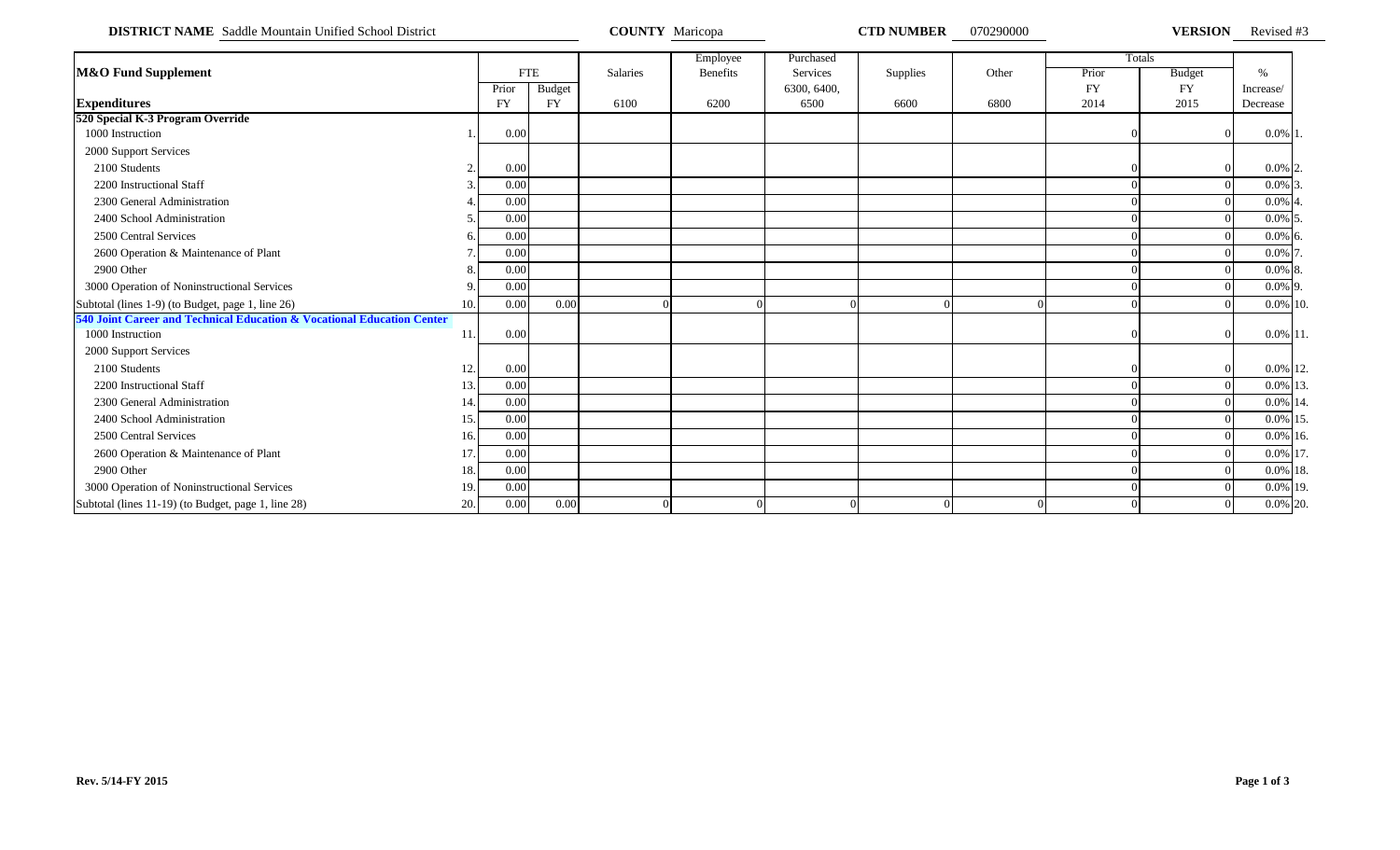**DISTRICT NAME** Saddle Mountain Unified School District **COUNTY Maricopa CTD NUMBER** 070290000 **VERSION** Revised #3

|                                                                                |     |         | Library Books,            |          |               |                  |                                                     |           | Totals        |             |  |
|--------------------------------------------------------------------------------|-----|---------|---------------------------|----------|---------------|------------------|-----------------------------------------------------|-----------|---------------|-------------|--|
| <b>Unrestricted Capital Outlay Fund Supplement</b>                             |     |         | Textbooks, &              |          | Redemption of |                  | All Other                                           | Prior     | <b>Budget</b> | %           |  |
|                                                                                |     | Rentals | <b>Instructional Aids</b> | Property | Principal     | Interest         | <b>Object Codes</b>                                 | <b>FY</b> | <b>FY</b>     | Increase/   |  |
| <b>Expenditures</b>                                                            |     | 6440    | 6641-6643                 | 6700     | 6831, 6832    | 6841, 6842, 6850 | $\left(\frac{\text{excluding}}{\text{6900}}\right)$ | 2014      | 2015          | Decrease    |  |
| 520 Special K-3 Program Override                                               |     |         |                           |          |               |                  |                                                     |           |               |             |  |
| 1000 Instruction                                                               | 21. |         |                           |          |               |                  |                                                     |           |               | $0.0\%$ 21. |  |
| 2000 Support Services                                                          | 22. |         |                           |          |               |                  |                                                     |           |               | $0.0\%$ 22. |  |
| 3000 Operation of Noninstructional Services                                    | 23. |         |                           |          |               |                  |                                                     |           |               | $0.0\%$ 23. |  |
| 4000 Facilities Acquisition & Construction                                     | 24. |         |                           |          |               |                  |                                                     |           |               | $0.0\%$ 24. |  |
| 5000 Debt Service                                                              | 25. |         |                           |          |               |                  |                                                     |           |               | $0.0\%$ 25. |  |
| Subtotal (lines 21-25)                                                         | 26. |         |                           |          |               |                  |                                                     |           |               | $0.0\%$ 26. |  |
| 540 Joint Career and Technical Education & Vocational Education Center         |     |         |                           |          |               |                  |                                                     |           |               |             |  |
| 1000 Instruction                                                               | 27. |         |                           |          |               |                  |                                                     |           |               | 0.0% 27.    |  |
| 2000 Support Services                                                          | 28. |         |                           |          |               |                  |                                                     |           |               | $0.0\%$ 28. |  |
| 3000 Operation of Noninstructional Services                                    | 29. |         |                           |          |               |                  |                                                     |           |               | $0.0\%$ 29. |  |
| 4000 Facilities Acquisition & Construction                                     | 30. |         |                           |          |               |                  |                                                     |           |               | $0.0\%$ 30. |  |
| 5000 Debt Service                                                              | 31. |         |                           |          |               |                  |                                                     |           |               | $0.0\%$ 31. |  |
| Subtotal (lines 27-31)                                                         | 32. |         |                           |          |               |                  |                                                     |           |               | $0.0\%$ 32. |  |
|                                                                                |     |         |                           |          |               |                  |                                                     |           |               |             |  |
| Total (lines $26 \& 32$ ) (Include in Fund $610$ Budget, page 4, lines $2-9$ ) | 33. |         |                           |          |               |                  |                                                     |           |               | 0.0% 33.    |  |

**Rev. 5/14-FY 2015 Page 2 of 3**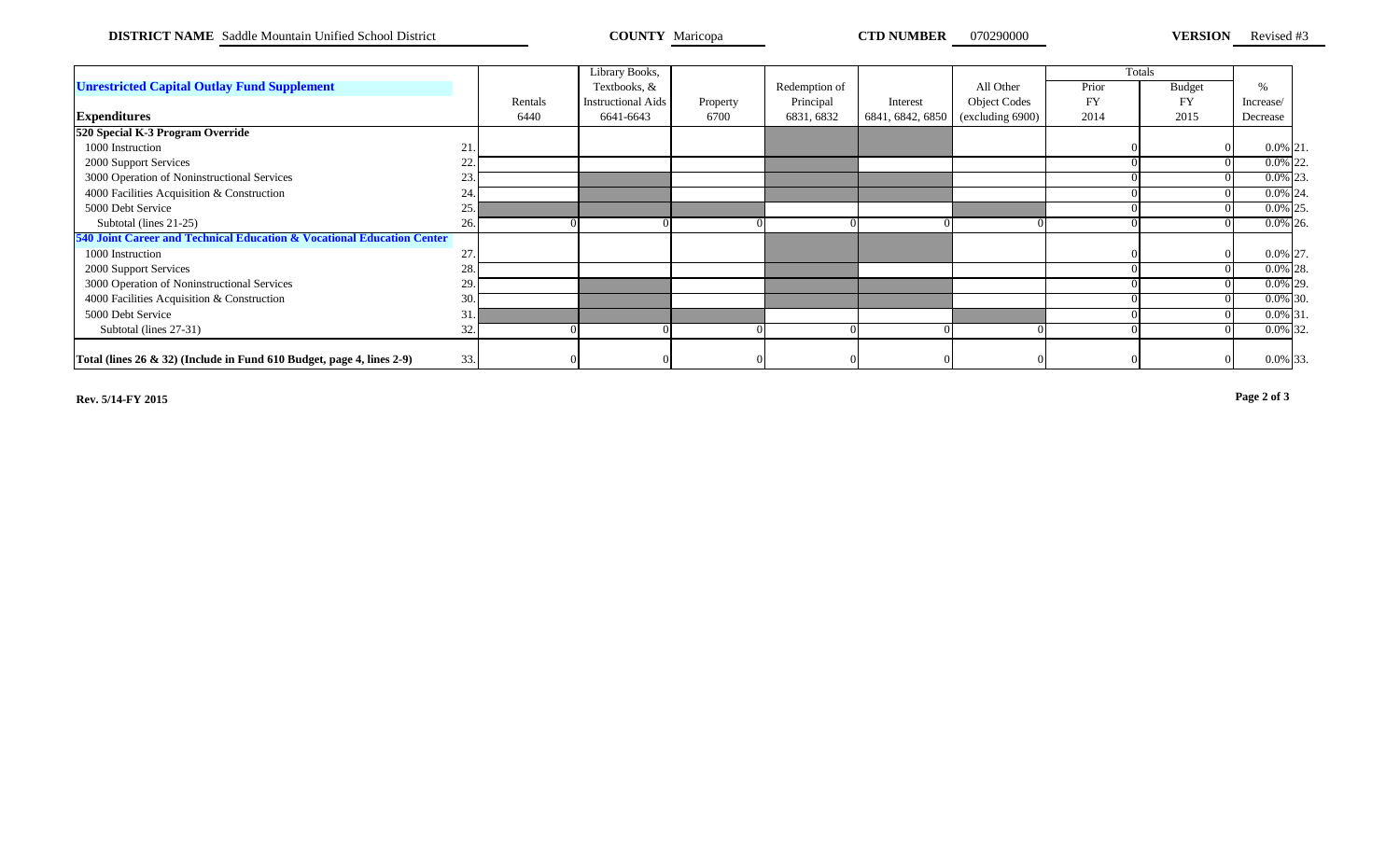**DISTRICT NAME** Saddle Mountain Unified School District **COUNTY Maricopa COUNTY Maricopa COUNTY MARICOL COUNTY MARICOPA COUNTY MARICOPA COUNTY 1999000 COUNTY 1999000 COUNTY 1999000 COUNTY 1999000 COUNTY 1** 

VERSION Revised #3

|                                                                     |           |               |          | Employee        | Purchased   |          |          |       |           | Totals        |               |  |
|---------------------------------------------------------------------|-----------|---------------|----------|-----------------|-------------|----------|----------|-------|-----------|---------------|---------------|--|
| <b>English Language Learners Supplement</b>                         |           | <b>FTE</b>    | Salaries | <b>Benefits</b> | Services    | Supplies | Property | Other | Prior     | <b>Budget</b> | $\frac{0}{6}$ |  |
|                                                                     | Prior     | <b>Budget</b> |          |                 | 6300, 6400, |          |          |       | <b>FY</b> | <b>FY</b>     | Increase/     |  |
| <b>Expenditures</b>                                                 | <b>FY</b> | <b>FY</b>     | 6100     | 6200            | 6500        | 6600     | 6700     | 6800  | 2014      | 2015          | Decrease      |  |
| <b>Structured English Immersion Fund 071</b>                        |           |               |          |                 |             |          |          |       |           |               |               |  |
| 1000 Instruction                                                    | 0.40      |               | 15,000   | 5,000           |             |          |          |       | 19,359    | 20,000        | 3.3% 1.       |  |
| 2000 Support Services                                               |           |               |          |                 |             |          |          |       |           |               |               |  |
| 2100 Students                                                       | 0.00      |               |          |                 |             |          |          |       |           |               | $0.0\%$ 2     |  |
| 2200 Instructional Staff                                            | 0.00      |               |          |                 |             |          |          |       |           |               | $0.0\%$ 3     |  |
| 2300 General Administration                                         | 0.00      |               |          |                 |             |          |          |       |           |               | $0.0\%$ 4     |  |
| 2400 School Administration                                          | 0.00      |               |          |                 |             |          |          |       |           |               | $0.0\%$ 5     |  |
| 2500 Central Services                                               | 0.00      |               |          |                 |             |          |          |       |           |               | $0.0\%$ 6     |  |
| 2600 Operation & Maintenance of Plant                               | 0.00      |               |          |                 |             |          |          |       |           |               | $0.0\%$ 7     |  |
| 2700 Student Transportation                                         | 0.00      |               |          |                 |             |          |          |       |           |               | $0.0\%$ 8.    |  |
| 2900 Other                                                          | 0.00      |               |          |                 |             |          |          |       |           |               | $0.0\%$ 9.    |  |
| Total (lines 1-9) (to Budget, page 6, Other Funds, line 2)<br>10.   | 0.40      | 0.00          | 15,000   | 5,000           |             |          |          |       | 19,359    | 20,000        | 3.3% 10.      |  |
| <b>Compensatory Instruction Fund 072</b>                            |           |               |          |                 |             |          |          |       |           |               |               |  |
| 1000 Instruction<br>11                                              | 0.00      |               |          |                 |             |          |          |       |           |               | 0.0% 11       |  |
| 2000 Support Services                                               |           |               |          |                 |             |          |          |       |           |               |               |  |
| 2100 Students<br>12.                                                | 0.00      |               |          |                 |             |          |          |       |           |               | 0.0% 12.      |  |
| 2200 Instructional Staff<br>13.                                     | 0.00      |               |          |                 |             |          |          |       |           |               | 0.0% 13.      |  |
| 2300 General Administration<br>14.                                  | 0.00      |               |          |                 |             |          |          |       |           |               | 0.0% 14.      |  |
| 2400 School Administration<br>15.                                   | 0.00      |               |          |                 |             |          |          |       |           |               | 0.0% 15       |  |
| 2500 Central Services<br>16.                                        | 0.00      |               |          |                 |             |          |          |       |           |               | 0.0% 16.      |  |
| 2600 Operation & Maintenance of Plant<br>17                         | 0.00      |               |          |                 |             |          |          |       |           |               | 0.0% 17       |  |
| 2700 Student Transportation<br>18.                                  | 0.00      |               |          |                 |             |          |          |       |           |               | $0.0\%$ 18.   |  |
| 2900 Other<br>19.                                                   | 0.00      |               |          |                 |             |          |          |       |           |               | 0.0% 19.      |  |
| Total (lines 11-19) (to Budget, page 6, Other Funds, line 3)<br>20. | 0.00      | 0.00          |          |                 |             |          |          |       |           |               | 0.0% 20.      |  |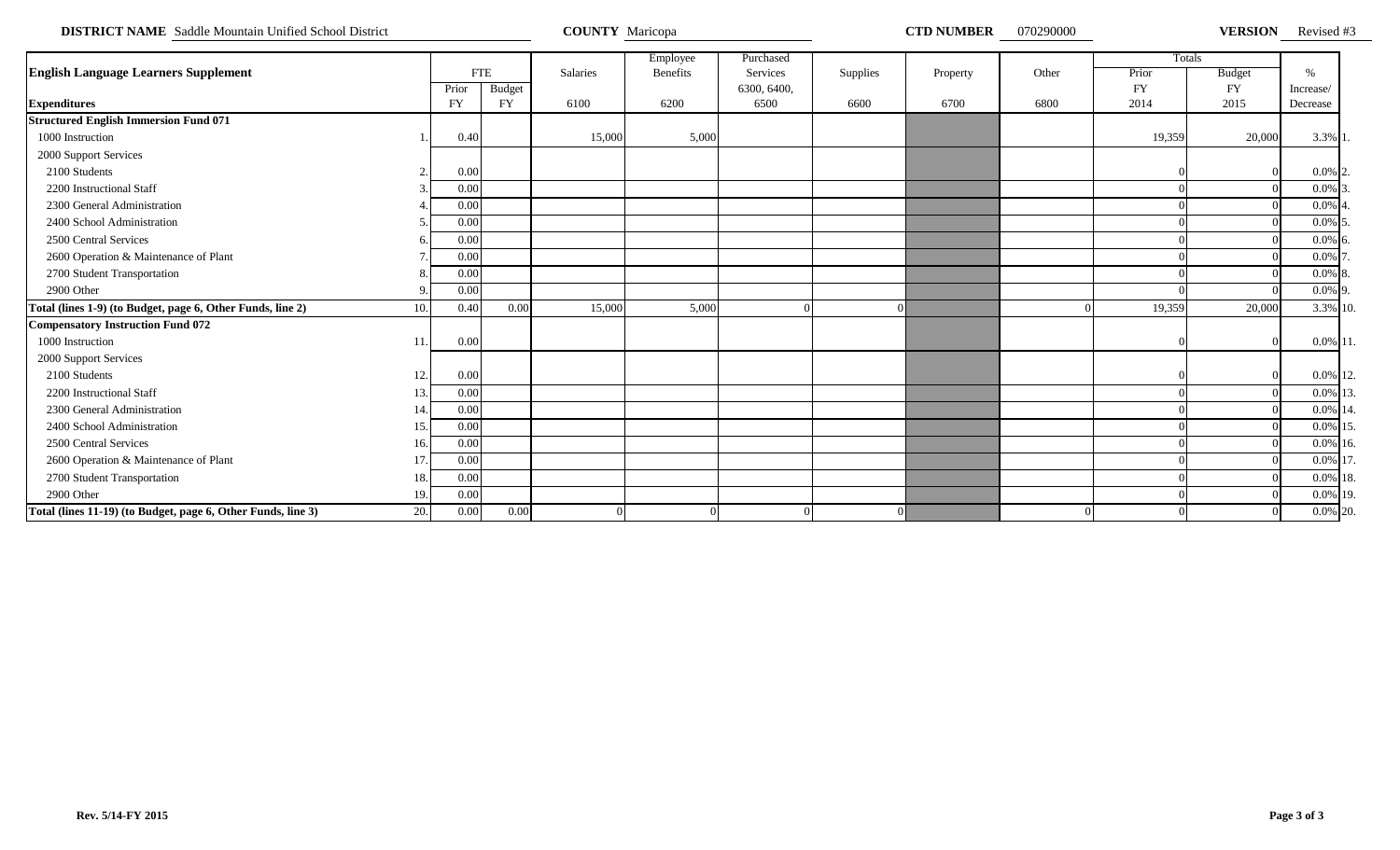### **SUMMARY OF SCHOOL DISTRICT PROPOSED EXPENDITURE BUDGET CTD NUMBER** 070290000

| I certify that the Budget of       | <b>Saddle Mountain Unified School</b> |                  | District, | <b>Maricopa</b>               | County for fiscal year 2015 was officially                                              |
|------------------------------------|---------------------------------------|------------------|-----------|-------------------------------|-----------------------------------------------------------------------------------------|
| proposed by the Governing Board on | June 16                               |                  |           |                               | , 2014, and that the complete Proposed Expenditure Budget may be reviewed by contacting |
| <b>Sandra Wilkins</b>              | at the District Office, telephone     | $(623)$ 474-5110 |           | during normal business hours. |                                                                                         |

**President of the Governing Board**

| 1. Student Count |                                                |                                                 | 2. Tax Rates:          |             |                                      |                                                                                                           |
|------------------|------------------------------------------------|-------------------------------------------------|------------------------|-------------|--------------------------------------|-----------------------------------------------------------------------------------------------------------|
|                  | <b>FY 2014</b><br>Prior Yr.<br><b>2013 ADM</b> | <b>FY 2015</b><br>Budget Yr.<br><b>2014 ADM</b> |                        | Prior<br>FY | <b>Estimated</b><br><b>Budget FY</b> | * Secondary rate applies only for<br>and<br>overrides<br>voter-approved<br>bonded indebtedness per A.R.S. |
| <b>Resident</b>  | 1,316.110                                      | 1,371.706                                       | <b>Primary Rate</b>    | 0.9492      |                                      | $0.9160$ \\$15-101(22) and Joint Technical<br>Education Districts per A.R.S.                              |
| Attending        | .309.831                                       | 1.358.804                                       | <b>Secondary Rate*</b> | 0.5178      |                                      | $0.4809$ \\$15-393(F).                                                                                    |

| 3. The Maintenance and Operation, Classroom Site, and Unrestricted Capital Outlay |           |              |           |  |  |
|-----------------------------------------------------------------------------------|-----------|--------------|-----------|--|--|
| budgets cannot exceed their respective budget limits.                             |           |              |           |  |  |
| <b>Maintenance &amp; Operation</b>                                                | 9,315,245 | GBL          | 9.316.293 |  |  |
| <b>Classroom Site</b>                                                             | 935,777   | <b>CSFBL</b> | 935,777   |  |  |
| <b>Unrestricted Capital Outlay</b>                                                | 492.989   | <b>UCBL</b>  | 492.989   |  |  |

|                                                                             |                              | <b>MAINTENANCE AND OPERATION EXPENDITURES</b> |                  |                  |                 |                  |                          |
|-----------------------------------------------------------------------------|------------------------------|-----------------------------------------------|------------------|------------------|-----------------|------------------|--------------------------|
|                                                                             | <b>Salaries and Benefits</b> |                                               |                  | Other            | <b>TOTAL</b>    |                  | % Inc. / (Decr.)<br>from |
|                                                                             | <b>Prior FY</b>              | <b>Budget FY</b>                              | <b>Prior FY</b>  | <b>Budget FY</b> | <b>Prior FY</b> | <b>Budget FY</b> | <b>Prior FY</b>          |
| <b>100 Regular Education</b>                                                |                              |                                               |                  |                  |                 |                  |                          |
| 1000 Instruction                                                            | 3,043,664                    | 3,120,057                                     | 37,000           | 249,000          | 3,080,664       | 3,369,057        | 9.4%                     |
| <b>2000 Support Services</b>                                                |                              |                                               |                  |                  |                 |                  |                          |
| 2100 Students                                                               | 165,973                      | 185,800                                       | 7,490            | 10,100           | 173,463         | 195,900          | 12.9%                    |
| <b>2200 Instructional Staff</b>                                             | 90,635                       | 142,030                                       | 22,430           | 13,900           | 113,065         | 155,930          | 37.9%                    |
| 2300, 2400, 2500 Administration                                             | 951,491                      | 945,628                                       | 417,127          | 230,150          | 1,368,618       | 1,175,778        | $-14.1%$                 |
| 2600 Oper./Maint. of Plant                                                  | 457,588                      | 465,949                                       | 1,325,703        | 1,334,949        | 1,783,291       | 1,800,898        | 1.0%                     |
| 2900 Other                                                                  | $\Omega$                     | $\mathbf{0}$                                  | $\Omega$         | $\Omega$         | $\theta$        | $\Omega$         | 0.0%                     |
| 3000 Oper. of Noninstructional Services                                     | $\Omega$                     | $\mathbf{0}$                                  | 7,305            | 7,300            | 7,305           | 7,300            | $-0.1%$                  |
| 610 School-Sponsored Cocurric. Activities                                   | 6,248                        | 4,500                                         | $\theta$         | $\theta$         | 6,248           | 4,500            | $-28.0%$                 |
| 620 School-Sponsored Athletics                                              | 98,086                       | 106,250                                       | 27,076           | 24,400           | 125,162         | 130,650          | 4.4%                     |
| 630, 700, 800, 900 Other Programs                                           | $\Omega$                     | $\Omega$                                      | $\Omega$         | $\Omega$         | $\theta$        | $\Omega$         | 0.0%                     |
| <b>Regular Education Subsection Subtotal</b>                                | 4,813,685                    | 4,970,214                                     | 1,844,131        | 1,869,799        | 6,657,816       | 6,840,013        | 2.7%                     |
| <b>200 Special Education</b>                                                |                              |                                               |                  |                  |                 |                  |                          |
| 1000 Instruction                                                            | 893,610                      | 881,172                                       | 181,271          | 244,900          | 1,074,881       | 1,126,072        | 4.8%                     |
| <b>2000 Support Services</b>                                                |                              |                                               |                  |                  |                 |                  |                          |
| 2100 Students                                                               | 252,793                      | 240,000                                       | 110,626          | 110,800          | 363,419         | 350,800          | $-3.5%$                  |
| <b>2200 Instructional Staff</b>                                             | 104,327                      | 116,412                                       | 2,835            | 2,635            | 107.162         | 119,047          | 11.1%                    |
| 2300, 2400, 2500 Administration                                             | $\theta$                     | $\mathbf{0}$                                  | $\Omega$         | $\Omega$         | $\theta$        | $\Omega$         | 0.0%                     |
| 2600 Oper./Maint. of Plant                                                  | $\theta$                     | $\overline{0}$                                | $\mathbf{0}$     | $\overline{0}$   | $\overline{0}$  | $\overline{0}$   | 0.0%                     |
| 2900 Other                                                                  | $\Omega$                     | $\mathbf{0}$                                  | $\overline{0}$   | $\overline{0}$   | $\theta$        | $\mathbf{0}$     | 0.0%                     |
| 3000 Oper. of Noninstructional Services                                     | $\theta$                     | $\Omega$                                      | $\Omega$         | $\overline{0}$   | $\theta$        | $\Omega$         | 0.0%                     |
| <b>Special Education Subsection Subtotal</b>                                | 1,250,730                    | 1,237,584                                     | 294,732          | 358,335          | 1,545,462       | 1,595,919        | 3.3%                     |
| <b>400 Pupil Transportation</b>                                             | 437,346                      | 549,753                                       | 208,369          | 275,500          | 645,715         | 825,253          | 27.8%                    |
| 510 Desegregation                                                           | $\theta$                     | $\mathbf{0}$                                  | $\Omega$         | $\overline{0}$   | $\theta$        | $\theta$         | 0.0%                     |
| 520 Special K-3 Program Override                                            | $\mathbf{0}$                 | $\mathbf{0}$                                  | $\boldsymbol{0}$ | $\boldsymbol{0}$ | $\overline{0}$  | $\overline{0}$   | 0.0%                     |
| <b>530 Dropout Prevention Programs</b>                                      | $\theta$                     | $\theta$                                      | $\Omega$         | $\overline{0}$   | $\theta$        | $\theta$         | 0.0%                     |
| 540 Joint Career and Technical Education<br>and Vocational Education Center | $\Omega$                     | $\mathbf{0}$                                  | $\boldsymbol{0}$ | $\boldsymbol{0}$ | $\theta$        | $\mathbf{0}$     | 0.0%                     |
| 550 K-3 Reading Program                                                     | 52,997                       | 54,060                                        | $\Omega$         | $\overline{0}$   | 52,997          | 54,060           | 2.0%                     |
| <b>TOTAL EXPENDITURES</b>                                                   | 6,554,758                    | 6,811,611                                     | 2,347,232        | 2,503,634        | 8,901,990       | 9,315,245        | 4.6%                     |
|                                                                             |                              |                                               |                  |                  |                 |                  |                          |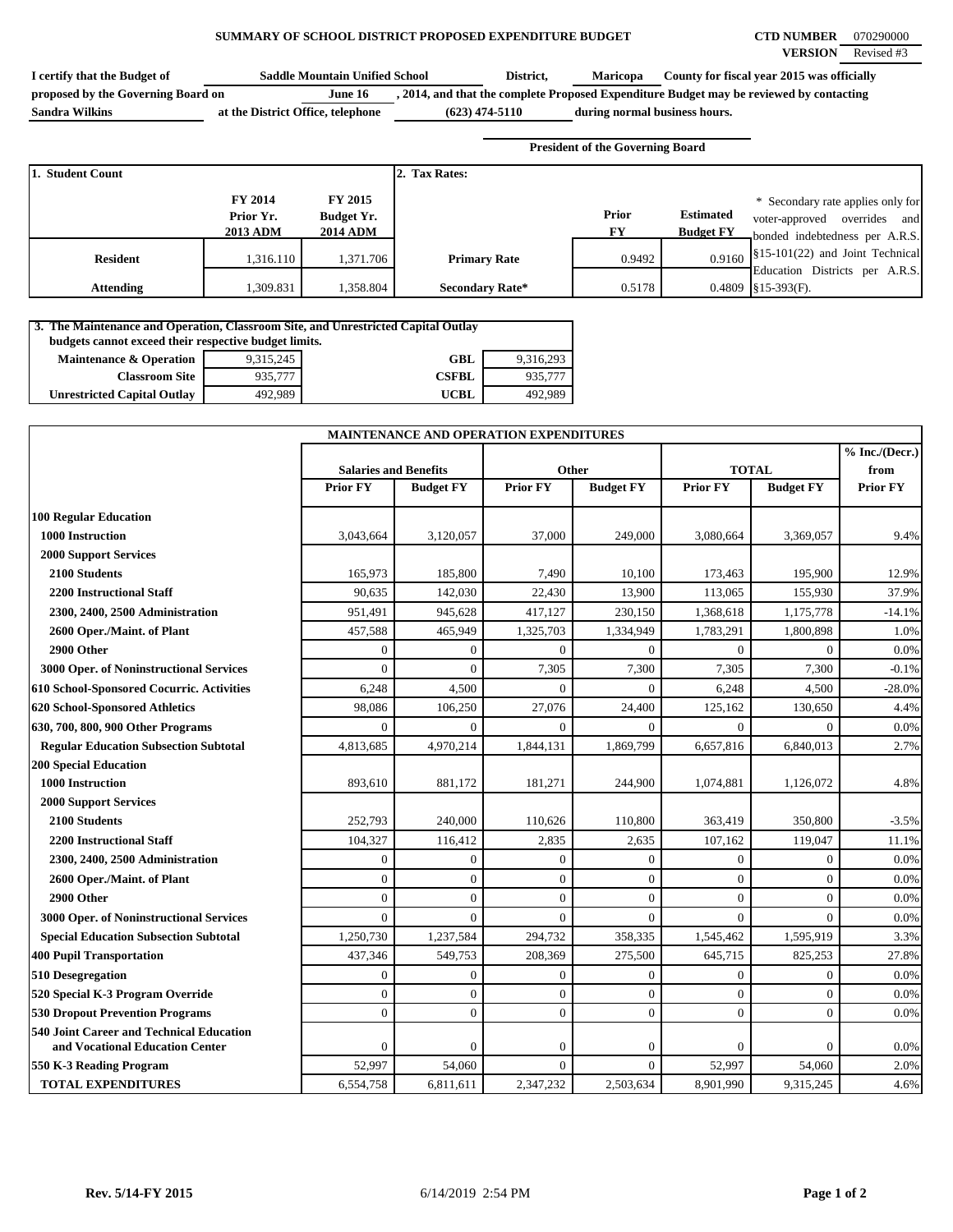| <b>TOTAL EXPENDITURES BY FUND</b>   |                              |                  |                            |                           |  |  |  |  |
|-------------------------------------|------------------------------|------------------|----------------------------|---------------------------|--|--|--|--|
|                                     | <b>Budgeted Expenditures</b> |                  | \$ Increase/<br>(Decrease) | % Increase/<br>(Decrease) |  |  |  |  |
| <b>Fund</b>                         | <b>Prior FY</b>              | <b>Budget FY</b> | from<br><b>Prior FY</b>    | from<br><b>Prior FY</b>   |  |  |  |  |
| Maintenance & Operation             | 8,901,990                    | 9,315,245        | 413,255                    | 4.6%                      |  |  |  |  |
| <b>Instructional Improvement</b>    | 175,000                      | 175,000          | $\Omega$                   | 0.0%                      |  |  |  |  |
| <b>Structured English Immersion</b> | 19,359                       | 20,000           | 641                        | 3.3%                      |  |  |  |  |
| Compensatory Instruction            | $\Omega$                     | $\Omega$         | $\Omega$                   | 0.0%                      |  |  |  |  |
| <b>Student Success</b>              |                              | 27,474           | 27,474                     |                           |  |  |  |  |
| <b>Classroom Site</b>               | 852,641                      | 935,777          | 83,136                     | 9.8%                      |  |  |  |  |
| <b>Federal Projects</b>             | 3,012,535                    | 1,721,057        | (1,291,478)                | $-42.9%$                  |  |  |  |  |
| <b>State Projects</b>               | 11,877                       | 16,448           | 4,571                      | 38.5%                     |  |  |  |  |
| <b>Unrestricted Capital Outlay</b>  | 571,801                      | 492,989          | (78, 812)                  | $-13.8%$                  |  |  |  |  |
| <b>New School Facilities</b>        | $\Omega$                     | $\Omega$         | $\Omega$                   | 0.0%                      |  |  |  |  |
| <b>Adjacent Ways</b>                | $\mathbf{0}$                 | $\Omega$         | $\theta$                   | 0.0%                      |  |  |  |  |
| Debt Service                        | 10,000,000                   | 10,000,000       | $\Omega$                   | $0.0\%$                   |  |  |  |  |
| <b>School Plant Funds</b>           | 2,805                        | 2,800            | (5)                        | $-0.2%$                   |  |  |  |  |
| <b>Auxiliary Operations</b>         | 84,212                       | 100,000          | 15,788                     | 18.7%                     |  |  |  |  |
| <b>Bond Building</b>                | 15,000,000                   | 12,820,369       | (2,179,631)                | $-14.5%$                  |  |  |  |  |
| Food Service                        | 800,000                      | 850,000          | 50,000                     | 6.3%                      |  |  |  |  |
| Other                               | 3,201,757                    | 3,704,700        | 502,943                    | 15.7%                     |  |  |  |  |

| <b>M&amp;O FUND SPECIAL EDUCATION PROGRAMS BY TYPE</b> |                 |                  |                                  |                |                    |
|--------------------------------------------------------|-----------------|------------------|----------------------------------|----------------|--------------------|
| Program (A.R.S. §§15-761 and 15-903)                   | <b>Prior FY</b> | <b>Budget FY</b> |                                  |                |                    |
| Autism                                                 | 351,946         | 355,465          | PROPOSED STAFFING SUMMARY        |                |                    |
| <b>Emotional Disability</b>                            | 103,343         | 104,376          |                                  |                | <b>Staff-Pupil</b> |
| Hearing Impairment                                     | 22,179          | 22,401           | <b>Staff Type</b>                | <b>FTE</b>     | Ratio              |
| Other Health Impairments                               | 60,994          | 61,604           | Certified --                     |                |                    |
| Specific Learning Disability                           | 263,977         | 269,257          | Superintendent, Principals,      |                |                    |
| Mild, Moderate or Severe Intellectual Disability       | 110,868         | 111.977          | Other Administrators             | 9              | 151.0<br>$1$ to    |
| <b>Multiple Disabilities</b>                           | 194,073         | 196,014          | <b>Teachers</b>                  | 70             | 19.4<br>$1$ to     |
| Multiple Disabilities with S.S.I.                      | 38,814          | 39,202           | Other                            | $\overline{4}$ | 339.7<br>$1$ to    |
| Orthopedic Impairment                                  | $\Omega$        | 15,957           | Subtotal                         | 83             | 16.4<br>$1$ to     |
| Developmental Delay                                    | 33,270          | 33,935           | Classified --                    |                |                    |
| Preschool Severe Delay                                 | 38,814          | 64,867           | Managers, Supervisors, Directors | $\overline{4}$ | 339.7<br>$1$ to    |
| Speech/Language Impairment                             | 149,714         | 112,817          | <b>Teachers Aides</b>            | 11             | 123.5<br>$1$ to    |
| Traumatic Brain Injury                                 | $\overline{0}$  |                  | Other                            | 50             | 27.2<br>$1$ to     |
| <b>Visual Impairment</b>                               | $\Omega$        | 27,999           | Subtotal                         | 65             | 20.9<br>$1$ to     |
| Subtotal                                               | 1,367,992       | 1,415,871        | <b>TOTAL</b>                     | 148            | 9.2<br>$1$ to      |
| <b>Gifted Education</b>                                | 2,048           | 2,048            |                                  |                |                    |
| <b>Remedial Education</b>                              | $\Omega$        |                  | Special Education --             |                |                    |
| <b>ELL</b> Incremental Costs                           | 7,917           | 8,000            | Teacher                          | 11             | 1 to 20            |
| <b>ELL Compensatory Instruction</b>                    | $\Omega$        |                  | Staff                            | 19             | $1$ to $8$         |
| Vocational and Technological Education                 | 167,505         | 170,000          |                                  |                |                    |
| <b>Career Education</b>                                | $\Omega$        |                  |                                  |                |                    |
| <b>TOTAL</b>                                           | 1,545,462       | 1,595,919        |                                  |                |                    |

| PROPOSED STAFFING SUMMARY        |                |                             |       |  |  |  |  |  |
|----------------------------------|----------------|-----------------------------|-------|--|--|--|--|--|
| <b>Staff Type</b>                | <b>FTE</b>     | <b>Staff-Pupil</b><br>Ratio |       |  |  |  |  |  |
| Certified --                     |                |                             |       |  |  |  |  |  |
| Superintendent, Principals,      |                |                             |       |  |  |  |  |  |
| Other Administrators             | 9              | $1$ to                      | 151.0 |  |  |  |  |  |
| Teachers                         | 70             | $1$ to                      | 19.4  |  |  |  |  |  |
| Other                            | 4              | $1$ to                      | 339.7 |  |  |  |  |  |
| Subtotal                         | 83             | 1 to                        | 16.4  |  |  |  |  |  |
| Classified --                    |                |                             |       |  |  |  |  |  |
| Managers, Supervisors, Directors | $\overline{4}$ | $1$ to                      | 339.7 |  |  |  |  |  |
| <b>Teachers Aides</b>            | 11             | $1$ to                      | 123.5 |  |  |  |  |  |
| Other                            | 50             | $1$ to                      | 27.2  |  |  |  |  |  |
| Subtotal                         | 65             | $1$ to                      | 20.9  |  |  |  |  |  |
| TOTAL.                           | 148            | $1$ to                      | 9.2   |  |  |  |  |  |
| Special Education --             |                |                             |       |  |  |  |  |  |
| Teacher                          | 11             | 1 to 20                     |       |  |  |  |  |  |
| Staff                            | 19             | $1$ to $8$                  |       |  |  |  |  |  |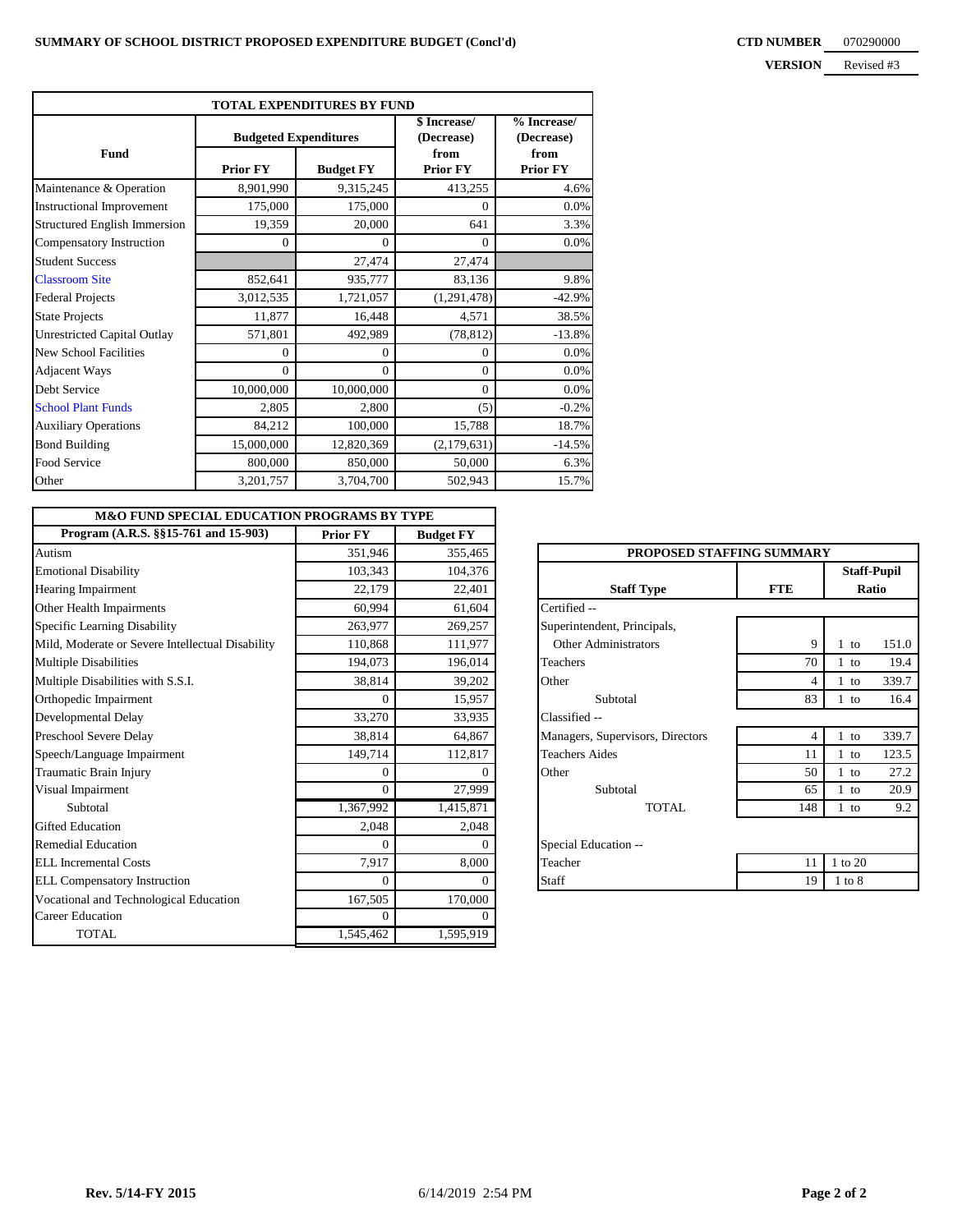|                  | <b>DISTRICT NAME</b>                        | Saddle Mountain Unified School District                                                                 |                        |    | <b>CTD NUMBER</b><br><b>VERSION</b> | 070290000<br>Revised #3                                                               |
|------------------|---------------------------------------------|---------------------------------------------------------------------------------------------------------|------------------------|----|-------------------------------------|---------------------------------------------------------------------------------------|
|                  |                                             | FY 2015 Truth in Taxation Work Sheet (A.R.S. §15-905.01)                                                |                        |    |                                     |                                                                                       |
| 1.               |                                             | FY 2015 Truth in Taxation Base Limit (from FY 2014 TNT work sheet, line 3 + line 11)                    |                        | \$ | $\boldsymbol{0}$                    |                                                                                       |
| $\overline{2}$ . |                                             | Deduction for discontinued programs                                                                     |                        |    |                                     |                                                                                       |
| 3.               |                                             | Adjusted FY 2015 TNT Base Limit                                                                         |                        |    | $\overline{0}$                      |                                                                                       |
|                  | FY 2015 Budgeted Expenditures               |                                                                                                         |                        |    |                                     | <b>Primary Property Tax Rate</b><br><b>Related to Budgeted</b><br><b>Expenditures</b> |
| 4.               | line 44 and page 3, line 70)                | Desegregation (from Districtwide Desegregation Budget page 2,                                           |                        | \$ | 0                                   | 0.0000                                                                                |
| 5.               |                                             | Dropout Prevention (from page 1, line 27)                                                               |                        |    | $\Omega$                            | 0.0000                                                                                |
| 6.               |                                             | Joint Career and Technical Education and Vocational Education Center (from Supplement                   |                        |    |                                     |                                                                                       |
| 7.               |                                             | page 1, line 20 and Supplement page 2, line 32)                                                         |                        |    | $\mathbf{0}$<br>$\overline{0}$      | 0.0000<br>0.0000                                                                      |
|                  |                                             | Small School Adjustment (from page 7, line 4, columns A and B)                                          |                        |    |                                     |                                                                                       |
|                  | <b>Adjustments for FY 2014 Expenditures</b> |                                                                                                         |                        |    |                                     |                                                                                       |
| 8.               | <b>Vocational Education Center</b>          | Desegregation, Dropout Prevention, and Joint Career and Technical Education and                         |                        |    |                                     |                                                                                       |
|                  |                                             | a. FY 2014 Total Actual Expenditures for programs above                                                 | \$<br>$\overline{0}$   |    |                                     |                                                                                       |
|                  |                                             | b. Sum of FY 2014 original budget amounts for programs above<br>(from FY 2014 TNT work sheet, line 8.b) | $\boldsymbol{0}$       |    |                                     |                                                                                       |
|                  |                                             | c. Expenditures over/(under) original budget (line 8.a minus line 8.b)                                  |                        |    | $\boldsymbol{0}$                    |                                                                                       |
| 9.               | Small School Adjustment                     |                                                                                                         |                        |    |                                     |                                                                                       |
|                  |                                             | a. FY 2014 final budget for Small School Adjustment                                                     | \$<br>0                |    |                                     |                                                                                       |
|                  |                                             | b. FY 2014 original budget for Small School Adjustment (from FY                                         |                        |    |                                     |                                                                                       |
|                  |                                             | 2014 TNT work sheet, line 9.b)                                                                          | \$<br>$\boldsymbol{0}$ |    |                                     |                                                                                       |
|                  | 9.a minus line 9.b)                         | c. Amount over/(under) budget for Small School Adjustment (line                                         |                        | \$ | 0                                   |                                                                                       |
| 10.              |                                             | Total (add lines 4 through 7 and line 8.c. and line 9.c.)                                               |                        |    |                                     |                                                                                       |
| 11.              |                                             | Excess over Truth in Taxation Limit (1)                                                                 |                        |    |                                     |                                                                                       |
|                  |                                             | (Line 10 minus line 3. If negative, enter zero.)                                                        |                        |    | 0                                   |                                                                                       |
|                  |                                             |                                                                                                         |                        |    |                                     |                                                                                       |
| 12.              |                                             | Amount to be Levied in FY 2015 for Adjacent                                                             |                        |    |                                     |                                                                                       |
| 13.              |                                             | Ways pursuant to A.R.S. §15-995 (1)<br>Amount to be Levied in FY 2015 for Liabilities                   |                        | S  | 0                                   | 0.0000                                                                                |
|                  |                                             | in Excess of the Budget pursuant to A.R.S. §15-907 (1)                                                  |                        |    | 0                                   | 0.0000                                                                                |
|                  |                                             | <b>Calculations for Truth in Taxation Notice</b>                                                        |                        |    |                                     |                                                                                       |
| А.               | Sum of lines 11, 12, and 13                 |                                                                                                         |                        | \$ | $\boldsymbol{0}$                    |                                                                                       |
| B.1.             | <b>Current Assessed Value</b>               |                                                                                                         |                        | \$ | 798,030,261                         |                                                                                       |
| B.2.             |                                             | (Line 3 divided by line B.1) $x$ \$10,000                                                               |                        | \$ | 0.0000(2)                           |                                                                                       |
| C.1.             |                                             | Sum of lines 3, 11, 12, and 13                                                                          |                        | \$ | $\boldsymbol{0}$                    |                                                                                       |
| C.2.             |                                             | (Line C.1 divided by line B.1) x \$10,000                                                               |                        | \$ | 0.0000(2)                           |                                                                                       |
|                  |                                             |                                                                                                         |                        |    |                                     |                                                                                       |

(1) If an amount on line 11, 12, or 13 is greater than zero, the district must publish a Truth in Taxation Hearing Notice as described in A.R.S. §15-905.01.

(2) \$10,000 is used in these calculations to determine the amounts to include on the truth in taxation hearing notice for a \$100,000 home, as property taxes on residential properties are levied at 10% of the assessed valuation per A.R.S. §42-15003.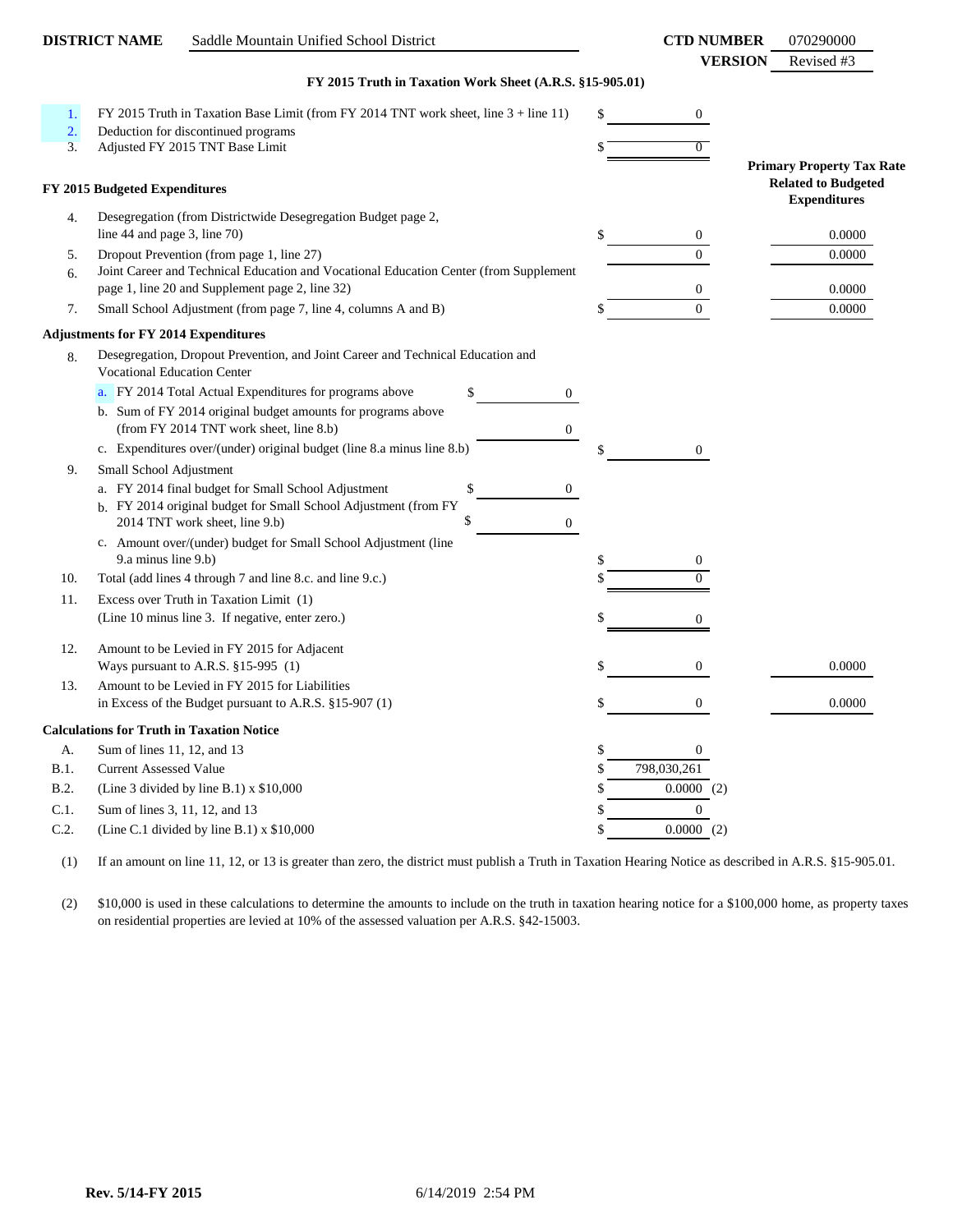#### **Page Reference Instructions**

General These instructions are provided to help school districts prepare the expenditure budget. Within the forms, blue font and light blue highlights indicates that an instruction is linked to that specific line. An instructions button has also been provided that links to any general instructions or to the first instruction for a page. To return to the related form after reviewing the instructions, simply click on the form's tab at the bottom of the Excel screen or press the Alt and back arrow keys.

> Districts should complete the Work Sheets and Supplements, as applicable, before completing the Budget forms. To ensure that the district's data can be properly processed by ADE, formulas should not be changed without specific instructions from either the Office of the Auditor General, Accounting Services Division, or ADE, School Finance.

General Amounts in the prior year columns should be recorded from the budget columns of the latest revised Budget for FY 2014. Amounts should be rounded to the nearest dollar.

> Districts should budget for FY 2015 retirement contributions at the rate of 11.48% and for long term disability at a rate of 0.12% for a total contribution rate of 11.60%. Districts should also budget for any applicable alternative contribution payments to state retirement at a rate of 9.57%.

Budget Revision Instructions for the May budget revision requirements have been incorporated into this document for each applicable line item. All lines that include revision instructions have a "Yes" in the Revision Instructions column to the right. To see only the revision instructions apply the filter so that only rows marked "Yes" will show.

> Prior to May 15 of the budget year, districts must make all of the revisions described in these instructions that would result in a decrease in budget limits and districts may make any of the described revisions that result in an increase in budget limits. Total expenditures in the Maintenance and Operation (M&O), Unrestricted Capital Outlay (UCO), and Classroom Site Funds (CSF) must not exceed the adjusted General Budget Limit (GBL), Unrestricted Capital Budget Limit (UCBL), and Classroom Site Fund Budget Limit (CSFBL), respectively, as reported on pages 7 and 8 of the latest revised budget. Therefore, if the net change to any of these budget limits is a decrease, the district must reduce budgeted expenditures in the related fund, to ensure that the budgeted amounts are within the prescribed limit. If the net change to any of these budget limits is an increase, the district may choose to revise budgeted expenditures in the related fund.

Yes

Budget Revision Districts sponsoring charter schools must revise their budgets, as necessary, to reflect actual charter school FY 2015 100th-day average daily membership (ADM).

**Continued** 

Districts may revise their budgets to reflect the ADM, as reported on the final FY 2014 ADMS46-1 Report, which may have been updated to include FY 2014 ADM corrections. **Do not revise the FY 2015 budget to include the 100th-Day ADM from the FY 2015 ADMS46-1 report.**

 $V_{AC}$ 

An e-mail will be issued by ADE before May budget revisions are due including the dates of specific ADMS and APOR reports that should be used to complete the revisions.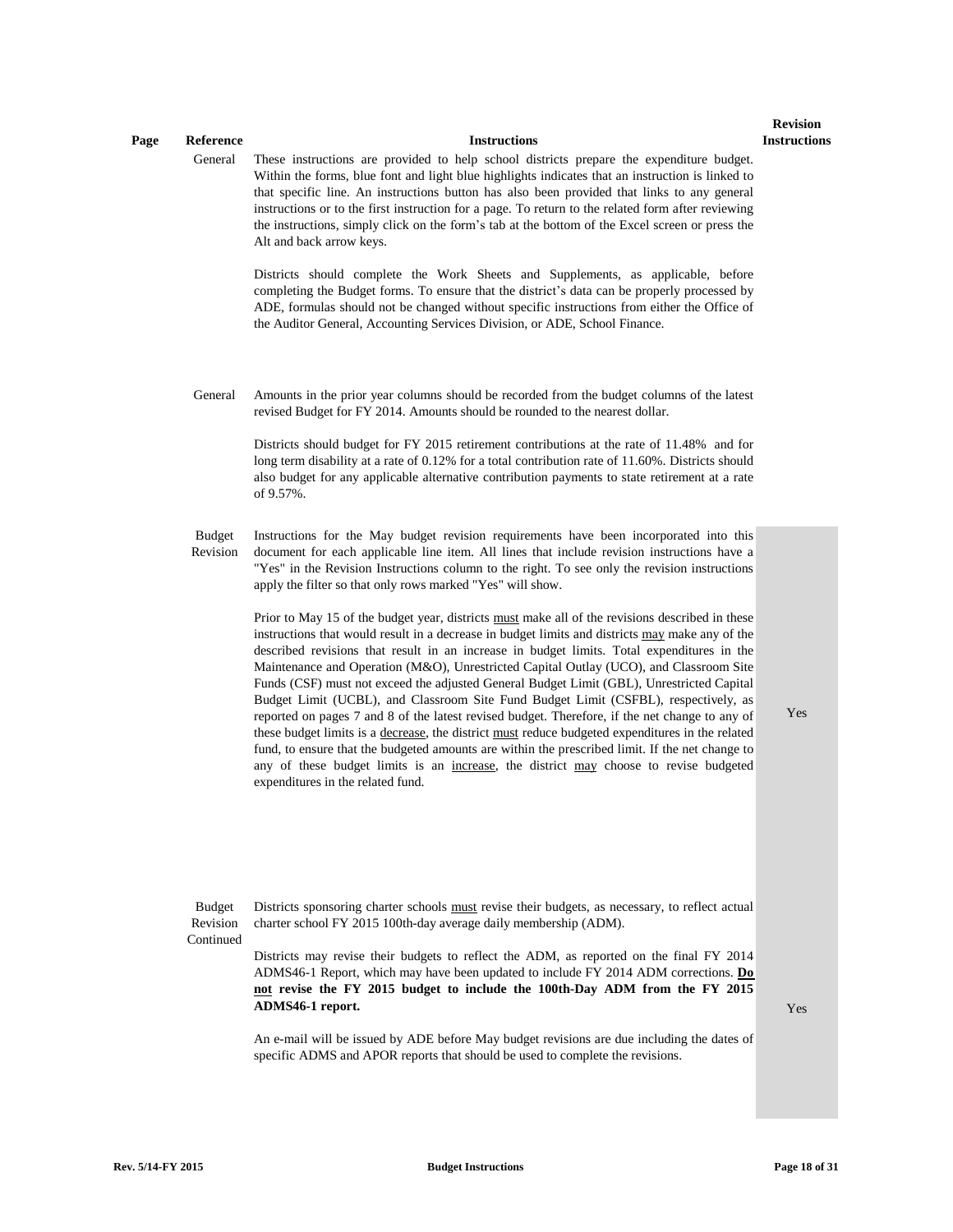| Page         | Reference | <b>Instructions</b>                                                                                                                                                                                                                                                                                                                                                                                                                                                                                                                                                             | леуім<br>Instructi |
|--------------|-----------|---------------------------------------------------------------------------------------------------------------------------------------------------------------------------------------------------------------------------------------------------------------------------------------------------------------------------------------------------------------------------------------------------------------------------------------------------------------------------------------------------------------------------------------------------------------------------------|--------------------|
| Cover        | Rates     | District Tax District tax rates for FY 2014 should be the actual tax rates set by the County Board of<br>Supervisors in August 2013. Tax rates for FY 2015 should be the district's best estimate.<br>Districts should include detailed secondary tax rates for M&O, Special K-3 Program, Special<br>Program, and Capital Overrides; Class A Bonds; and Class B Bonds. Class A Bonds are<br>general obligation bonds approved by voters on or before December 31, 1998. Class B Bonds<br>are general obligation bonds approved by voters after December 31, 1998.               |                    |
| $\mathbf{1}$ | Line 4    | Function code 2300, object code 6820-Judgments Against the District should be used to<br>budget for excessive property tax valuation judgments to be paid in FY 2015. This amount<br>should also be included on page 7, line $8(j)$ .                                                                                                                                                                                                                                                                                                                                           |                    |
| 1            | Line 9    | <b>May Budget Revision</b><br>Districts participating in the National School Lunch Program that have not already budgeted<br>for the state matching requirements, should include any amounts to be expended for their food<br>service program in the M&O Fund on this line before May 15. ADE's Health & Nutrition<br>Services will verify that amounts budgeted were spent when the annual financial reports are<br>submitted. Any questions related to the state matching requirements should be directed to<br>ADE's Health & Nutrition Services at $(602)$ 542-8700.        | Yes                |
| $\mathbf{1}$ | Line 26   | Districts including an increase to the general budget limit for a Special K-3 Program Override<br>approved by voters before November, 24, 2009, pursuant to Laws 2010, Ch. 179, §4, must<br>budget and account for these monies separately. These expenditures must be budgeted for, in<br>detail, on page 1 of the Supplement. Any new Special Program Override expenditures<br>pursuant to A.R.S. §15-482, are not required to be budgeted for separately. Therefore,<br>districts should budget for those expenditures on the applicable lines for the M&O and UCO<br>Funds. |                    |
| 1            | Line 27   | A district authorized by ADE to continue participation in Dropout Prevention Programs for<br>FY 2015 pursuant to Laws 1992, Ch. 305, §32 and Laws 2000, Ch. 398, §2, must budget the<br>additional amount on this line.                                                                                                                                                                                                                                                                                                                                                         |                    |
| $\mathbf{1}$ | Line 28   | A district that has entered into an intergovernmental agreement to establish a jointly owned<br>and operated career and technical education and vocational education center, in accordance<br>with A.R.S. §15-789, should budget for the center's expenditures on this line. A.R.S.<br>§15-910.01 This provision does not apply to joint technical education districts<br>established pursuant to A.R.S. §15-392.                                                                                                                                                               |                    |
|              |           | A.R.S. §15-910.01 requires the State Board of Education (SBE) approval prior to including<br>an amount here. Currently, no districts have been authorized by the SBE.                                                                                                                                                                                                                                                                                                                                                                                                           |                    |
| $\mathbf{1}$ | Line 29   | Districts should budget for K-3 Reading Program expenditures on this line. Districts assigned<br>a letter grade of C, D, or F, in accordance with A.R.S. §15-241, or that have more than 10%<br>of their pupils in grade three reading far below the third grade level according to the reading<br>portion of the AIMS test, will receive monies for this support level weight only after the                                                                                                                                                                                   |                    |

district's K-3 Reading Program Plan is approved by the SBE. A.R.S. §15-211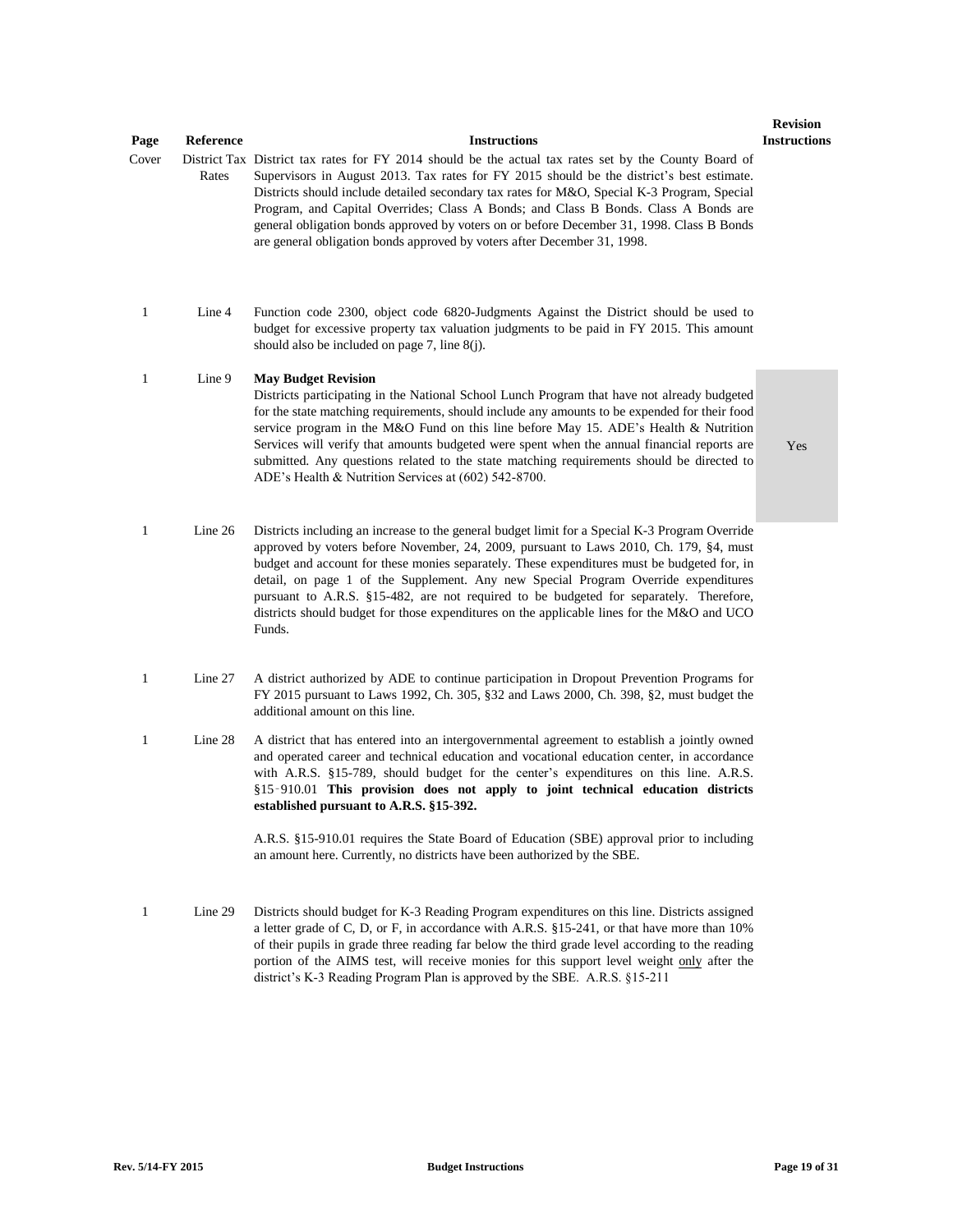| Page           | Reference                            | <b>Instructions</b>                                                                                                                                                                                                                                                                                                                                                                                                                                                                                        | revision<br><b>Instructions</b> |
|----------------|--------------------------------------|------------------------------------------------------------------------------------------------------------------------------------------------------------------------------------------------------------------------------------------------------------------------------------------------------------------------------------------------------------------------------------------------------------------------------------------------------------------------------------------------------------|---------------------------------|
| 2              | Type                                 | Spec. Ed.by All expenditures budgeted in the M&O Fund for special education programs should be<br>included regardless of the revenue source (e.g., state equalization assistance and property<br>taxes). Districts should retain supporting documentation for the allocation of expenditures<br>budgeted for individual special education programs. Supporting documentation should<br>include a list of the programs, the number of teachers and students by program, and all<br>computation work sheets. |                                 |
| $\mathbf{2}$   | 19                                   | Lines 18 and Program code 260—ELL Incremental Costs and program code 265—ELL Compensatory<br>Instruction are required to track expenditures related to ELL. See Supplement Page 3<br>instructions for more information on English language learners (ELL).                                                                                                                                                                                                                                                 |                                 |
| $\overline{2}$ | Line 22<br>Total                     | Program 200 Budget FY column total should agree to page 1, line 23.                                                                                                                                                                                                                                                                                                                                                                                                                                        |                                 |
| $\overline{2}$ | <b>FTE</b><br>Certified<br>Employees | Include all certified employees filling certified positions at the district.                                                                                                                                                                                                                                                                                                                                                                                                                               |                                 |
| $\overline{c}$ | Audit<br>Services                    | Enter the budgeted expenditures for nonfederal program and compliance audits (required<br>object code 6350) to be paid from the M&O Fund only, and the budgeted expenditures for<br>federal single audits (optional object code 6330) from all funds.                                                                                                                                                                                                                                                      |                                 |
| $\overline{2}$ | M&O for                              | Districts participating in the National School Lunch Program are required to budget a portion<br>Food Service of their state revenues to support the operation of their food service program. Districts should<br>budget in the M&O Fund any amounts that will be expended during the 2015 school year for<br>the operation of the food service program. Any questions related to the state matching<br>requirements should be directed to ADE's Health & Nutrition Services at (602) 542-8700.            |                                 |
|                |                                      | <b>May Budget Revision</b><br>Districts that have not already budgeted for the state matching requirements, should include<br>any amounts to be expended for their food service program in the M&O Fund on this line<br>before May 15. ADE's Health & Nutrition Services will verify that amounts budgeted were<br>spent when the annual financial reports are submitted.                                                                                                                                  | Yes                             |

- 3 General The Classroom Site Funds (CSF) are budget-controlled funds that must be used to supplement, rather than supplant, existing monies and in accordance with Laws 2000, 5th S.S., Ch. 1, §62, must not be used for administrative purposes. See USFR Memorandum No. 194 for additional guidance on the use of CSF monies.
- 3 Lines 13, 26, Include amounts budgeted for registered warrant expense in the Interest on Short-Term Debt and 39 column. Districts should budget up to the Classroom Site Fund Budget Limit (CSFBL) as calculated on page 8, line B.7.
- 3 Line 40 and The total amount budgeted on line 40 and footnote (1) cannot exceed the CSFBL on page 8, Footnote 1 Line B.7. The total amount budgeted in FY 2015 will affect the next year's CSFBL. See A.R.S. §15-978 and calculation on page 8. The amount in footnote (1) cannot exceed the CSFBL for payments to charter school as recorded in that column on the table on the bottom of page 8.
- 4 Line 10 The amount budgeted in the UCO Fund cannot exceed the Unrestricted Capital Budget Limit (UCBL) on page 8, line A.12. The amount budgeted in Fund 610 in FY 2015 will affect the next year's UCBL. See A.R.S. §15-947(D) and calculation on page 8.

**Revision**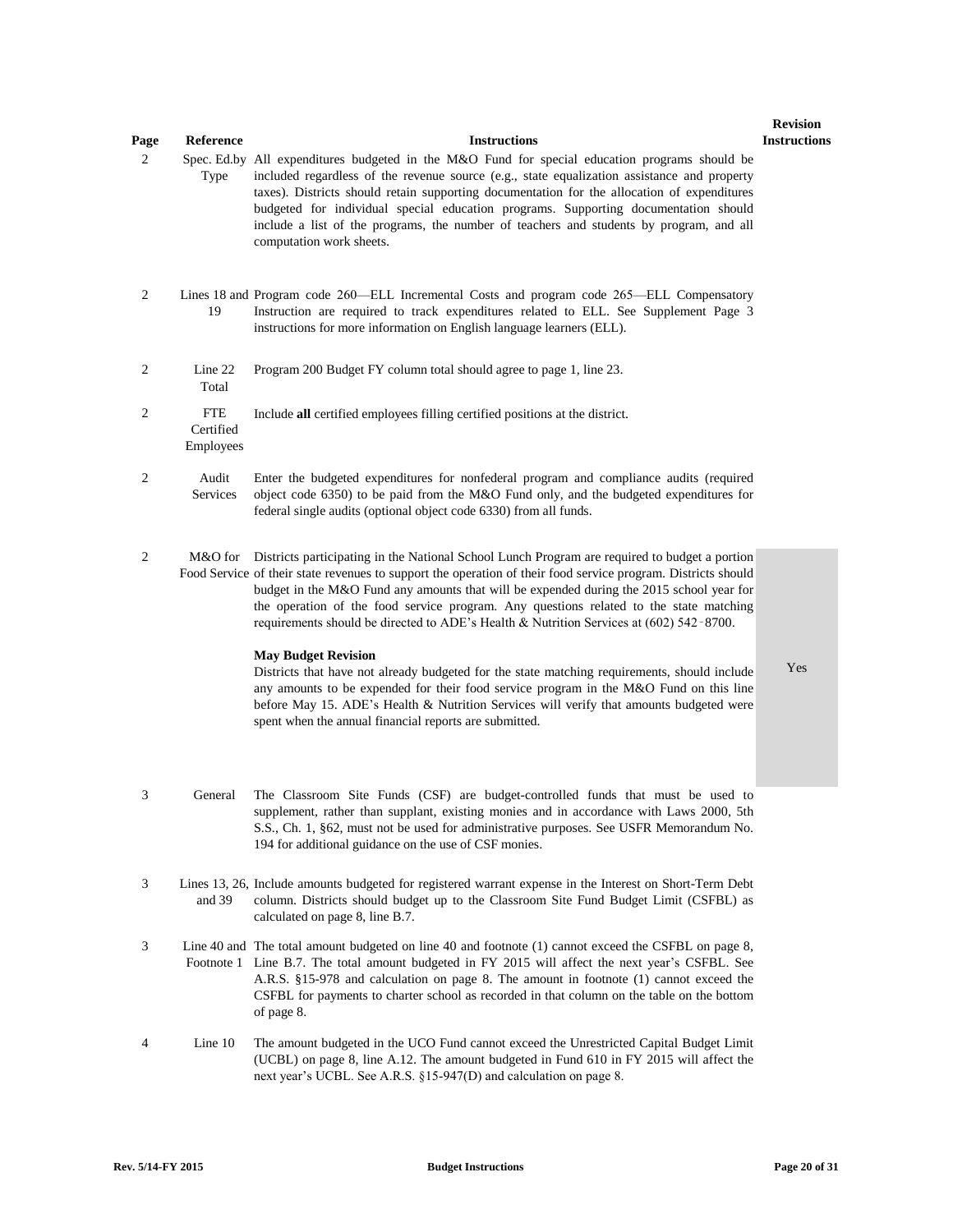| Page | Reference                                       | <b>Instructions</b>                                                                                                                                                                                                                                                                                                                                                                                                                                                                                                                                                                                                                                                                                                                                                                                                                                            | <b>Revision</b><br><b>Instructions</b> |
|------|-------------------------------------------------|----------------------------------------------------------------------------------------------------------------------------------------------------------------------------------------------------------------------------------------------------------------------------------------------------------------------------------------------------------------------------------------------------------------------------------------------------------------------------------------------------------------------------------------------------------------------------------------------------------------------------------------------------------------------------------------------------------------------------------------------------------------------------------------------------------------------------------------------------------------|----------------------------------------|
| 4    | Footnote 5                                      | Districts participating in the National School Lunch Program are required to budget a portion<br>of their state revenues to support the operation of their food service program. Districts should<br>budget in the UCO Fund any amount that will be expended during the 2015 school year for<br>the operation of the food service program. Any questions related to the state matching<br>requirements should be directed to ADE's Health & Nutrition Services at (602) 542-8700.<br><b>May Budget Revision</b><br>Districts that have not already budgeted for the state matching requirements, should include<br>any amounts to be expended for their food service program in the UCO Fund on this line<br>before May 15. ADE's Health & Nutrition Services will verify that amounts budgeted were<br>spent when the annual financial reports are submitted. | Yes                                    |
| 5    | Other<br>Funds-<br>$\mathbf{p}_{\text{anirad}}$ | In accordance with A.R.S. $\S15-904(B)$ , detailed budgeted and actual expenditures from the<br>UCO (610), Bond Building (630), and New School Facilities Funds (695) must be reported<br>for the object codes listed. This may not include all expenditures of these funds. Total                                                                                                                                                                                                                                                                                                                                                                                                                                                                                                                                                                             |                                        |

- Required Capital Expenditure these detailed expenditures must be separately reported as new construction or renovation. If Detail for the designation of new construction or renovation does not apply to a particular expenditure Funds 610, reported on lines 2-11, the amount should be reported as "Other." Therefore, the budgeted 630, & 695 expenditures for each fund reported on lines 2-11 must agree to the total amounts reported on for the object codes listed. This may not include all expenditures of these funds. Total budgeted expenditures for each fund should be included on line 1 of the table. In addition, line 15, by fund.
- 6 Federal Projects, Line 16 Districts that receive Impact Aid monies should deposit them in Impact Aid Fund 378. Monies in the fund are federal monies not subject to legislative appropriation. All districts that receive Impact Aid revenue should complete Work Sheet L to calculate the amount available to be spent in the Impact Aid Fund.
- 6 Other Funds, Funds 071 and 072 should be budgeted in detail on Supplement, page 3. Fund totals will pull Lines 2 and to these lines. See the instructions for Supplement, page 3 for additional information. 3
- 6 Other Funds, All districts that receive Student Success monies should complete Work Sheet R to estimate Line 4 the amount of monies that may be received for this fund.
- 6 Internal Service Funds, Line 2 Include all expenditures for Intergovernmental Agreements (IGAs) in this line. If the district uses funds other than 955 to separately account for multiple IGAs, all IGA fund expenditures should be totaled and reported on this line.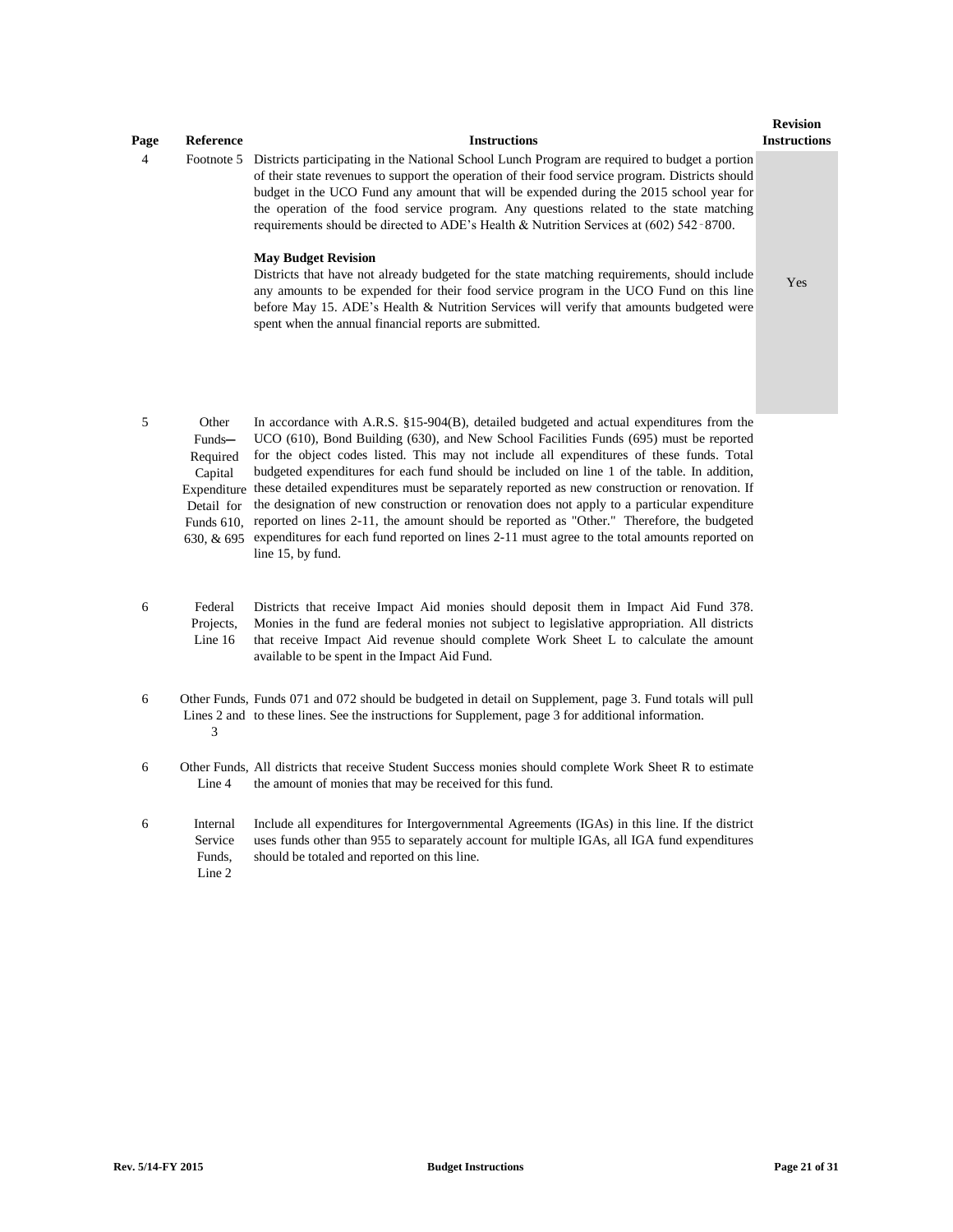| Page | Reference                 | <b>Instructions</b>                                                                                                                                                                                                                                                                                                                                                                                                                                                                                                                                                                                                                                                                                                                                                                                                                                                                                                                                                                                      | <b>Revision</b><br><b>Instructions</b> |
|------|---------------------------|----------------------------------------------------------------------------------------------------------------------------------------------------------------------------------------------------------------------------------------------------------------------------------------------------------------------------------------------------------------------------------------------------------------------------------------------------------------------------------------------------------------------------------------------------------------------------------------------------------------------------------------------------------------------------------------------------------------------------------------------------------------------------------------------------------------------------------------------------------------------------------------------------------------------------------------------------------------------------------------------------------|----------------------------------------|
| 7    | General                   | For budget adoption, districts may apportion amounts on this page between the M&O and<br>UCO Funds. After original adoption, and prior to May 15 of the budget year, amounts may be<br>reapportioned based on the budgetary needs of the district, unless otherwise indicated on<br>Budget, page 7, or in the following instructions.<br>Record in column A on this page all amounts budgeted for use in the M&O Fund (to be<br>included in the GBL). Record in column B all amounts budgeted for use in the UCO Fund (to<br>be carried over to the calculations on Budget, page 8).<br><b>May Budget Revision</b><br>When actual amounts are required, use the actual amount to date plus the estimated amount<br>for the remainder of the fiscal year. After the May 15 budget revision, amounts <b>cannot</b> be<br>reallocated between M&O and UCO.                                                                                                                                                  | Yes                                    |
| 7    | Lines $1(a)$<br>and $(d)$ | After completing the Work Sheet for FY 2015 District Support Level and Revenue Control<br>Limit (Work Sheet E), and the Work Sheet for FY 2015 Consolidation/Unification Assistance<br>(Work Sheet F), if applicable, enter the amount of the district RCL from line VIII of Work<br>Sheet E, or line III of Work Sheet F, on line $1(a)$ . The amount recorded on line $1(a)$ should<br>also be recorded on line $1(d)$ for budget adoption.                                                                                                                                                                                                                                                                                                                                                                                                                                                                                                                                                            | See Below                              |
| 7    | Line $1(b)$               | For budget adoption, no amount should be recorded on line $1(b)$ .<br><b>May Budget Revision</b><br>If the district qualifies for the sudden growth adjustment, the RCL may be adjusted. The<br>district may calculate its growth adjustment using the work sheet available on ADE's Web<br>site or it may use the growth amount calculated by ADE School Finance on the district's FY<br>2015 APOR55-2 Report. The work sheet can be found at the link below.                                                                                                                                                                                                                                                                                                                                                                                                                                                                                                                                           | Yes                                    |
| 7    | Line $1(c)$               | http://www.azed.gov/finance/growth-forms/<br>For budget adoption, no amounts should be recorded on line $1(c)$ .<br><b>May Budget Revision</b><br>A common school district not within a high school district (Type 03) reporting an adjustment<br>for actual tuition should:<br>• Revise Work Sheet O using the district's final tuition billing statements. Work Sheet E<br>should not be revised.<br>• Obtain the most recent FY 2015 APOR55-1 Report, available on the district's page of<br>ADE's Web site.<br>• Compare the "Tuition Out for High School Students (Type 03)" amount reported in the<br>"Calculation for RCL" section from page 4 of the APOR55-1 Report, to the amount on line<br>13 of the revised Work Sheet O to determine whether the amount must be reduced or may be<br>increased.<br>See instructions for line 8(b) regarding revisions to the excess debt service portion of actual<br>tuition as described in A.R.S. $\S$ [15-910(L) and 15-951(A) and (F), if applicable. | Yes                                    |
| 7    | Line $2(b)$               | Laws 2014, Ch. 17, §§12 and 13 require ADE to reduce DAA for all school districts for<br>fiscal year 2015. See the instructions for Work Sheet H.                                                                                                                                                                                                                                                                                                                                                                                                                                                                                                                                                                                                                                                                                                                                                                                                                                                        | See Below                              |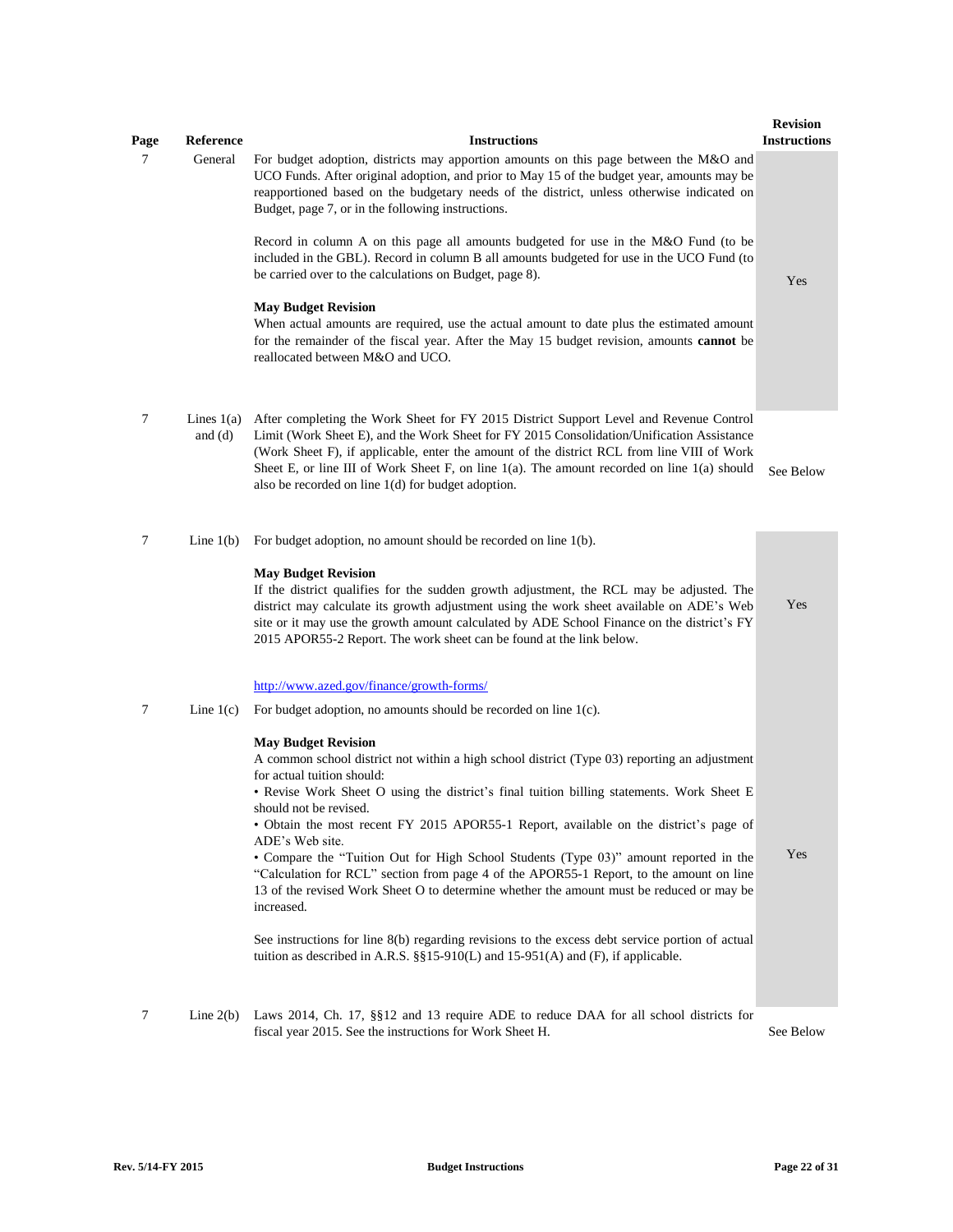| Page | <b>Reference</b>      | <b>Instructions</b>                                                                                                                                                                                                                                                                                                                                                                                        | <b>Revision</b><br><b>Instructions</b> |
|------|-----------------------|------------------------------------------------------------------------------------------------------------------------------------------------------------------------------------------------------------------------------------------------------------------------------------------------------------------------------------------------------------------------------------------------------------|----------------------------------------|
| 7    | Lines $2(a)$ -<br>(b) | <b>May Budget Revision</b><br>Compare the amounts on lines $2(a)$ and (b) to the applicable amounts calculated by ADE on<br>page 1 of the most recent FY 2015 BUDG25 Report. Districts that include a reduction greater<br>than the amount calculated by ADE on line (b), will reduce their budget capacity by that<br>amount.                                                                             | Yes                                    |
| 7    | Line 3                | Districts should take each of the following into consideration in determining the RCL amount<br>to use in calculating the maximum override amount allowed.                                                                                                                                                                                                                                                 |                                        |
|      |                       | --In accordance with A.R.S. $\S15$ -185(A)(6), a district that sponsors a charter school may not<br>include the charter school pupils in the district's student count for the purpose of computing<br>the RCL that is used to determine the maximum allowable override as provided in A.R.S.<br>§§15-481 and 15-482, unless the charter school is located within the boundaries of the school<br>district. | See Below                              |
| 7    | Line 3<br>Continued   | --In accordance with A.R.S. §15-951(B), the RCL used to determine the maximum $M&O$ and<br>Special Program overrides for Type 03 districts does not include the tuition paid by the<br>district for high school students attending another district.                                                                                                                                                       |                                        |
|      |                       | Do not include any overrides authorized to use excess Impact Aid cash on these lines. If a<br>district has any override approved by the voters, the Report of Special Election Results Form<br>should be completed online and submitted electronically to ADE, School Finance. The online<br>form and instructions can be found at the link below.                                                         | See Below                              |

[http://www.ade.az.gov/schoolfinance/Forms/SpecialElections/SpecialElections.aspx](http://www.ade.az.gov/schoolfinance/Forms/SpecialElections/SpecialElections.aspx#)

- 7 Line 3(a) See Line 3 Instructions above. If the voters in the override election authorize the district to exceed the RCL, and the increase is to be **fully funded by revenues other than property taxes** [A.R.S. §15‑481(F)], only revenues derived from the FY 2014 ending cash balance in the M&O Fund [after the primary tax rate is reduced to zero as required by A.R.S. §15-481(T)] may be used. A.R.S. §15‑481(P) **Note: Districts will not be able to fund an override with Impact Aid monies in FY 2015, as Impact Aid monies are accounted for in the Impact Aid Fund.**
- 7 Line 3(a) The maximum amount a district may request for an M&O budget override is 15% of the Continued district's RCL. If the district also requests a Special Program override pursuant to A.R.S. §15-482, the maximum amount a district may request for an M&O override is 10% of the RCL. A.R.S. §15-481(G) However, districts that held an election on March 9, 2010 in accordance with Laws 2010, Ch. 179, §5, and received voter approval to do so may budget an override of up to 17% of the RCL.
- 7 Line 3(b) See Line 3 Instructions above. If the voters in the override election authorize the district to exceed the Capital Outlay Revenue Limit or District Additional Assistance and the increase is to be **fully funded by revenues other than property taxes** [A.R.S. §15‑481(M)], only revenues derived from the FY 2014 ending cash balance in the M&O and UCO Funds [after the primary tax rate is reduced to zero as required by A.R.S. §15‑481(T)] may be used. A.R.S. §15‑481(S) **Note: Districts will not be able to fund an override with Impact Aid monies in FY 2015, as Impact Aid monies are accounted for in the Impact Aid Fund.**

The maximum amount a district may request for a capital budget override is 10% of the RCL. A.R.S. §15‑481(AA)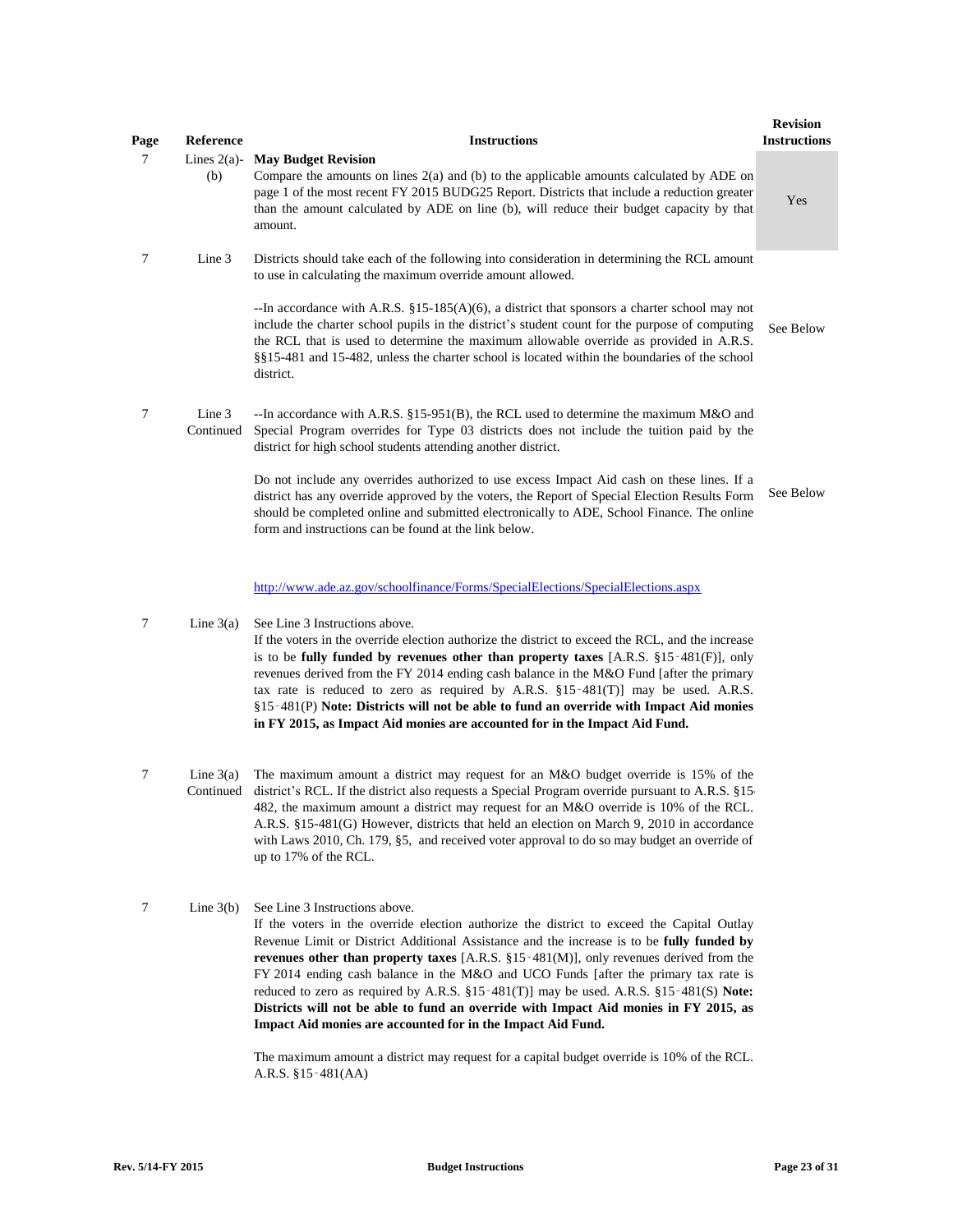## 7 Line 3(c) See Line 3 Instructions above. A.R.S. §15-482 allows a district to request a budget override for programs designed for preschool students with disabilities and students enrolled in kindergarten through grade 12. The amount for the Special Program override may not exceed 5% of the RCL. In accordance with Laws 2010, Ch.179, §4, if the district has a Special K-3 Program budget override that was authorized before November 24, 2009, that override will continue to be in effect until it expires, until the first year of a subsequent Special Program override, or until the first year of a subsequent M&O override that would cause the total overrides in effect to exceed 15% of the RCL. However, see provisions described in line 3(a) for exceeding the 15% of RCL limitation. Districts may not have both a Special K-3 Program and a new Special Program override in effect at the same time. This line should be used to account for either type of Special Program override, as applicable.  $7 \quad \text{Line } 3(c)$ Continued is to be fully funded by revenues other than property taxes [A.R.S. §15-481(J)], the increase If the voters in the override election authorize the district to exceed the RCL, and the increase may only be budgeted and expended if sufficient monies are available in the M&O Fund. A.R.S. §15‑481(Q) **Note: Districts will not be able to fund an override with Impact Aid monies in FY 2015, as Impact Aid monies are accounted for in the Impact Aid Fund.** 7 Lines 3(a)- **May Budget Revision**  $(c)$ If the RCL originally reported on line 1(d), was reduced after budget adoption, the district must recalculate the maximum M&O, UCO, and Special Program override amounts in accordance with the instructions above. Arizona Attorney General Opinion I90‑020 prohibits districts from recalculating overrides based on an increase in the RCL after secondary taxes have been levied for the applicable year. The amounts reported on lines 3(a) through (c) may not exceed the lesser of the original or recalculated maximum override amounts. Yes 7 Line 4 Districts with a student count of 125 or less in grades K‑8, or 100 or less in grades 9‑12 must include an amount on this line if they choose to make a small school adjustment to ensure that page 1, line 30 does not exceed the GBL for M&O. If the district exceeds these student counts, see the instructions for Work Sheets K and K2. **Districts should not include amounts on these lines for expenditures that are to be made from the Impact Aid Fund. May Budget Revision** If the district received approval from the county board of supervisors to revise its budget to include the cost of additional pupils that were not anticipated at budget adoption, include the revised amount on this line. Yes 7 Line 5 Districts charging tuition for full-day kindergarten should not include an increase to the GBL. These tuition revenues should be recorded in the Community School Fund (520). **May Budget Revision** Districts should compare actual tuition revenues received or expected to be received by June 30 to the amounts reported on lines 5(a) through (d) to determine whether the amounts must be decreased or may be increased. **The debt service portion of tuition revenues should not be included on lines 5(a) through (d); as those revenues should be reported in the Debt Service Fund (700).**  Yes

**Page Reference Instructions** 

**Revision Instructions**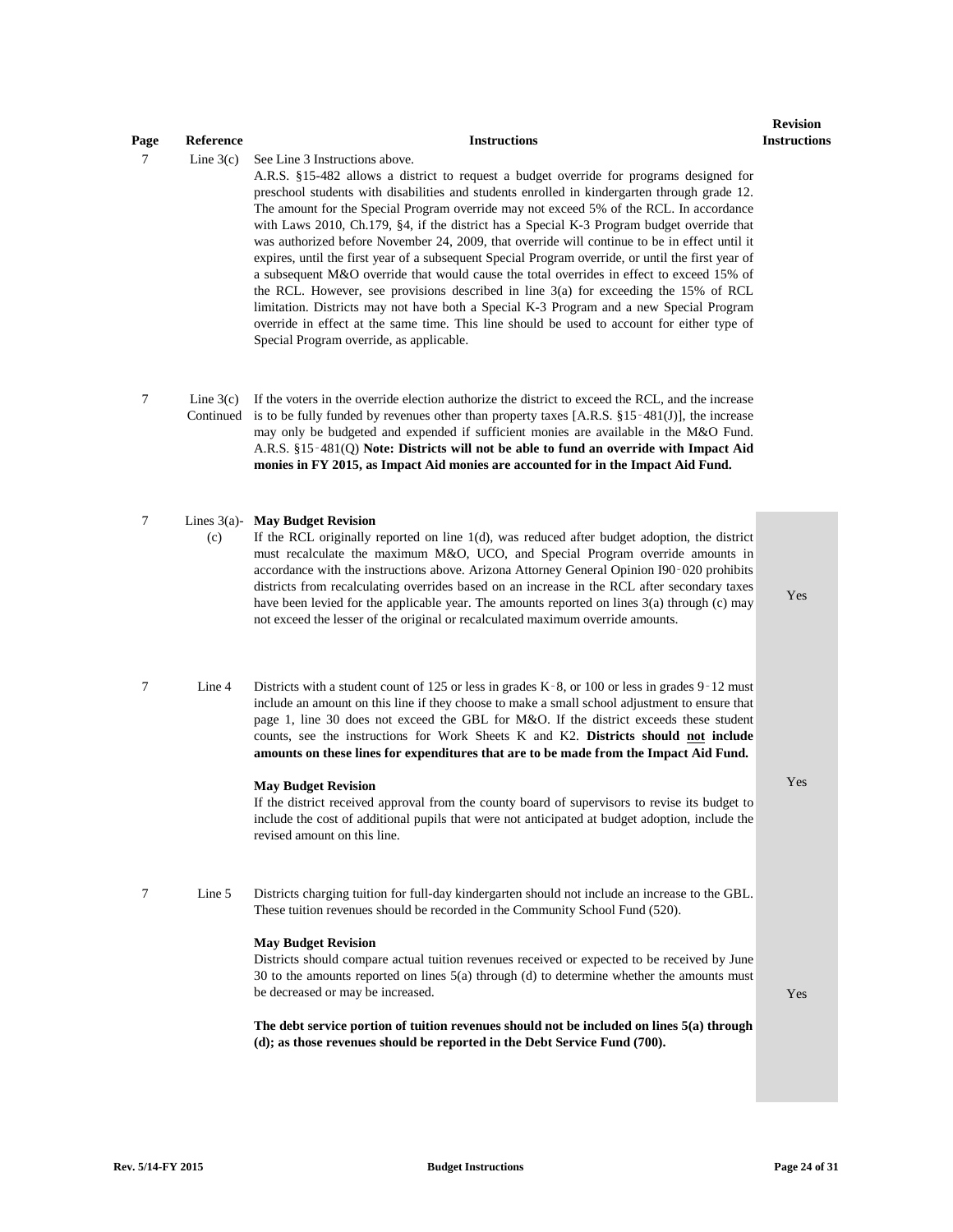# **Page Reference Instructions**

**Revision Instructions**

Yes

Yes

7 Line 5(d) The work sheets and instructions for calculating this amount will be issued in future ADE School Finance memorandums. The amount will include excess tuition paid to districts in an adjacent state for pupils who reside in the district but are precluded by distance or a lack of adequate transportation from attending a school in their district or county of residence (out-ofstate CEC students). In addition, the amount will include funding for students who are precluded by distance or lack of adequate transportation facilities from attending a school in their district or county of residence or who reside in unorganized territories (CEC-A students). The amount will also include funding for students who are placed in a school district by an agency of this State or by a state or federal court of competent jurisdiction in a corrective institution, a foster home, a child care agency, a licensed institution, or a residential facility (CEC-B students).

7 Line 6 Include assistance received from the State for students whose parents are employed by certain State institutions as described in A.R.S. §15-976. Also, include amounts paid to the school district through the special education voucher payment system such as payments for teaching students at the district instead of sending the student to the Arizona State Schools for the Deaf and the Blind.

#### **May Budget Revision**

Districts should use the work sheets provided by ADE to calculate the revised assistance to schools using the ADM reported on the FY 2015 ADMS540-1. The work sheets are available on ADE's Web site at the link below.

### [http://www.azed.gov/finance/certificates-of-educational-convenience/](http://www.azed.gov/finance/certificates-of-educational-convenience/#)

7 Line 7 Districts should not include amounts on this line for expenditures that are to be made from the Impact Aid Fund.

#### **May Budget Revision**

If the June 30, 2014, actual cash balance for the M&O Fund was incorrectly estimated, an accommodation school district must complete and submit a revised Work Sheet S, even if the amount recorded on line 7 of the adopted budget is not revised. If the June 30, 2014 actual cash balance for the M&O Fund was accurate, accommodation schools may recalculate Work Sheet S for other changes.

In completing line I.A of Work Sheet S, use the lesser of the revised District Support Level or RCL from page 4 of the most recent FY 2015 APOR55-1 Report. Record the district's actual cash balance for the M&O Fund at June 30, 2014, on line II.A.1. On line II.A.2, record the "Allowed Budget Balance Carry Forward" as reported on page 2 of the most recent FY 2014 BUDG75 Report. Finally, districts should recalculate lines II.B.2 and 3 based on the RCL included on the APOR55-1 Report.

Districts should compare the recalculated amount on line II.B.5 of Work Sheet S to line 7 to determine whether the amount must be decreased or may be increased.

7 Line 8(a) The total amount budgeted for desegregation expenditures in the M&O, UCO, and Impact Aid Funds cannot exceed the amount budgeted in FY 2009. Districts should not include amounts on these lines for desegregation expenditures that are to be made from the Impact Aid Fund.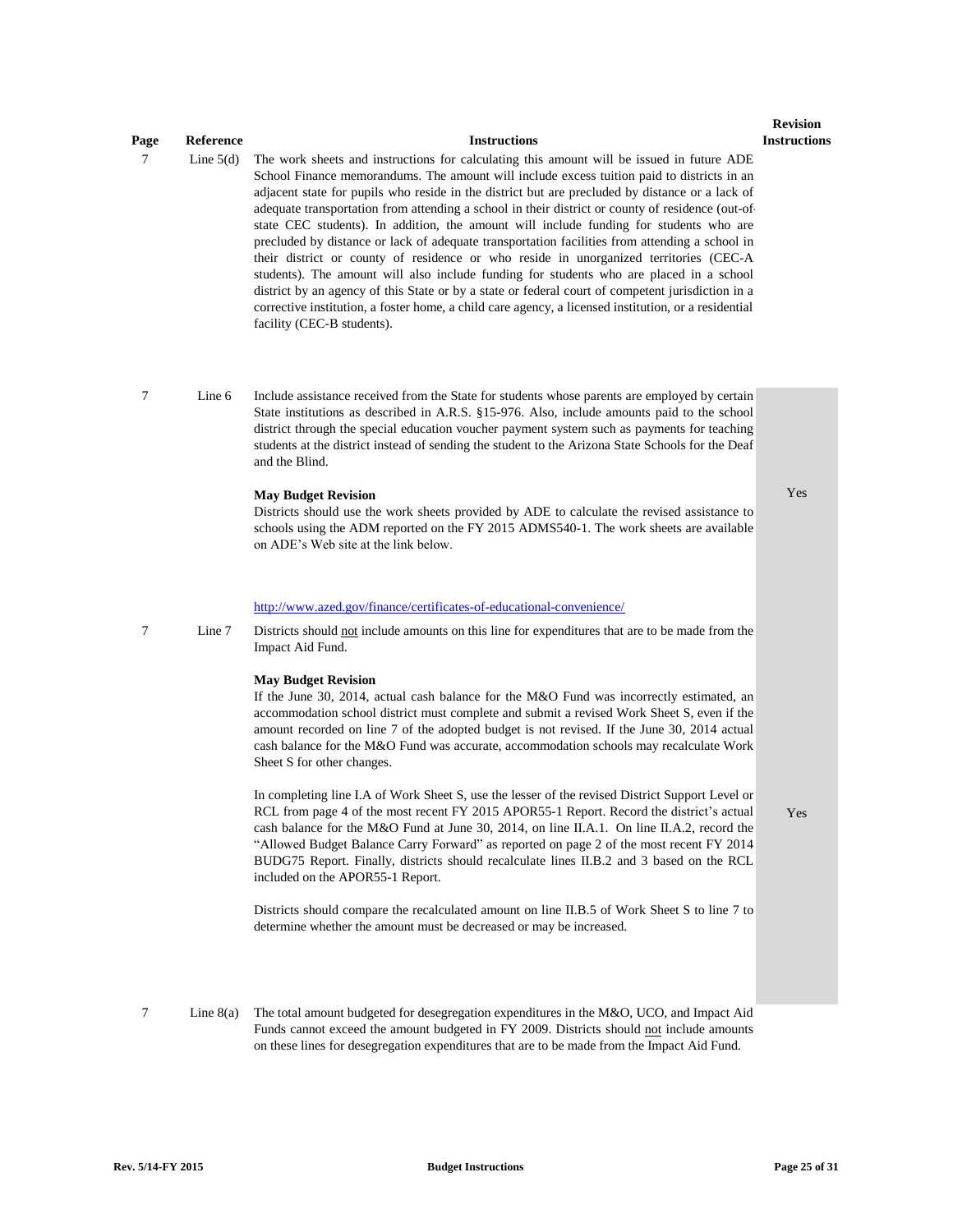| Page   | Reference   | <b>Instructions</b>                                                                                                                                                                                                                                                                                                                                                                                                                                                                                                                                                                                                                                                                                                                                                                                                                                                                                                                                                                                                                                                                                                                                                                                                                                       | <b>Revision</b><br><b>Instructions</b> |
|--------|-------------|-----------------------------------------------------------------------------------------------------------------------------------------------------------------------------------------------------------------------------------------------------------------------------------------------------------------------------------------------------------------------------------------------------------------------------------------------------------------------------------------------------------------------------------------------------------------------------------------------------------------------------------------------------------------------------------------------------------------------------------------------------------------------------------------------------------------------------------------------------------------------------------------------------------------------------------------------------------------------------------------------------------------------------------------------------------------------------------------------------------------------------------------------------------------------------------------------------------------------------------------------------------|----------------------------------------|
| $\tau$ | Line $8(b)$ | Districts should not include amounts on this line for expenditures that are to be made from the<br>Impact Aid Fund.<br><b>May Budget Revision</b><br>A common school district not within a high school district (Type 03) reporting an adjustment<br>for the excess debt service portion of actual tuition, as described in A.R.S. §§15-910(L) and<br>15-951(A) and (F), as calculated on revised Work Sheet O, should compare the amount on<br>this line to line 7 of the revised Work Sheet O to determine whether the amount must be<br>decreased or may be increased. [See instructions for Page 7, line 1(c) for instructions on<br>revising Work Sheet O.]                                                                                                                                                                                                                                                                                                                                                                                                                                                                                                                                                                                          | Yes                                    |
| $\tau$ | Line $8(c)$ | Districts are required to use actual expenditures in calculating the budget balance<br>carryforward. Districts that have overexpended in the FY 2014 M&O Fund as authorized by<br>the county board of supervisors, in accordance with A.R.S. §15-907, cannot record a<br>budget balance carryforward.<br>Districts that have not overexpended should complete the Work Sheet for Calculation of the<br>FY 2015 Maintenance and Operation Fund Budget Balance Carryforward (Work Sheet M).<br>The actual allowable budget balance carryforward may not exceed 4% of the FY 2014 RCL.<br>Districts may transfer an amount to the School Opening Fund, not to exceed the lesser of the<br>FY 2014 M&O Fund ending cash balance or the actual allowable budget balance<br>carryforward. The amount transferred will reduce the amount of the budget balance<br>carryforward; therefore, the amount carried forward may not exceed the amount on Work<br>Sheet M, line 12.<br><b>May Budget Revision</b><br>Districts should compare the amount on line $8(c)$ to the applicable amount on the FY 2014<br>BUDG75 Report to determine if revisions are necessary. The amounts on this line cannot<br>exceed the amount reported on page 2 of the BUDG75 Report. | Yes                                    |
| 7      | Line $8(d)$ | A district authorized by ADE to continue participation in the Dropout Prevention Programs,<br>in accordance with Laws 1992, Ch. 305, §32 and Laws 2000, Ch. 398, §2, for FY 2015 may<br>record on this line an amount not to exceed the amount budgeted for the Dropout Prevention                                                                                                                                                                                                                                                                                                                                                                                                                                                                                                                                                                                                                                                                                                                                                                                                                                                                                                                                                                        |                                        |

- Programs in FY 1991. Districts should not include amounts on this line for expenditures that are to be made from the Impact Aid Fund.
- 7 Line 8(e) A district may budget an amount less than or equal to interest expense for registering warrants or for net interest expense (interest expense minus interest income) on tax anticipation notes outside the FY 2015 RCL, **if both of the following conditions apply**:

--The County Treasurer pooled all school district monies for investment during FY 2013 as provided in A.R.S. §15‑996.

--For those districts that received state aid in FY 2013, the districts applied for state aid apportionment before the date set as provided in A.R.S. §15‑973.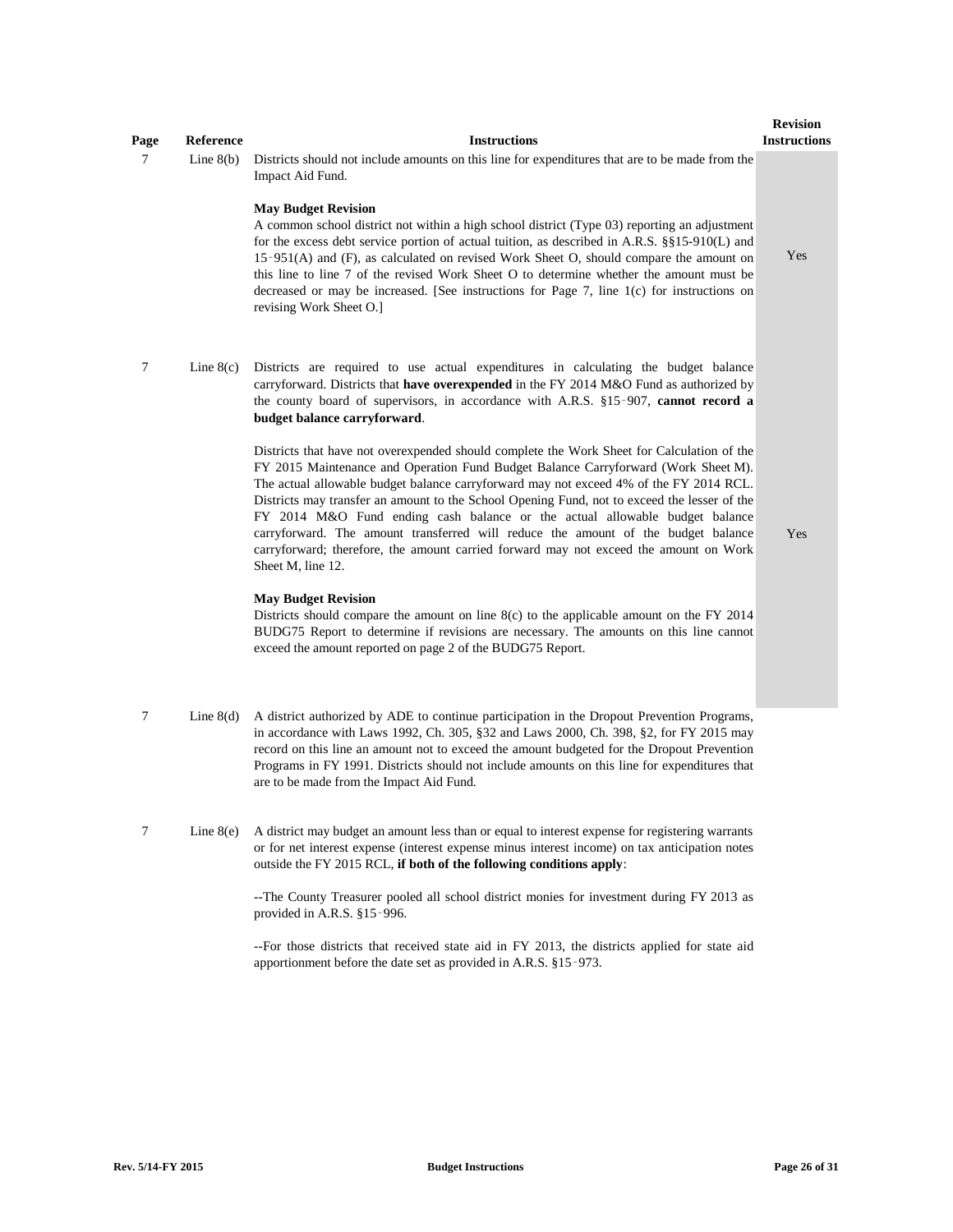| Page | Reference   | <b>Instructions</b>                                                                                                                                                                                                                                                                                                                                                                                                                                                                                                                                                                                                                                                                                                                                                                    | <b>Revision</b><br><b>Instructions</b> |
|------|-------------|----------------------------------------------------------------------------------------------------------------------------------------------------------------------------------------------------------------------------------------------------------------------------------------------------------------------------------------------------------------------------------------------------------------------------------------------------------------------------------------------------------------------------------------------------------------------------------------------------------------------------------------------------------------------------------------------------------------------------------------------------------------------------------------|----------------------------------------|
| 7    | Line $8(f)$ | For the first 3 years that a joint career and technical education and vocational education<br>center is operating and serving students, all or a portion of the center's expenditures may be<br>budgeted outside the RCL. A.R.S. §15-910.01 requires the State Board of Education approval<br>prior to including an amount here. The district must notify the State Board of Education<br>before adopting a Budget for the first year of operation, and notify ADE School Finance if<br>this line will be used in calculating the GBL. Currently, no districts have been authorized by<br>the SBE. This provision does not apply to joint technical education districts established<br>pursuant to A.R.S. $§15-392$ .                                                                  |                                        |
| 7    | Line $8(i)$ | Do not include amounts budgeted for the Performance Pay component of the CSF here.                                                                                                                                                                                                                                                                                                                                                                                                                                                                                                                                                                                                                                                                                                     |                                        |
| 7    |             | Lines $8(g)$ , May Budget Revision<br>(h), and (i) Districts should compare the amount on these lines to the applicable amounts on the FY 2014<br>BUDG75 Report to determine if revisions are necessary. The amounts on these lines cannot<br>exceed the amounts reported on page 2 of the BUDG75 Report.                                                                                                                                                                                                                                                                                                                                                                                                                                                                              | Yes                                    |
| 7    | Line $8(i)$ | Record the amount of any judgments expected to be paid in FY 2015 for an excessive<br>property tax valuation judgment per A.R.S. §§42-16213 and 42-16214. This amount should<br>also be included on page 1, line 4.                                                                                                                                                                                                                                                                                                                                                                                                                                                                                                                                                                    |                                        |
| 7    | Line $8(k)$ | Record the amount of reimbursements for transportation services where one district is<br>contracting with another district for unorganized territory miles.                                                                                                                                                                                                                                                                                                                                                                                                                                                                                                                                                                                                                            |                                        |
|      |             | <b>May Budget Revision</b><br>Districts should compare actual reimbursements for transportation services received or<br>expected to be received by June 30 to the amount reported on this line. The amount on this<br>line cannot exceed the actual amount received for providing these transportation services.                                                                                                                                                                                                                                                                                                                                                                                                                                                                       | Yes                                    |
| 7    | Line 9      | Record adjustments in the table to the right of this line. If more than 1 year or type of<br>adjustment is recorded on any one line, indicate each year and the associated amount for each<br>type of adjustment in the line description, but record only one combined amount for all years<br>and types on each line. Record negative amounts in parentheses. Adjustments to the GBL for<br>the 4.5% reduction for JTEDs with student counts greater than 2,000 should be entered in the<br>adjustment detail table Line 6. Districts that include a reduction on any of these lines that is<br>greater than the amount calculated by ADE, will reduce their budget capacity by that amount.<br>Districts that need assistance with the adjustments should contact ADE's budget team. | Yes                                    |
|      |             | <b>May Budget Revision</b><br>Districts should compare the amounts in the detailed table to the right of line 9 to the<br>applicable amounts on page 2 of the most recent FY 2015 BUDG25, to determine if the<br>amounts should be revised.                                                                                                                                                                                                                                                                                                                                                                                                                                                                                                                                            |                                        |
| 8    | Line A.2    | <b>May Budget Revision</b><br>Line A.2, if required, should agree to the most recent FY 2014 BUDG75 Report, page 2,<br>"Adjustment, from page 7 of 8, to be included on FY15 Expenditure Budget (UNR), page 8<br>of 8, line A2." This line will also include any positive or negative A.R.S. §15-915<br>adjustments as approved by ADE. Contact ADE School Finance to reconcile any differences.                                                                                                                                                                                                                                                                                                                                                                                       | Yes                                    |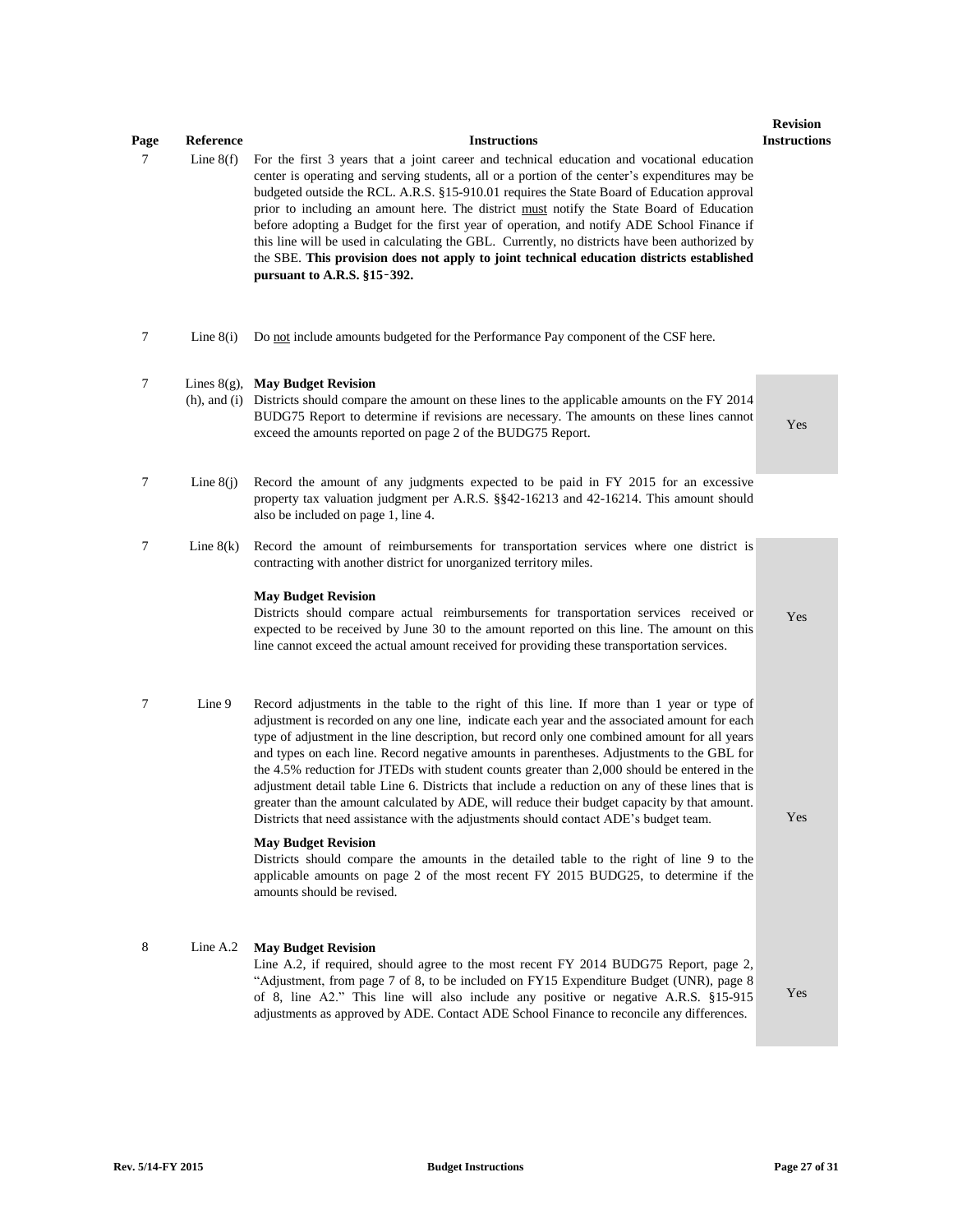| Page | Reference          | <b>Instructions</b>                                                                                                                                                                                                                                                                                                                                                                                                                                                                                                                                                                                                                                                                                                                                                                                                                                    | <b>Revision</b><br><b>Instructions</b> |
|------|--------------------|--------------------------------------------------------------------------------------------------------------------------------------------------------------------------------------------------------------------------------------------------------------------------------------------------------------------------------------------------------------------------------------------------------------------------------------------------------------------------------------------------------------------------------------------------------------------------------------------------------------------------------------------------------------------------------------------------------------------------------------------------------------------------------------------------------------------------------------------------------|----------------------------------------|
| 8    | Lines A.3          | <b>May Budget Revision</b><br>Line A.3 should agree to the most recent FY 2014 BUDG75 Report, page 3 "Unrestricted<br>Capital Available for FY14." Contact ADE School Finance to reconcile any differences.                                                                                                                                                                                                                                                                                                                                                                                                                                                                                                                                                                                                                                            | Yes                                    |
| 8    | Line $A.6$         | <b>May Budget Revision</b><br>This line should reflect total actual UCO Fund 610 expenditures as reported on the district's<br>FY 2014 AFR, less expenditures approved under A.R.S. §15-907 that are in excess of the<br>most recently revised adopted FY 2014 UCO budget (budget page 4, line 10).                                                                                                                                                                                                                                                                                                                                                                                                                                                                                                                                                    | Yes                                    |
| 8    | Line A.8           | <b>May Budget Revision</b><br>Line A.8 should agree to the actual amount of interest earned on investments as reported on<br>the district's FY 2014 AFR for the UCO Fund.                                                                                                                                                                                                                                                                                                                                                                                                                                                                                                                                                                                                                                                                              | Yes                                    |
| 8    | Line A.9           | The district should forward a copy of the award letter from the SFB stating the specific<br>amount being deposited in Fund 610, to ADE, School Finance in order to receive budget<br>capacity for this item.<br><b>May Budget Revision</b><br>Enter the amount of money, if any, received or expected to be received, by fiscal year end.                                                                                                                                                                                                                                                                                                                                                                                                                                                                                                              | Yes                                    |
| 8    | Line $A.10$        | Districts should complete the detailed table to the right of this line to record reductions or<br>increases to the UCBL. If more than 1 year or type of adjustment is recorded for any one line,<br>indicate each year and the associated amount for each type of adjustment in the line<br>description, but record only one combined amount for all years and types on each line. Record<br>negative amounts in parentheses. Adjustments to the UCBL for the 4.5% reduction for JTEDs<br>with student counts greater than 2,000 should be entered in the adjustment detail table Line 3.<br>Districts that include a reduction on any of these lines that is greater than the amount<br>calculated by ADE, will reduce their budget capacity by that amount. Districts that need<br>assistance with the adjustments should contact ADE's budget team. |                                        |
|      |                    | <b>May Budget Revision</b><br>Districts should compare the amounts in the table to the applicable amounts on page 3 of the<br>most recent FY 2015 BUDG25, to determine if the amounts should be revised. Additionally,<br>districts including an adjustment for growth related to exceeding the 4% RCL budget balance<br>carryforward limit, should use the individual growth amount found at the bottom of page 2 of<br>the district's FY 2014 BUDG75 Report, "Increase to FY15 Unrestricted Capital Due to<br>Greater Than Anticipated Growth."                                                                                                                                                                                                                                                                                                      | Yes                                    |
| 8    | Lines<br>$B.1-B.7$ | Districts should complete the table at the bottom of the page to calculate the CSFBL. These<br>amounts will automatically be transferred to these lines.                                                                                                                                                                                                                                                                                                                                                                                                                                                                                                                                                                                                                                                                                               |                                        |
| 8    | Line B.2           | <b>May Budget Revision</b><br>Line B.2 should reflect total actual CSF expenditures as reported on the district's FY 2014<br>AFR, including the amount in footnote (1) on the CSF page.                                                                                                                                                                                                                                                                                                                                                                                                                                                                                                                                                                                                                                                                | Yes                                    |
| 8    | Line B.4           | <b>May Budget Revision</b><br>This line should agree to the total actual interest earned on CSF investments, as reported on<br>the FY 2014 AFR for all three CSFs.                                                                                                                                                                                                                                                                                                                                                                                                                                                                                                                                                                                                                                                                                     | Yes                                    |
| 8    | Line $B.5$         | Enter the FY 2015 allocation for the district, based on the district's weighted student count<br>multiplied by \$295. The FY 2015 CSF estimates will be available on ADE's Web site at the<br>link below.                                                                                                                                                                                                                                                                                                                                                                                                                                                                                                                                                                                                                                              |                                        |
|      |                    | http://www.ade.az.gov/budget                                                                                                                                                                                                                                                                                                                                                                                                                                                                                                                                                                                                                                                                                                                                                                                                                           |                                        |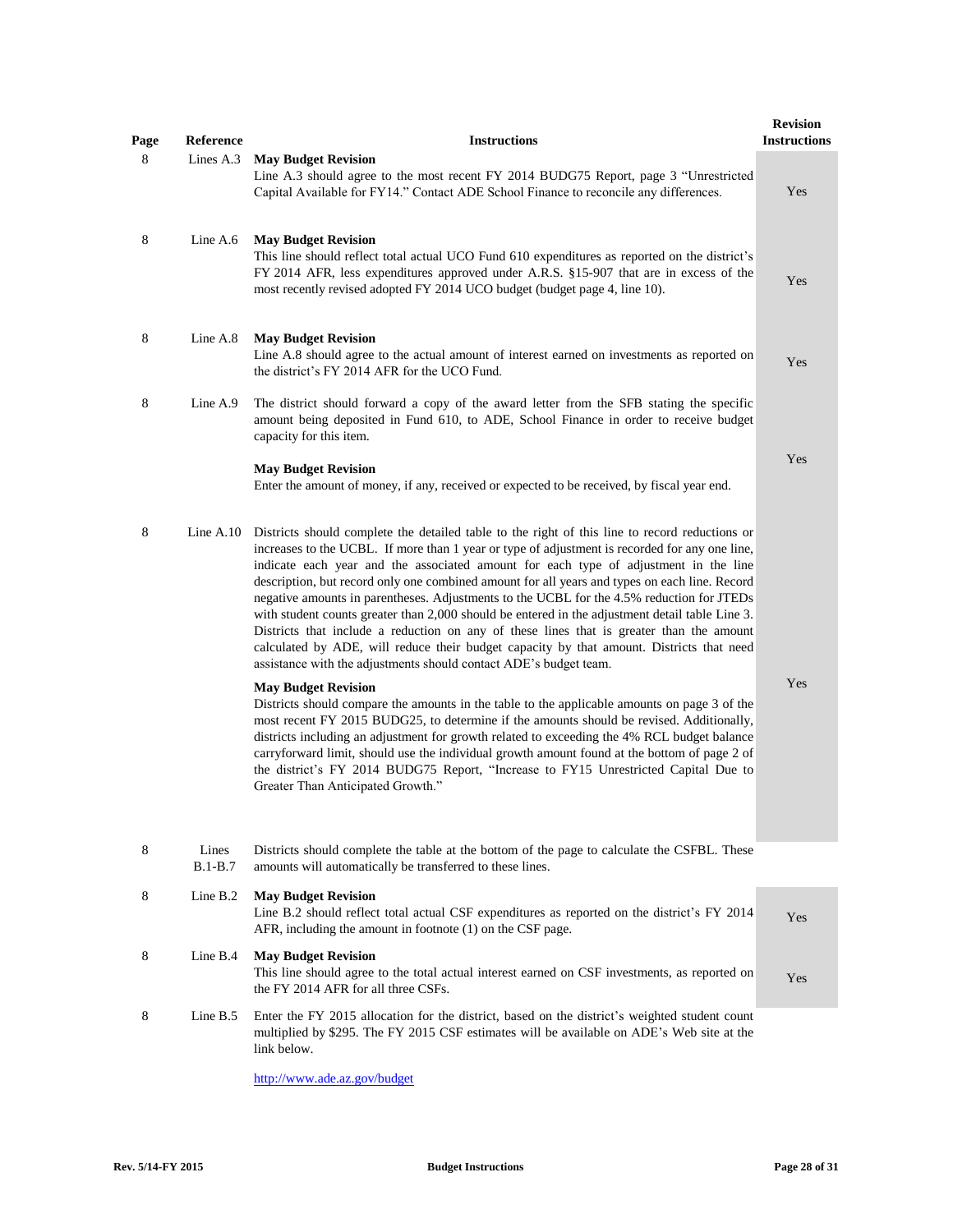| Page             | Reference      | <b>Instructions</b>                                                                                                                                                                                                                                                                                                                                                                                                                                                                                                                                                                                                                                                      | <b>Revision</b><br><b>Instructions</b> |
|------------------|----------------|--------------------------------------------------------------------------------------------------------------------------------------------------------------------------------------------------------------------------------------------------------------------------------------------------------------------------------------------------------------------------------------------------------------------------------------------------------------------------------------------------------------------------------------------------------------------------------------------------------------------------------------------------------------------------|----------------------------------------|
| 8                | Line $B.6$     | Some districts have lost CSF budget capacity from budgeting less than the CSFBL in prior<br>years. This line may be used to recapture that budget capacity. Districts that need assistance<br>with the adjustment should contact ADE's budget team.                                                                                                                                                                                                                                                                                                                                                                                                                      |                                        |
| Suppl 1<br>and 2 | Program<br>540 | A.R.S. §15-910.01 requires the State Board of Education (SBE) approval prior to including<br>an amount here. Currently, no districts have been authorized by the SBE.                                                                                                                                                                                                                                                                                                                                                                                                                                                                                                    |                                        |
| Suppl 2          | <b>UCO</b>     | The capital expenditures recorded in this supplement for Special K-3 Program Override and a<br>Joint Career and Technical Education and Vocational Education Center should also be<br>included in the individual line items for the UCO Fund on page 4 of the Budget.                                                                                                                                                                                                                                                                                                                                                                                                    |                                        |
| Suppl 3          |                | ELL General A.R.S. §15-756.02 requires each school district to implement one or more Structured English<br>Immersion (SEI) models, as previously approved by the ELL Task Force, to provide<br>instruction to ELL students. A.R.S. §15-756.01 defined incremental costs as the costs that are<br>associated with an SEI program pursuant to A.R.S. §15-752 or a program pursuant to A.R.S.<br>§15-753 that are in addition to the normal costs of conducting programs for English proficient<br>students. Further, incremental costs do not include costs that replace the same types of service<br>provided to English proficient students or compensatory instruction. |                                        |
|                  |                | A.R.S. §15-756.11 defined compensatory instruction as programs in addition to normal<br>classroom instruction that may include individual or small group instruction, extended day<br>classes, summer school, or intersession school. Compensatory instruction programs must be<br>limited to improving the English proficiency of current ELL students and students who were<br>ELL students and who have been reclassified as English proficient within the previous 2                                                                                                                                                                                                 |                                        |

Suppl 3 ELL General SEI Fund 071 is used to account for monies received from ADE to provide for the Continued incremental cost of instruction to ELLs and must be used to supplement existing programs. In accordance with A.R.S. §15-756.03 and .04, SEI monies must not be used to supplant federal, state, or local monies, including desegregation monies, previously used for ELLs, or used to pay for the normal costs of conducting programs for English proficient students. Districts were required to submit a separate SEI Budget Request Form to ADE to request these monies for FY 2015.

years.

Suppl 3 ELL General In accordance with A.R.S. §15-756.11, the Compensatory Instruction Fund 072 is used to Continued account for monies received from ADE for compensatory instruction programs in addition to normal classroom instruction as described above. Monies must be used to supplement existing programs and not supplant federal, state, or local monies, including desegregation monies levied pursuant to A.R.S. §15-910, used for ELLs or ELL compensatory instruction that were budgeted as of February 23, 2006. For FY 2015, there were no new monies available for compensatory instruction programs. ADE will allow districts to use the remaining monies but will deduct those amounts from future funding requests for compensatory instruction programs.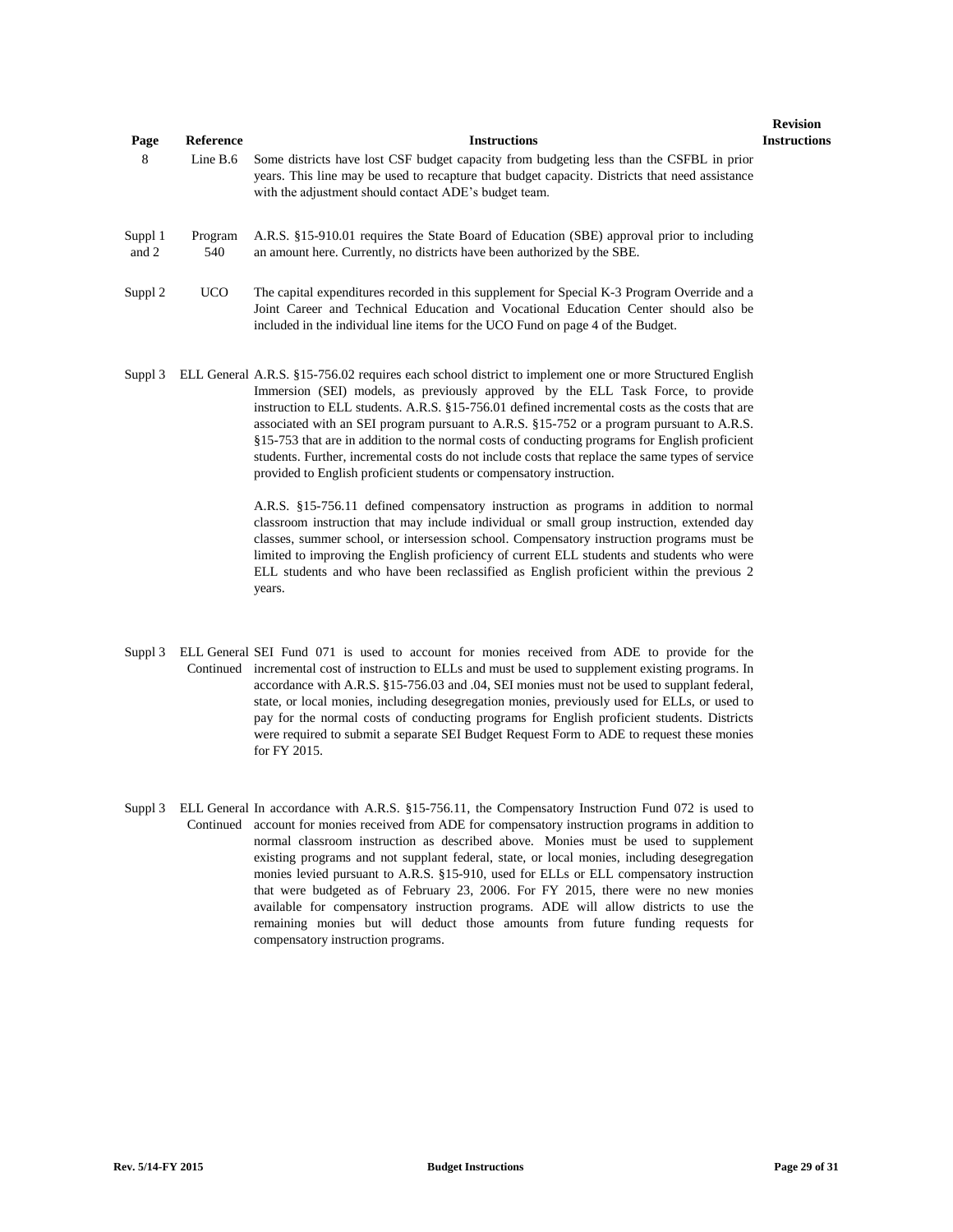| Page                                  | Reference            | <b>Instructions</b>                                                                                                                                                                                                                                                                                                                                                                                                                                                                                                                                                                                                                                                                                                                                                                                                                                                                                                                                                                                                                                                                                                                 | <b>Revis</b><br>Instruc |
|---------------------------------------|----------------------|-------------------------------------------------------------------------------------------------------------------------------------------------------------------------------------------------------------------------------------------------------------------------------------------------------------------------------------------------------------------------------------------------------------------------------------------------------------------------------------------------------------------------------------------------------------------------------------------------------------------------------------------------------------------------------------------------------------------------------------------------------------------------------------------------------------------------------------------------------------------------------------------------------------------------------------------------------------------------------------------------------------------------------------------------------------------------------------------------------------------------------------|-------------------------|
| Suppl 3                               |                      | ELL General In all funds where ELL costs are incurred, districts should use program code 260-ELL<br>Continued Incremental Costs to record incremental costs necessary to implement an approved SEI<br>model, program code 265—ELL Compensatory Instruction to record the costs of providing<br>compensatory instruction to ELL students and students reclassified as English proficient in<br>the last 2 years, and program code 435—Pupil Transportation—ELL Compensatory<br>Instruction for transportation costs approved as part of compensatory instruction. However,<br>when desegregation monies in the M&O Fund are used to pay for incremental or<br>compensatory instruction costs, districts should use program codes 514—ELL Incremental<br>Costs and 515—ELL Compensatory Instruction.                                                                                                                                                                                                                                                                                                                                  |                         |
| Suppl 3                               |                      | ELL General Districts may have ELL costs, in funds other than Structured English Immersion Fund 071<br>Continued and Compensatory Instruction Fund 072, that are beyond the incremental costs necessary to<br>implement an approved SEI model and that are not considered compensatory instruction by<br>statute. Districts should code these costs to program code 100—Regular Education. Districts<br>may choose to separately track these costs in their accounting records using a more detailed<br>program code under 100, such as program code 160.                                                                                                                                                                                                                                                                                                                                                                                                                                                                                                                                                                           |                         |
| Summary                               | Page 2               | Include Classroom Site Funds 011, 012, and 013 from Budget, page 3, on the line for the<br>Classroom Site Fund as well as any amount of CSF monies paid to district-sponsored charter<br>schools included on Budget, page 3, footnote 1.                                                                                                                                                                                                                                                                                                                                                                                                                                                                                                                                                                                                                                                                                                                                                                                                                                                                                            |                         |
| Summary                               | Page 2               | Include School Plant Funds 500-506 and 640 from Budget, page 6, on the line for School<br>Plant Funds.                                                                                                                                                                                                                                                                                                                                                                                                                                                                                                                                                                                                                                                                                                                                                                                                                                                                                                                                                                                                                              |                         |
| Truth in<br>Taxation<br>Work<br>Sheet | General              | In accordance with A.R.S. $\S 15-905.01$ , a district must hold a truth in taxation hearing on or<br>before the adoption of the expenditure budget if the district budgets an amount that is higher<br>than the truth in taxation base limit, levies any amount for adjacent ways pursuant to A.R.S.<br>§15-995, or levies any amount for liabilities in excess of the budget pursuant to A.R.S.<br>$§15 - 907.$                                                                                                                                                                                                                                                                                                                                                                                                                                                                                                                                                                                                                                                                                                                    |                         |
| Truth in<br>Taxation<br>Work<br>Sheet | General<br>Continued | All districts must complete the Truth in Taxation Work Sheet to calculate the district's truth<br>in taxation base limit, to determine if a hearing is required, and to report the portion of the FY<br>2015 primary property tax rate related to each of the truth in taxation expenditure categories.<br>Information from this Work Sheet is provided to the Department of Revenue, Property Tax<br>Oversight Commission. If an amount on line 11, 12, or 13 is greater than zero, the district<br>must publish a truth in taxation hearing notice and hold a hearing. The amounts calculated on<br>lines A, B.2, and C.2 of the Work Sheet should be used, where indicated, on the sample truth<br>in taxation hearing notice. Districts must submit the completed Work Sheet to ADE as part of<br>the budget package and must notify ADE of any subsequent changes to the truth in taxation<br>base limit. If a truth in taxation hearing is held, the Work Sheet must also be made available<br>to the general public at the hearing. See page 2 of USFR Memorandum No. 261 and A.R.S.<br>§15-905.01 for further requirements. |                         |
| Truth in                              | General              | The truth in taxation work sheet and notice do not need to be completed for budget revisions.                                                                                                                                                                                                                                                                                                                                                                                                                                                                                                                                                                                                                                                                                                                                                                                                                                                                                                                                                                                                                                       |                         |

Work Sheet

calculation.

Taxation Continued The impact of any revisions should be included in the following year's truth in taxation